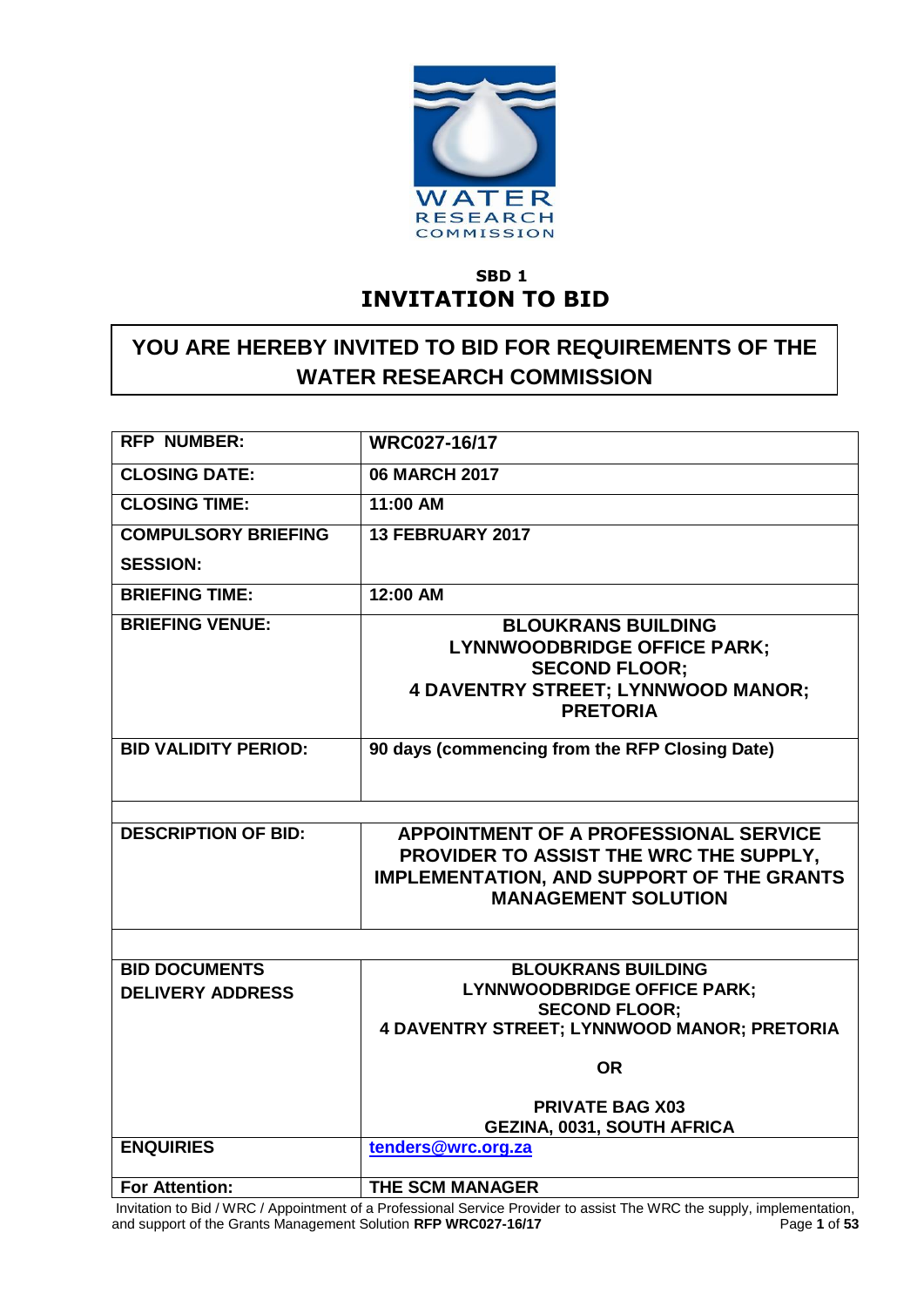**NB: Bidders must ensure that they sign the register at the reception when submitting the bids.**

#### **The successful bidder will be required to fill in and sign a written Contract Form (SBD 7).**

Bidders should ensure that bids are delivered timeously to the correct address. If the bid is late, it will not be accepted for consideration.

The bid box is generally open 8 hours a day, 5 days a week.

#### **ALL BIDS MUST BE SUBMITTED ON THE OFFICIAL FORMS – (NOT TO BE RE-TYPED)**

THIS BID IS SUBJECT TO THE PREFERENTIAL PROCUREMENT POLICY FRAMEWORK ACT AND THE PREFERENTIAL PROCUREMENT REGULATIONS, 2011, THE GENERAL CONDITIONS OF CONTRACT (GCC) AND, IF APPLICABLE, ANY OTHER SPECIAL CONDITIONS OF CONTRACT

THE FOLLOWING PARTICULARS MUST BE FURNISHED (FAILURE TO DO SO MAY RESULT IN YOUR BID BEING DISQUALIFIED)

| Department:                                  | Supply Chain Management                                                                         |  |                          |
|----------------------------------------------|-------------------------------------------------------------------------------------------------|--|--------------------------|
|                                              | ANY ENQUIRIES REGARDING THE BIDDING PROCEDURE MAY BE DIRECTED TO:                               |  |                          |
|                                              |                                                                                                 |  |                          |
|                                              |                                                                                                 |  |                          |
| <b>DATE</b>                                  |                                                                                                 |  |                          |
| <b>ENCLOSE PROOF]</b><br>SIGNATURE OF BIDDER |                                                                                                 |  | YES or NO <b>[IF YES</b> |
|                                              | ARE YOU THE ACCREDITED REPRESENTATIVE IN SOUTH AFRICA FOR THE GOODS / SERVICES / WORKS OFFERED? |  |                          |
| PREFERENCE POINTS FOR B-BBEE)                |                                                                                                 |  |                          |
| [TICK APPLICABLE BOX]                        | (A B-BBEE STATUS LEVEL VERIFICATION CERTIFICATE MUST BE SUBMITTED IN ORDER TO QUALIFY FOR       |  |                          |
|                                              | A VERIFICATION AGENCY ACCREDITED BY THE SOUTH AFRICAN ACCREDITATION SYSTEM (SANAS); OR          |  |                          |
|                                              |                                                                                                 |  |                          |
|                                              | <u>IF YES, WHO WAS THE CERTIFICATE ISSUED BY?</u>                                               |  |                          |
| or NO                                        | HAS A B-BBEE STATUS LEVEL VERIFICATION CERTIFICATE BEEN SUBMITTED? (SBD 6.1)                    |  | <b>YES</b>               |
| YES or NO                                    | HAS A VALID TAX CLEARANCE CERTIFICATE BEEN SUBMITTED? (SBD 2)                                   |  |                          |
| VAT REGISTRATION NUMBER                      |                                                                                                 |  |                          |
| <b>E-MAIL ADDRESS</b>                        |                                                                                                 |  |                          |
| <b>FACSIMILE NUMBER</b>                      |                                                                                                 |  |                          |
| <b>CELLPHONE NUMBER</b>                      |                                                                                                 |  |                          |
| <b>TELEPHONE NUMBER</b>                      |                                                                                                 |  |                          |
| <b>STREET ADDRESS</b>                        |                                                                                                 |  |                          |
| POSTAL ADDRESS                               |                                                                                                 |  |                          |

**Contact Person:** The SCM Manager

**Tel:** 012 330 9034<br> **E-mail address:** tenders@wrc.c **E-mail address:** tenders@wrc.org.za

Invitation to Bid / WRC / Appointment of a Professional Service Provider to assist The WRC the supply, implementation, and support of the Grants Management Solution **RFP WRC027-16/17** Page 2 of 53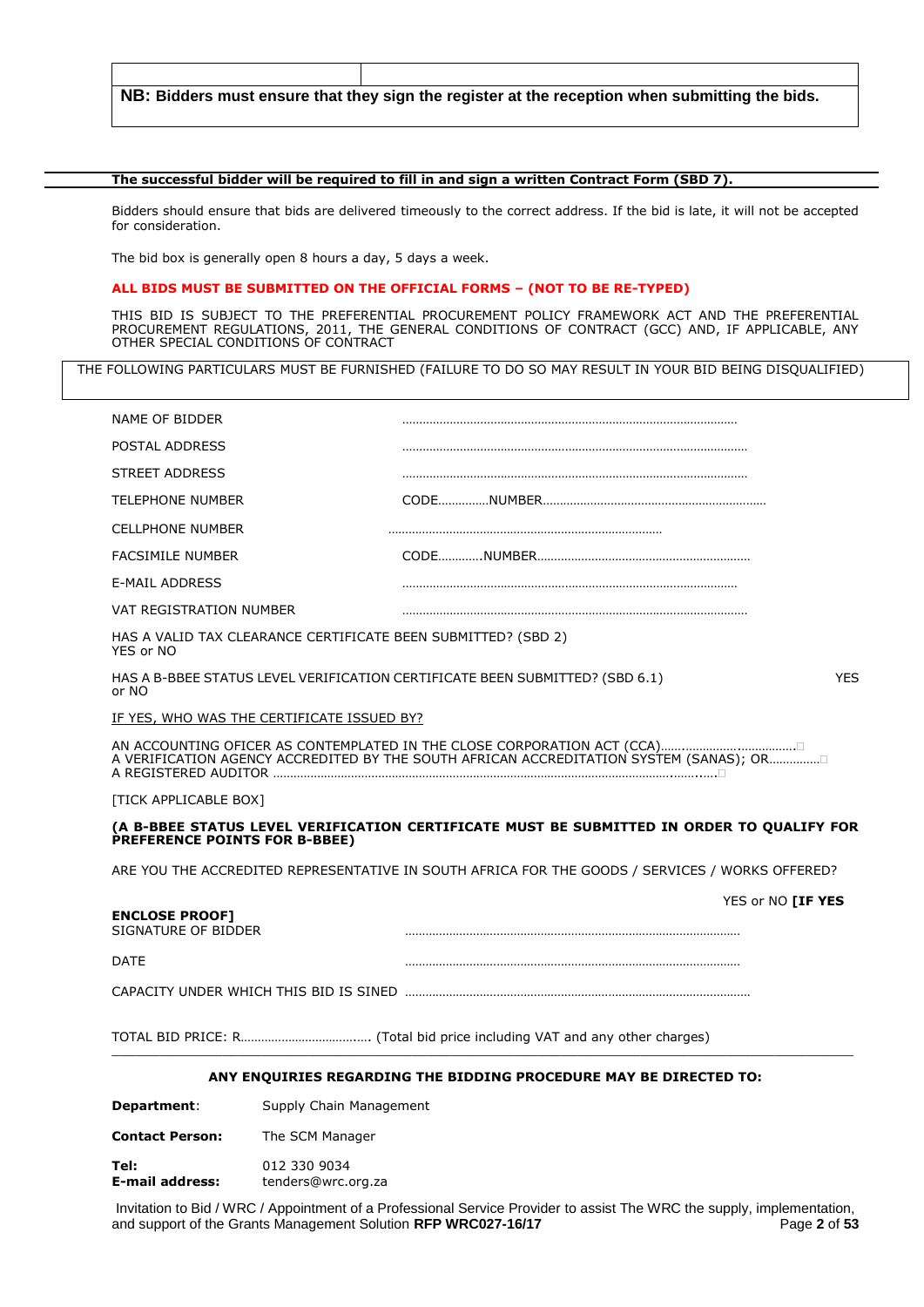#### **CONDITIONS AND UNDERTAKINGS BY BIDDER**

- 1.1 **The Bid forms should not be retyped or redrafted but photocopies may be prepared**  and used. However, only documents with the original signature in black ink shall be accepted. Additional offers against any item should be made on a photocopy of the page in question.
- 1.1.1 Black ink should be used when completing Bid documents.
- 1.1.2 Bidders should check the numbers of the pages to satisfy themselves that none is missing or duplicated. WRC will accept NO liability in regard to anything arising from the fact that pages are missing or duplicated.
- 1.2 I/We hereby Bid to supply all or any of the supplies and/or to procure all or any of the services described in the attached documents to WRC on the terms and conditions and in accordance with the specifications stipulated in the Bid documents (and which shall be taken as part of, and incorporated into, this Bid) at the prices inserted therein.

#### 1.3 I/We agree that -

- 1.3.1 The offer herein shall remain binding upon me/us and open for acceptance by WRC during the validity period indicated and calculated from the closing hour and date of the Bid;
- 1.3.2 the laws of the Republic of South Africa shall govern the contract created by the acceptance of my/our Bid and that I/we choose domicilium citandi et executandi in the Republic as indicated below; and

#### **1.4 NB: BIDDERS TERMS AND CONDITIONS ARE NOT ACCEPTABLE.**

- 1.5 I/We furthermore confirm that I/we have satisfied myself/ourselves as to the correctness and validity of my/our Bid that the price(s) and rate(s) quoted cover all the work/item(s) specified in the Bid documents and that the price(s) and rate(s) cover all my/our obligations under a resulting contract and that I/we accept that any mistakes regarding price(s) and calculations will be at my/our risk.
- 1.6 I/We hereby accept full responsibility for the proper execution and fulfilment of all obligations and conditions devolving on me/us under this Bid as the Principal(s) liable for the due fulfilment of this contract.

| Signature(s) of Bidder or assignee(s)               | Date                                                                                               |
|-----------------------------------------------------|----------------------------------------------------------------------------------------------------|
| Name of signing person (in block letters)           |                                                                                                    |
| Capacity                                            |                                                                                                    |
| Are you duly authorized to sign this bid?           |                                                                                                    |
| Name of Bidder [company name] (in<br>block letters) |                                                                                                    |
| Postal address (in block letters)                   |                                                                                                    |
|                                                     | Domicilium citandi et executandi in the RSA (full street address of this place) (in block letters) |
|                                                     |                                                                                                    |
|                                                     |                                                                                                    |
|                                                     |                                                                                                    |
|                                                     |                                                                                                    |
|                                                     |                                                                                                    |
|                                                     |                                                                                                    |
| Cell Number:                                        |                                                                                                    |

Invitation to Bid / WRC / Appointment of a Professional Service Provider to assist The WRC the supply, implementation, and support of the Grants Management Solution **RFP WRC027-16/17** Page 3 of 53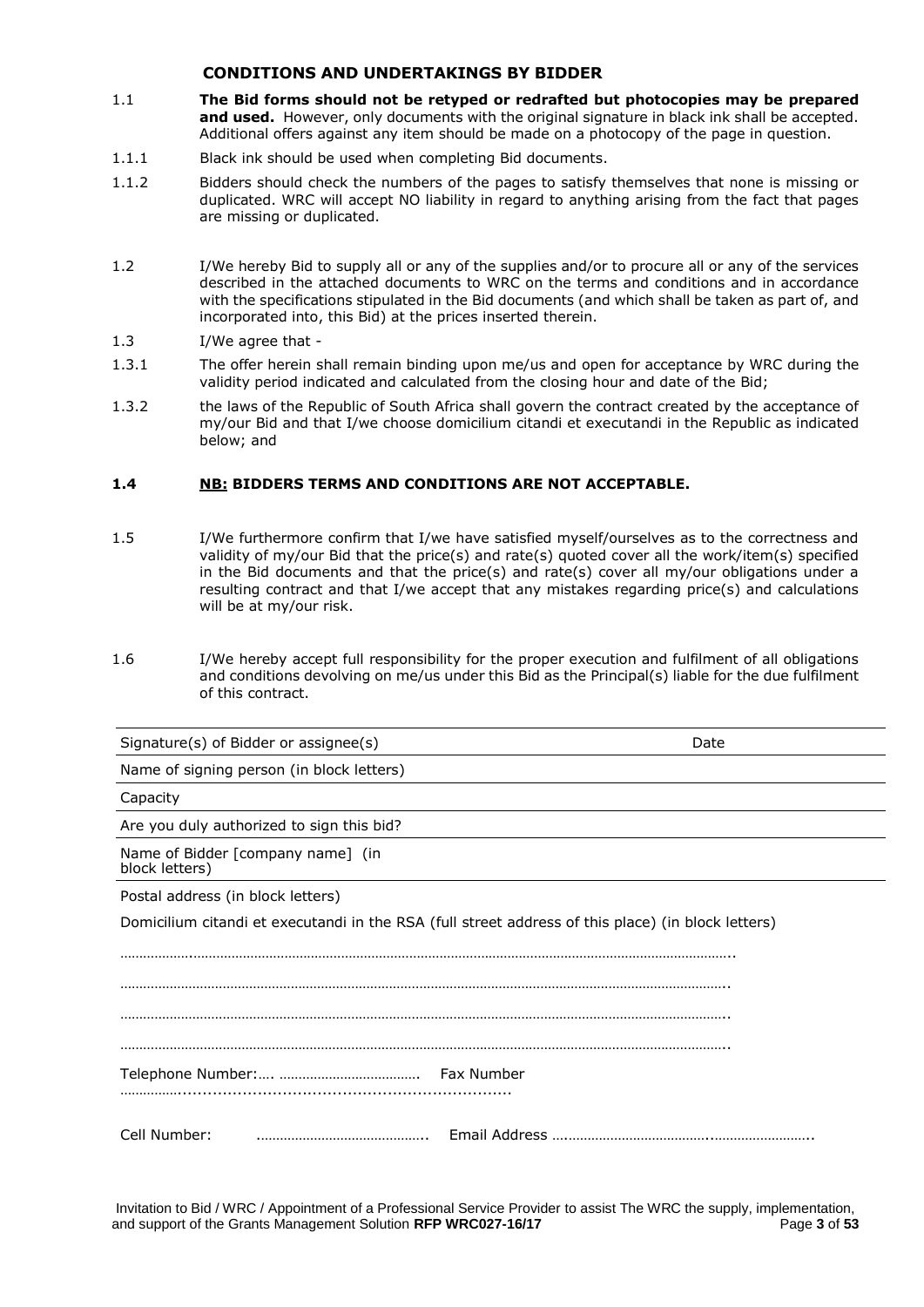# **INSTRUCTIONS TO BIDDER**

### **1 Confidential information disclosure notice**

- 1.1 This document may contain confidential information that is the property of Water Research Commission (WRC).
- 1.2 No part of the contents may be used, copied, disclosed or conveyed in whole or in part to any party in any manner whatsoever other than for preparing a proposal in response to this Bid, without prior written permission from WRC.
- 1.3 All copyright and Intellectual Property herein vests with WRC.

### **2 Introduction**

#### 2.1 **Purpose**

2.1.1 The purpose of this Request for Bid (RFP) is an invitation to potential suppliers (hereinafter referred to as "Bidders") to submit Bids for the items/products/solutions as detailed under Annex A: Technical/solution specification.

#### 2.2 **Objectives**

- 2.2.1 The following objectives must be achieved with the implementation of the above required solution:
- 2.2.1.1 Based on the Bids submitted and the outcome of the evaluation process according to the set evaluation criteria, WRC intends to select a preferred bidder/s with the view of concluding a service level agreement (SLA) where applicable with such successful bidder. The Bid shall be evaluated in terms of the PPPFA (90/10).

#### 2.3 **Queries**

2.3.1 Should it be necessary for a bidder to obtain clarity on any matter arising from or referred to in this RFP document, please refer queries, in writing, to the contact person(s) listed below. Under no circumstances may any other employee within WRC be approached for any information. Any such action may result to disqualification of a response submitted in response to the RFP. WRC reserves the right to place responses to such queries on the website.

| <b>Name</b> | <b>Type of Query</b> | <b>Email address</b> |
|-------------|----------------------|----------------------|
| SCM Manager | <b>Bid Queries</b>   | tenders@wrc.org.za   |

Enquiries should reference specific paragraph numbers, where appropriate.

All questions/enquiries must be forwarded in writing not later than **02 March 2017 at 11h00**. Questions/enquiries received after 11h00 on **02 March 2017** will not be considered.

## *Bidders are not allowed to contact any other* **WRC** *staff in the context of this tender other that the indicated official under 2.3.1.*

#### 2.4 **Bid Documents**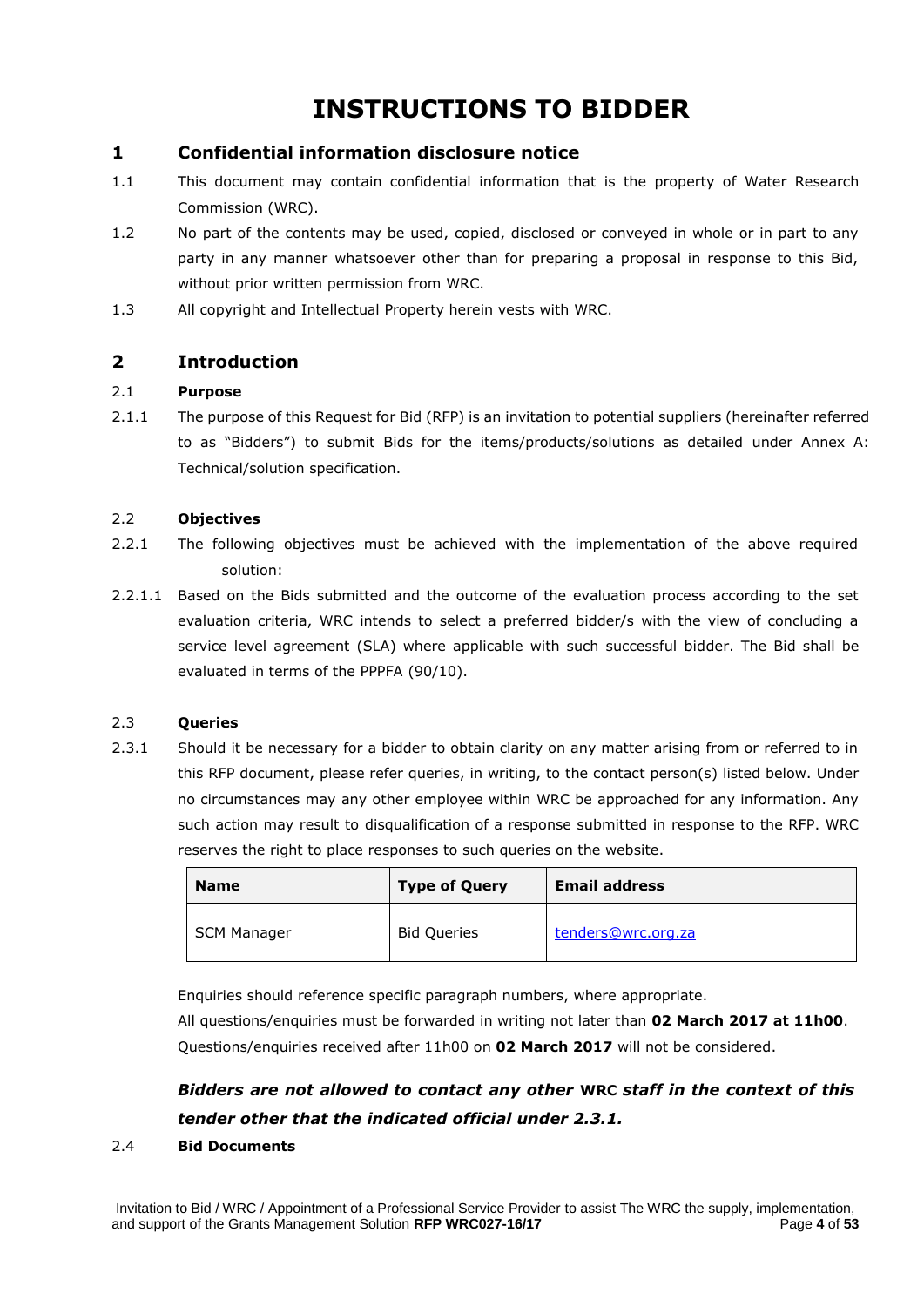## 2.4.1 Bids must be **hand delivered or (if couriered) reach** to **WRC** by no later than **11h00 on 06th March 2017**.

2.4.2 Bid documents must contain **one original document**, **initialled on each page**, and **signed where required**. (Two separate envelopes: one for financials (Pricing) and the other for Technical document).

### **3 General rules and instructions**

#### 3.1 **Confidentiality**

- 3.1.1 The information contained in this document is of a confidential nature, and must only be used for purposes of responding to this RFP. This confidentiality clause extends to Bidder partners and/or implementation agents, whom the Bidder may decide to involve in preparing a response to this RFP.
- 3.1.2 For purposes of this process, the term "Confidential Information" shall include all technical and business information, including, without limiting the generality of the foregoing, all secret knowledge and information (including any and all financial, commercial, market, technical, functional and scientific information, and information relating to a party's strategic objectives and planning and its past, present and future research and development), technical, functional and scientific requirements and specifications, data concerning business relationships, demonstrations, processes, machinery, know-how, architectural information, information contained in a party's software and associated material and documentation, plans, designs and drawings and all material of whatever description, whether subject to or protected by copyright, patent or trademark, registered or un-registered, or otherwise disclosed or communicated before or after the date of this process.
- 3.1.3 The receiving party shall not, during the period of validity of this process, or at any time thereafter, use or disclose, directly or indirectly, the confidential information of WRC (even if received before the date of this process) to any person whether in the employment of the receiving party or not, who does not take part in the performance of this process.
- 3.1.4 The receiving party shall take all such steps as may be reasonably necessary to prevent WRC's confidential information coming into the possession of unauthorised third parties. In protecting the receiving party's confidential information, WRC shall use the same degree of care, which does not amount to less than a reasonable degree of care, to prevent the unauthorised use or disclosure of the confidential information as the receiving party uses to protect its own confidential information.
- 3.1.5 Any documentation, software or records relating to confidential information of WRC, which comes into the possession of the receiving party during the period of validity of this process or at any time thereafter or which has so come into its possession before the period of validity of this process:
- 3.1.5.1 Shall be deemed to form part of the confidential information of WRC;
- 3.1.5.2 Shall be deemed to be the property of WRC;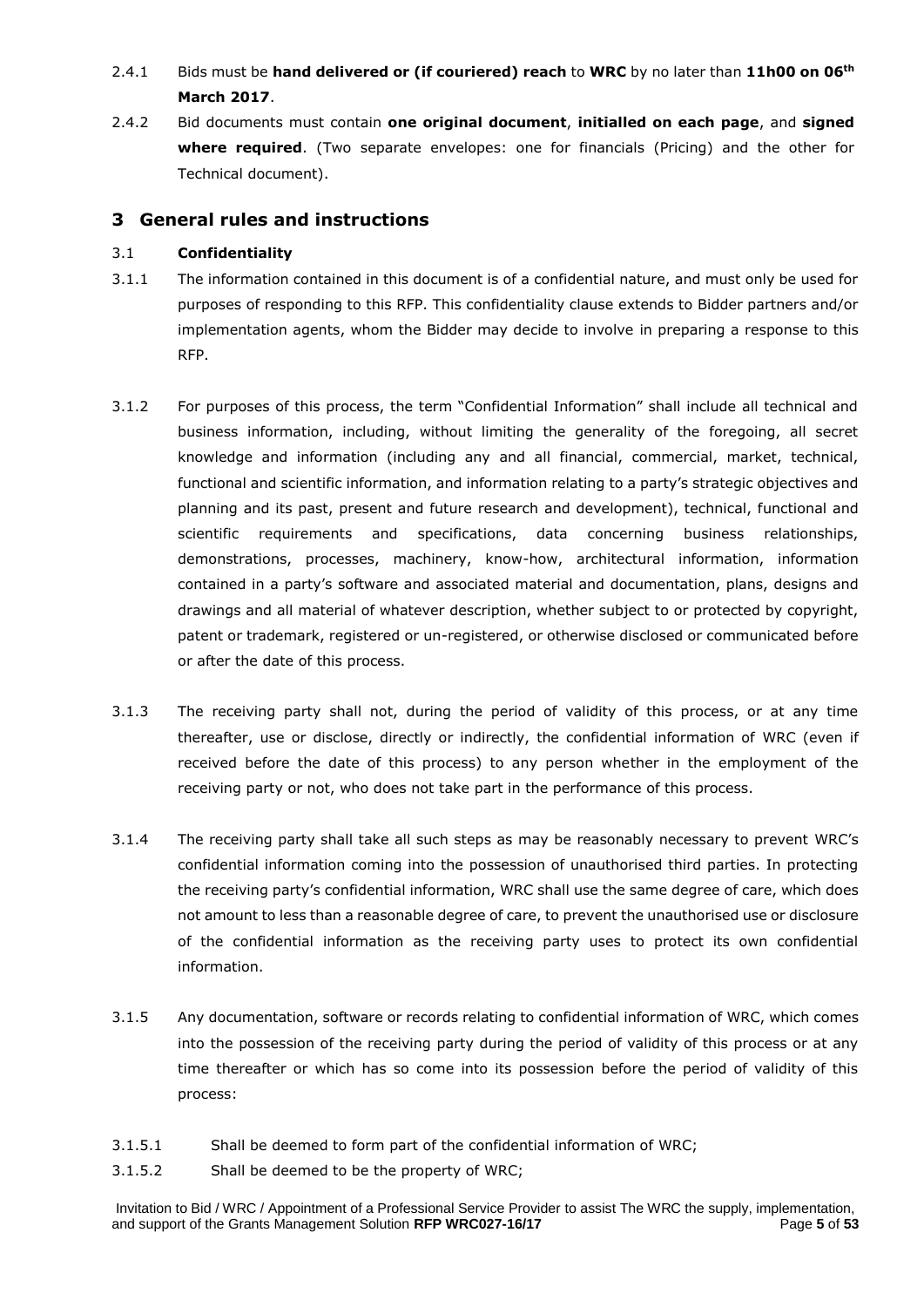- 3.1.5.3 shall not be copied, reproduced, published or circulated by the receiving party unless and to the extent that such copying is necessary for the performance of this process and all other processes as contemplated in; and
- 3.1.5.4 Shall be surrendered to WRC on demand, and in any event on the termination of the investigations and negotiations, and the receiving party shall not retain any extracts.

#### 3.2 **News and press releases**

3.2.1 Bidders or their agents shall not make any news releases concerning this RFP or the awarding of the same or any resulting agreement(s) without the consent of, and then only in co-ordination with WRC.

#### **3.3 Precedence of documents**

- 3.3.1 This RFP consists of a number of sections (see list). Where there is a contradiction in terms between the clauses, phrases, words, stipulations or terms and herein referred to generally as stipulations in this RFP and the stipulations in any other document attached hereto, or the RFP submitted hereto, the relevant stipulations in this RFP shall take precedence.
- 3.3.2 Where this RFP is silent on any matter, the relevant stipulations addressing such matter and which appears in the PPPFA shall take precedence. Bidders shall refrain from incorporating any additional stipulations in its proposal submitted in terms hereof other than in the form of a clearly marked recommendation that WRC may in its sole discretion elect to import or to ignore. Any such inclusion shall not be used for any purpose of interpretation unless it has been so imported or acknowledged by WRC.
- 3.3.3 It is acknowledged that all stipulations in the PPPFA are not equally applicable to all matters addressed in this RFP. It however remains the exclusive domain and election of WRC as to which of these stipulations are applicable and to what extent. Bidders are hereby acknowledging that the decision of the WRC in this regard is final and binding. The onus to enguire and obtain clarity in this regard rests with the vendor(s). The vendor(s) shall take care to restrict its enquiries in this regard to the most reasonable interpretations required to ensure the necessary consensus.

#### **3.4 Preferential Procurement Reform**

- 3.4.1 WRC supports Black Economic Empowerment as an essential ingredient of its business. In accordance with government policy, WRC insists that the private sector demonstrates its commitment and track record to Black Economic Empowerment in the areas of ownership (shareholding), skills transfer, employment equity and procurement practices (SMME Development) etc.
- 3.4.2 WRC shall apply the principles of the Preferential Procurement Policy Framework Act, (Act No. 5 of 2000) with its Preferential Procurement Regulation 2011 to this proposal.
- 3.4.3 Bidders shall complete the preference certificate attached to this proposal. In the case of a consortium and subcontractors, the preference certificate must be completed for each legal entity (Annex C).

#### 3.5 **Security clearances**

3.5.1 Employees and subcontractors of the Bidders **may** be required to be in possession of valid security clearances to the level determined by NIA or/or WRC commensurate with the nature of the project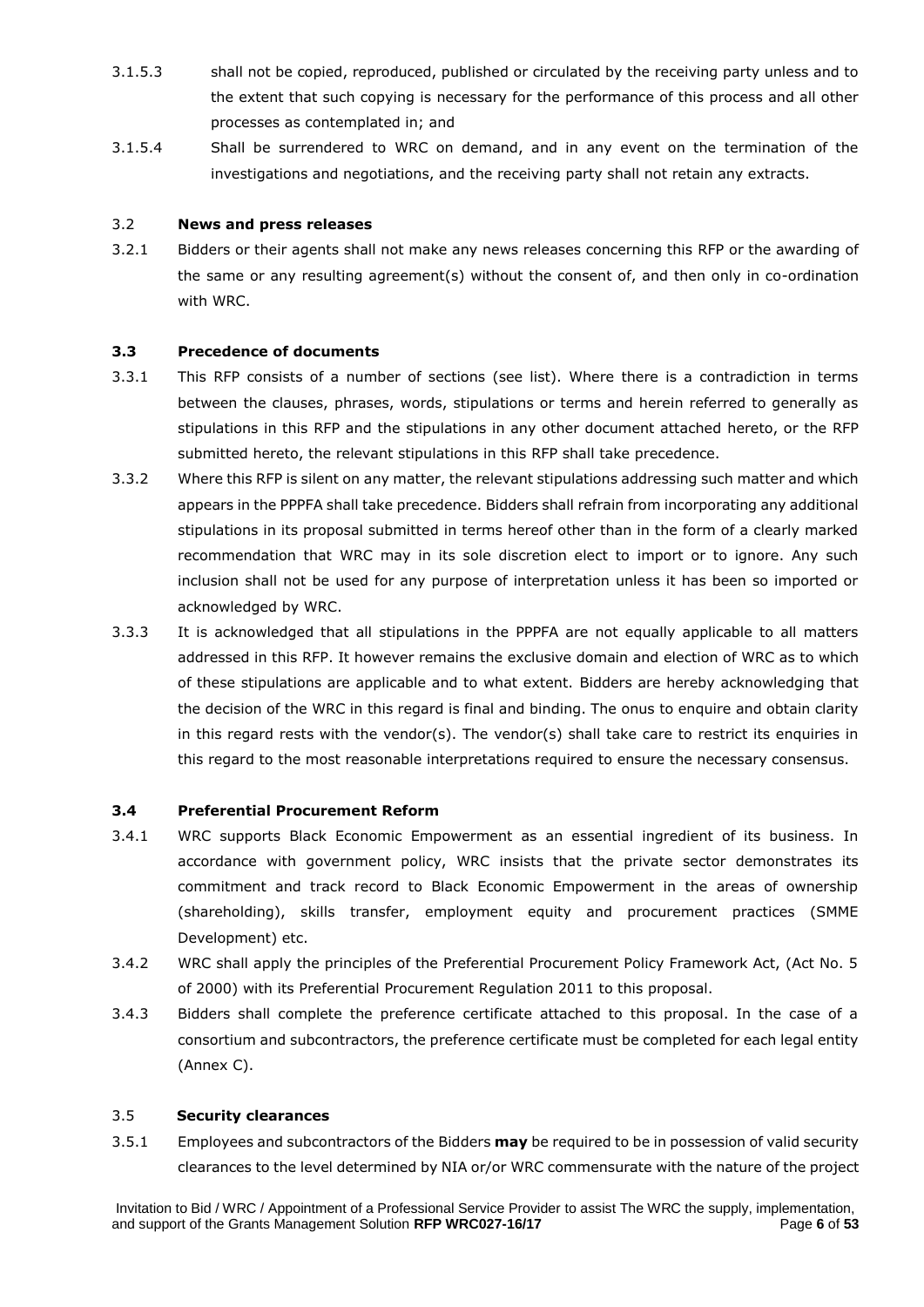activities they are involved in. The cost of obtaining suitable clearances is for the account of the bidders. The Bidders shall supply and maintain a list of personnel involved on the project indicating their clearance status.

#### 3.6 **Occupational Injuries and Diseases Act 13 of 1993**

3.6.1 The Bidder warrants that all its employees (including the employees of any sub-contractor that may be appointed) are covered in terms of the Compensation for Occupational Injuries and Diseases Act 13 of 1993 ("COIDA") and that the cover shall remain in force for the duration of the adjudication of this bid and/ or subsequent agreement. WRC reserves the right to request the Bidder to submit documentary proof of the Bidder's registration and "good standing" with the Compensation Fund, or similar proof acceptable to WRC.

#### **3.7 Instructions for submitting a proposal**

- 3.7.1 One (1) original, One (1) hard copy of the Bid shall be submitted on the date of closure of the Bid.
- 3.7.1.1 The original copy must be signed in black ink by an authorised employee, agent or representative of the bidder and each and every page of the proposal shall contain the initials of same signatories.
- 3.7.2 Bidders shall submit proposal responses in accordance with the prescribed manner of submissions as specified above.
- 3.7.3 Bid must be submitted in a prescribed response format herewith reflected as **Response Format**, and be sealed in an envelope. The envelope must be marked clearly (on the outside) with the Bid Number and be addressed to **The SCM Manager.**
- 3.7.4 Bid must be submitted on or before **06 March 2017 not later than 11h00.** The bids must be dropped in the tender box at the **WRC Offices; Lynwood Bridge Office Park; Bloukrans Building; 4 Daventry Street Lynnwood Manor, Pretoria,** WRC receives a lot of correspondence on a daily basis. Bidders are therefore urged to ensure that they clearly mark their bids with the Bid Number; register their bids and sign the register that will be provided at the reception. Failure to sign the register will lead to the bid being disqualified. Failure to submitted sealed bids could result to disqualification of bids. The onus is on the bidder to ensure that their bids get registered in the bids received register. Bidders must advise their courier companies of this instruction.
- 3.7.5 All Bids in this regard shall only be accepted if they have been registered on the bids received register before or on the closing date and stipulated time.
- 3.7.6 Bids received after the time stipulated shall not be considered.
- 3.7.7 Bid responses sent by courier must reach this office at least **36 hours** before the closing date to be registered on the bids received register. Failure to comply with this requirement shall result in your proposal being treated as a "late proposal" and shall not be entertained. Such proposal shall be returned to the respective Bidders.
- 3.7.8 **No proposal shall be accepted by WRC if submitted in any manner other than as prescribed above.**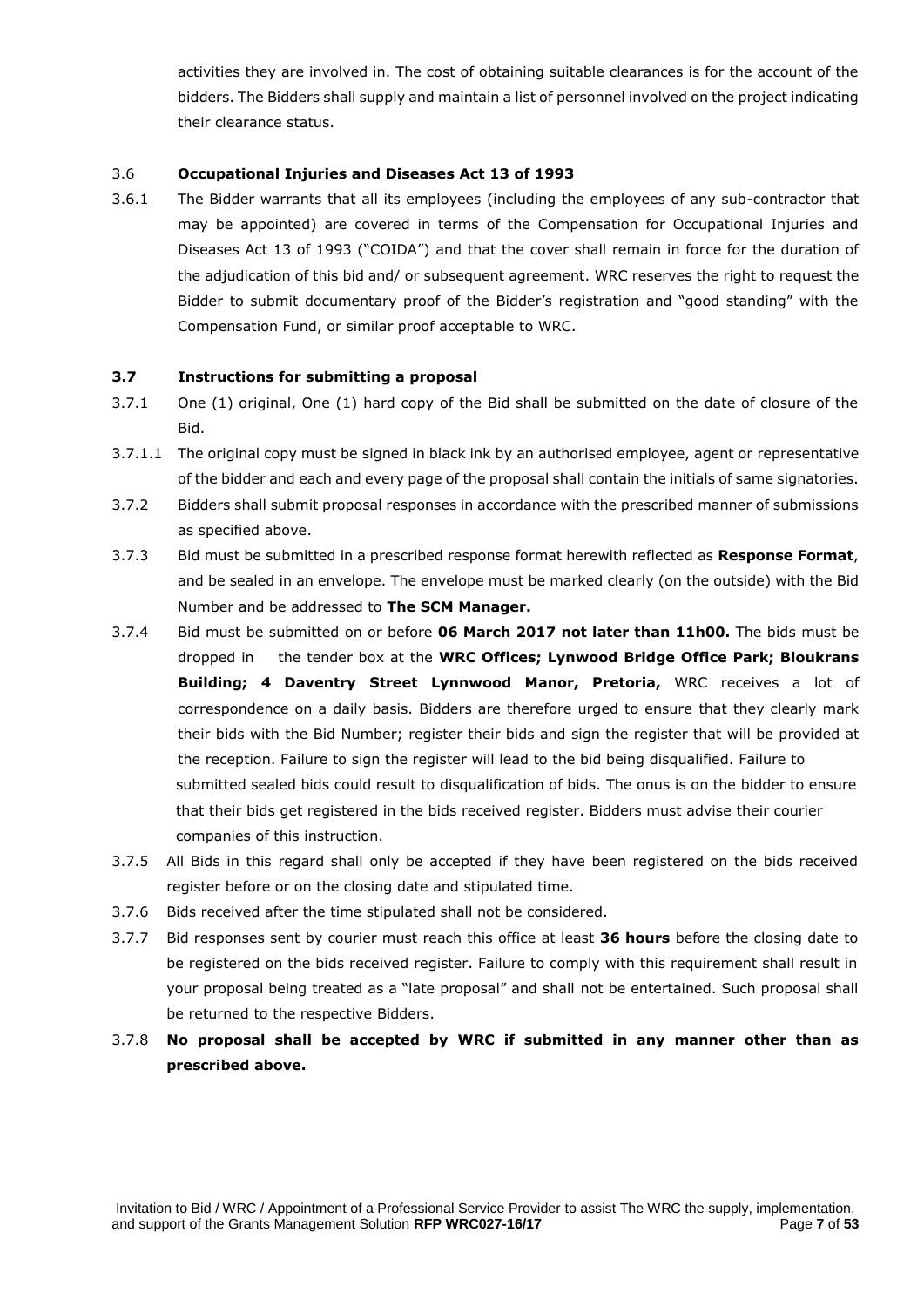## **4 Reasons for disqualification**

- 4.1 WRC reserves the right to disqualify any bidder which does any one or more of the following, and such disqualification may take place without prior notice to the offending bidder, however the bidder shall be notified in writing of such disqualification:
- 4.1.2 Bidders who do not submit a valid and original Tax Clearance Certificate on the closing date and time of the bid;
- 4.1.3 Bidders who submitted incomplete information and documentation according to the requirements of this RFP;
- 4.1.4 Bidders who submitted information that is fraudulent, factually untrue or inaccurate, for example memberships that do not exist, BEE credentials, experience, etc.;
- 4.1.5 Bidders who received information not available to other bidders through fraudulent means;
- 4.1.6 Bidders who do not comply with *mandatory requirements* as stipulated in this RFP.
- 4.1.7 Bidders who made false declarations on the Standard Bidding Documents, or misrepresent facts; and/or
- 4.1.8 Bidders who are listed on the National Treasury's database of restricted suppliers

### **5 Closing of Bid**

- 5.1 There shall be **no public opening** of the Bid received. There shall be no discussions with any enterprise until evaluation of the proposal has been complete. Any subsequent discussions shall be at the discretion of WRC. Unless specifically provided for in the proposal document, bids submitted by means of telegram, telex, facsimile or similar means shall not be considered.
- 5.2 No Bids from any bidder with offices within the RSA shall be accepted if sent via the Internet or email. However Bids from international bidders with no office or representation in the RSA shall be accepted if received via the Internet or e-mail before the closing date and time.
- 5.2.1 Such Bids shall not be made available for evaluation until the original signed documentation is received within three (3) working days after the closing date, otherwise the proposal shall be disqualified. International bidders must submit proof that they do not have any offices or representation in South Africa.

#### **6 Bid preparation**

- 6.1 All additions to the proposal documents i.e. annexes, supporting documentation pamphlets, photographs, technical specifications and other support documentation covering the solution offered etc. shall be neatly bound as part of the schedule concerned.
- 6.2 All responses regarding questions posed in the annexes attached herewith shall be answered in accordance with the prescribed **RFP Response Format**.

#### **7 Oral presentations and briefing sessions**

7.1 Bidders who submit Bids in response to this RFP may be required to give an oral presentation, which may include, but is not limited to, an equipment/service demonstration of their proposal to WRC. This provides an opportunity for the vendor to clarify or elaborate on the proposal. This is a fact finding and explanation session only and does not include negotiation. WRC shall schedule the time and location of these presentations. Oral presentations are an option of WRC and may or may not be conducted.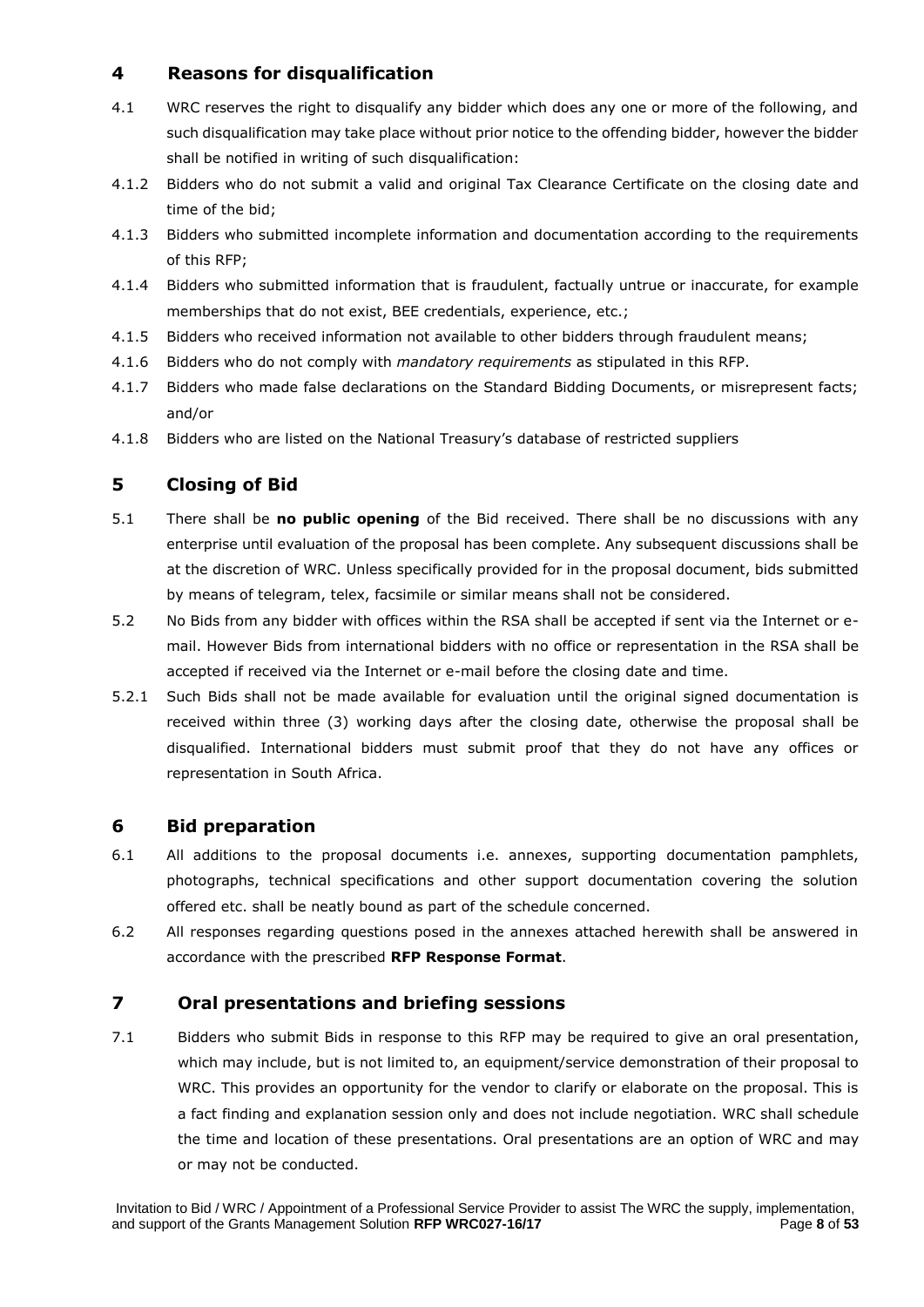## **8 Evaluation Criteria for BEE**

- 8.1 Points awarded for B-BBEE Status Level of Contribution
- 8.2 The value of this bid is estimated to exceed R 500 000 (all applicable taxes included) and therefore the 90/10 system shall be applicable.
- 8.3 In terms of Regulation 5 (2) and 6 (2) of the Preferential Procurement Regulations, preference points must be awarded to a bidder for attaining the B-BBEE status level of contribution in accordance with the table below:
- 8.4 Preference points for this bid shall be awarded for:
	- (a) Price; and
	- (b) B-BBEE Status Level of Contribution.

| <b>B-BBEE Status Level of</b><br><b>Contributor</b> | <b>Number of points</b><br>$(90/10$ system) |
|-----------------------------------------------------|---------------------------------------------|
| 1                                                   | 10                                          |
| 2                                                   | 9                                           |
| 3                                                   | 8                                           |
| 4                                                   | 5                                           |
| 5                                                   | 4                                           |
| 6                                                   | 3                                           |
| 7                                                   | 2                                           |
| 8                                                   |                                             |
| Non-compliant contributor                           |                                             |

- 8.5 Bidders who qualify as EMEs in terms of the B-BBEE Act must submit a certificate issued by an Accounting Officer as contemplated in the CCA or a Verification Agency accredited by SANAS or a Registered Auditor. Registered auditors do not need to meet the prerequisite for IRBA's approval for the purpose of conducting verification and issuing EMEs with B-BBEE Status Level Certificates.
- 8.6 Bidders other than EMEs must submit their original and valid B-BBEE status level verification certificate or a certified copy thereof, substantiating their B-BBEE rating issued by a Registered Auditor approved by IRBA or a Verification Agency accredited by SANAS.
- 8.7 A trust, consortium or joint venture, will qualify for points for their B-BBEE status level as a legal entity, provided that the entity submits their B-BBEE status level certificate.
- 8.8 A trust, consortium or joint venture will qualify for points for their B-BBEE status level as an unincorporated entity, provided that the entity submits their consolidated B-BBEE scorecard as if they were a group structure and that such a consolidated B-BBEE scorecard is prepared for every separate bid.

Invitation to Bid / WRC / Appointment of a Professional Service Provider to assist The WRC the supply, implementation, and support of the Grants Management Solution **RFP WRC027-16/17** Page 9 of 53 8.9 Tertiary institutions and public entities will be required to submit their B-BBEE status level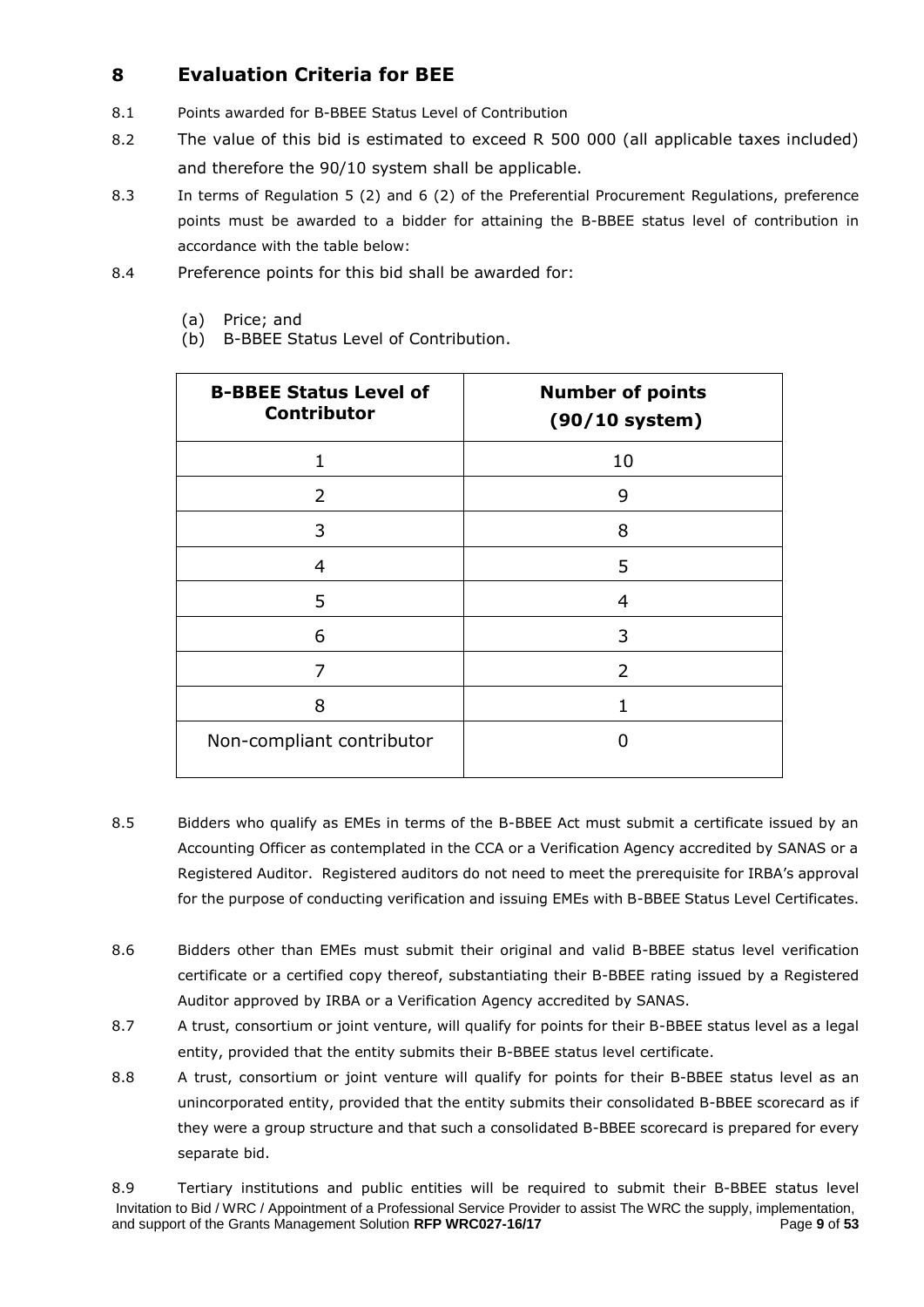certificates in terms of the specialized scorecard contained in the B-BBEE Codes of Good Practice.

- 8.10 A person will not be awarded points for B-BBEE status level if it is indicated in the bid documents that such a bidder intends sub-contracting more than 25% of the value of the contract to any other enterprise that does not qualify for at least the points that such a bidder qualifies for, unless the intended sub-contractor is an EME that has the capability and ability to execute the subcontract.
- 8.11 A person awarded a contract may not sub-contract more than 25% of the value of the contract to any other enterprise that does not have an equal or higher B-BBEE status level than the person concerned, unless the contract is sub-contracted to an EME that has the capability and ability to execute the sub-contract.

## **9 Evaluation criteria and methodology**

#### 9.1 **Functional evaluation criteria**

"Functionality" means the measurement according to predetermined norms of a service or commodity designed to be practical and useful, working or operating, taking into account quality, reliability, viability and durability of a service or commodity.

The need to invite and evaluate bids on the basis of functionality depends on the nature of the required commodity or service.

When inviting bids, WRC indicates: -

- (i) Whether the bids will be evaluated on functionality;
- (ii) The evaluation criteria for measuring functionality;
- (iii) The weight of each criterion; and
- (iv) The applicable values as well as the minimum threshold for functionality

#### **FUNCTIONAL / TECHNICAL EVALUATION CRITERIA**

This will bid will not be evaluated on Functionality only Price and Preference evaluation will apply.

#### 9.2 **Price and preference evaluation criteria**

Subsequent to the eligibility screening phase, the second phase of evaluation of the Bids shall be based on the **90/10** PPPFA principle and the points for evaluation criteria are as follows:

| Total                   | 100 points |
|-------------------------|------------|
| Preferential points/BEE | 10         |
| Price points            | 90         |

All Bid received shall be evaluated by a panel using the preference points system as stipulated in the Preferential Procurement Regulations.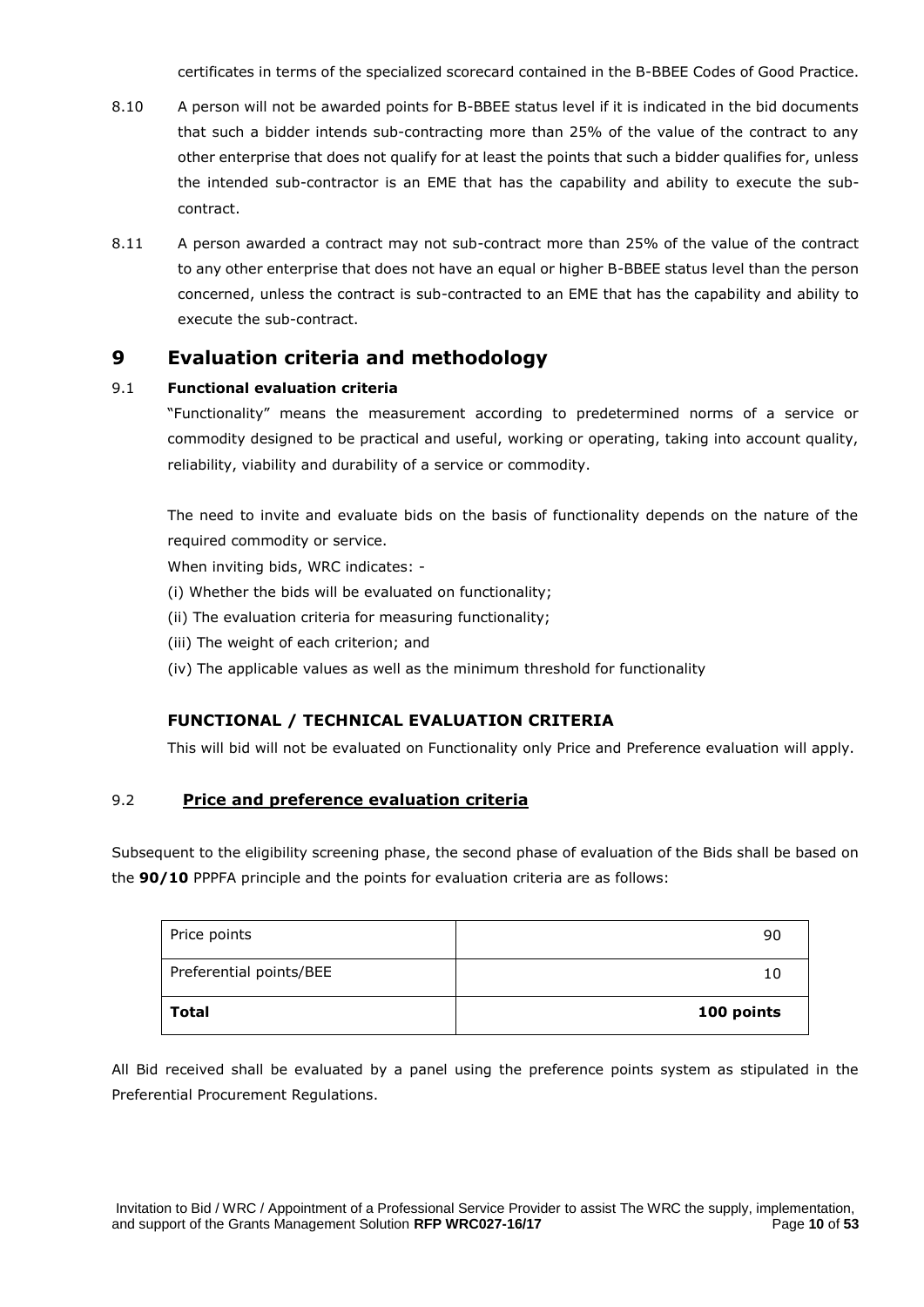## **ANNEX A: SCOPE OF WORK – APPOINTMENT OF A PROFESSIONAL SERVICE PROVIDER TO ASSIST THE WRC THE SUPPLY, IMPLEMENTATION, AND SUPPORT OF THE GRANTS MANAGEMENT SOLUTION**

## **1. Special instructions to Bidders**

- 1.1 Scope of work shall form part of the contract.
- 1.2 Should a vendor have reasons to believe that the Technical Specification is not open and/or is written for a particular service or work; the vendor shall notify Procurement Services within seven (07) days after publication of the bid.
- 1.2 Bidders shall provide full and accurate answers to the mandatory questions posed in this document, and, where required explicitly state either "Comply/Not Comply" regarding compliance with the requirements. Bidders **must** substantiate their response to all questions, including full details on how their proposal/solution will address specific functional requirements. All documents as indicated must be supplied as part of the submission.

## **2. Requirements Background**

## **2. 1. BACKGROUND**

The Water Research Commission (WRC) serves as an organisation that funds research within the Water and Sanitation sector. The distribution, management and tracking of research funds is integral to the business, and is currently facilitated by the use of the Fund Management System that is in place.

The need for a funding system to integrate into a financial system, and effectively manage the entire Grants Management process (from the application stage to project disbursements, to project closure stage), arose. The Water Research Commission requires the services of a Microsoft Dynamics 365 Partners for the supply, implementation, and support of the Grants Management Solution.

## **SCOPE OF WORK**

The solution needs to manage the Grants Management process from both the Grantee and Granters perspective.

The envisaged solution must be based on the Microsoft Dynamics 365 (Customer Relationship Management (CRM)) cloud platform, which will aid in the management of the interaction between the WRC and external applicants. The solution must be configured as far as possible to meet the requirements and must integrate to WRC's Sage financial system.

The solution must also make use of Power BI to enable analysis of the projects and data coming into the system.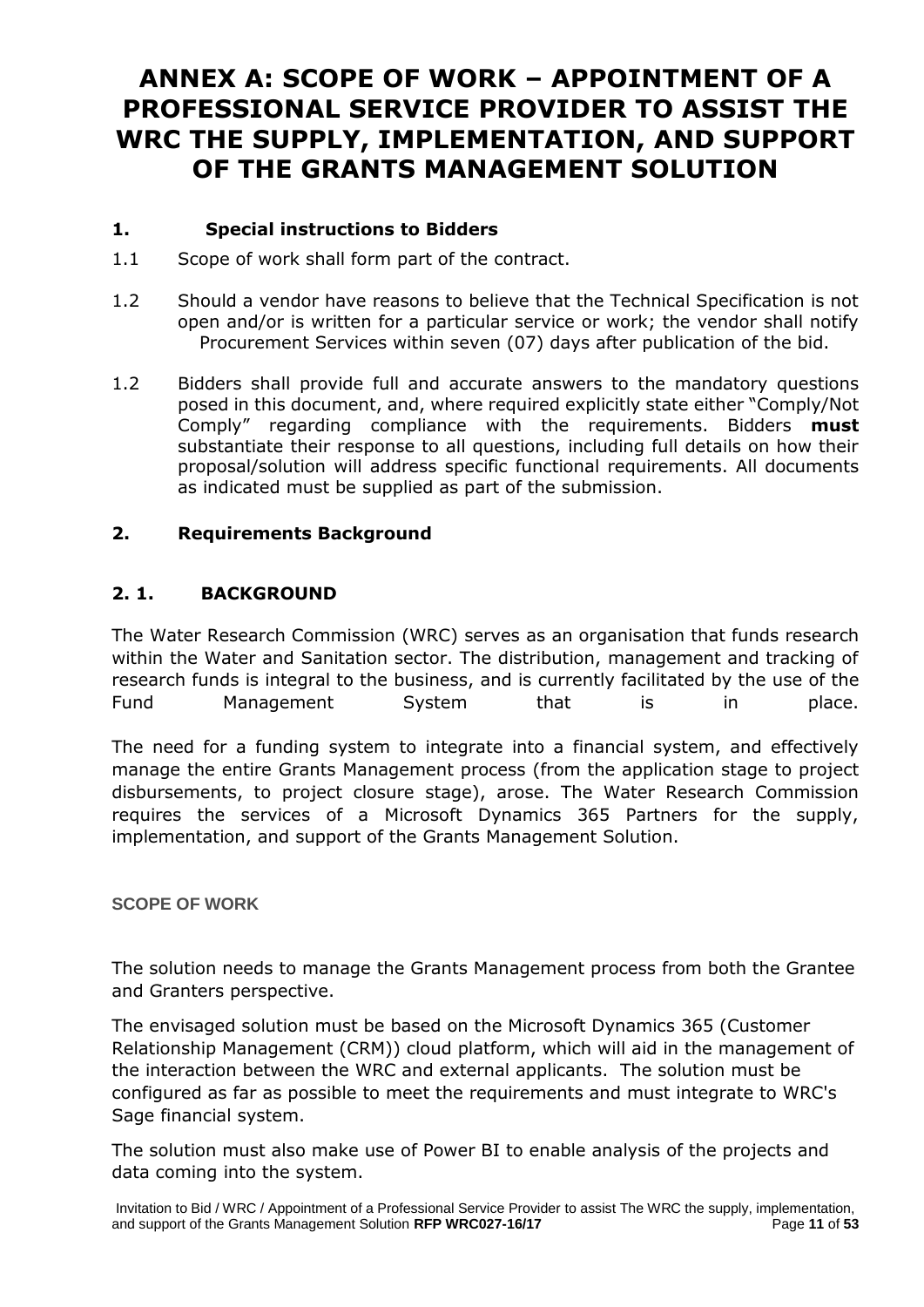## **Grantee (External grant applicants)**

## *Pre-grant functionality*

- Allow for the ability for the user (applicant) to register themselves onto the system (do not allow for duplicate credentials or users to be registered)
	- $\circ$  Registration template to also serve to capture user demographics such as age, region, sector and so on
- Allow for the user to log into the system
	- $\circ$  Allow for the user to apply for a particular grant
	- o Upload supporting docs
	- o View statuses

## *Post grant functionality*

- Allow the user to login
- Once logged in
	- o to update and submit deliverables
	- o track the status of the project
	- o view statuses
	- o log service requests
	- o view payments
	- o upload supporting project reports and docs

## **Granter (WRC)**

From the perspective of a person granting the funds, the system must allow the user to :-

- register and log in
- view the submitted applications
- score, appraise, review and evaluate applications
- capture available grants and manage the tenders
	- $\circ$  this would include the ability to set up submission deadlines and details for application submission
	- $\circ$  the grant would need to be removed from the available list of grants once the deadline has been reached
- allocate funds
- view the status of any given project
- allow for automatic notification of grant approval to successful and unsuccessful applicants

## **Task Management**

The system needs to provide for the ability for the user to:-

- view all upcoming, due or overdue tasks to action accordingly
- view project specific tasks and deliverables
	- $\circ$  this would be a subset of the overall task view but tasks should be grouped by project
- Audit or log trail to keep track of when a task was actioned and by whom

## **Budget tracking and fund management**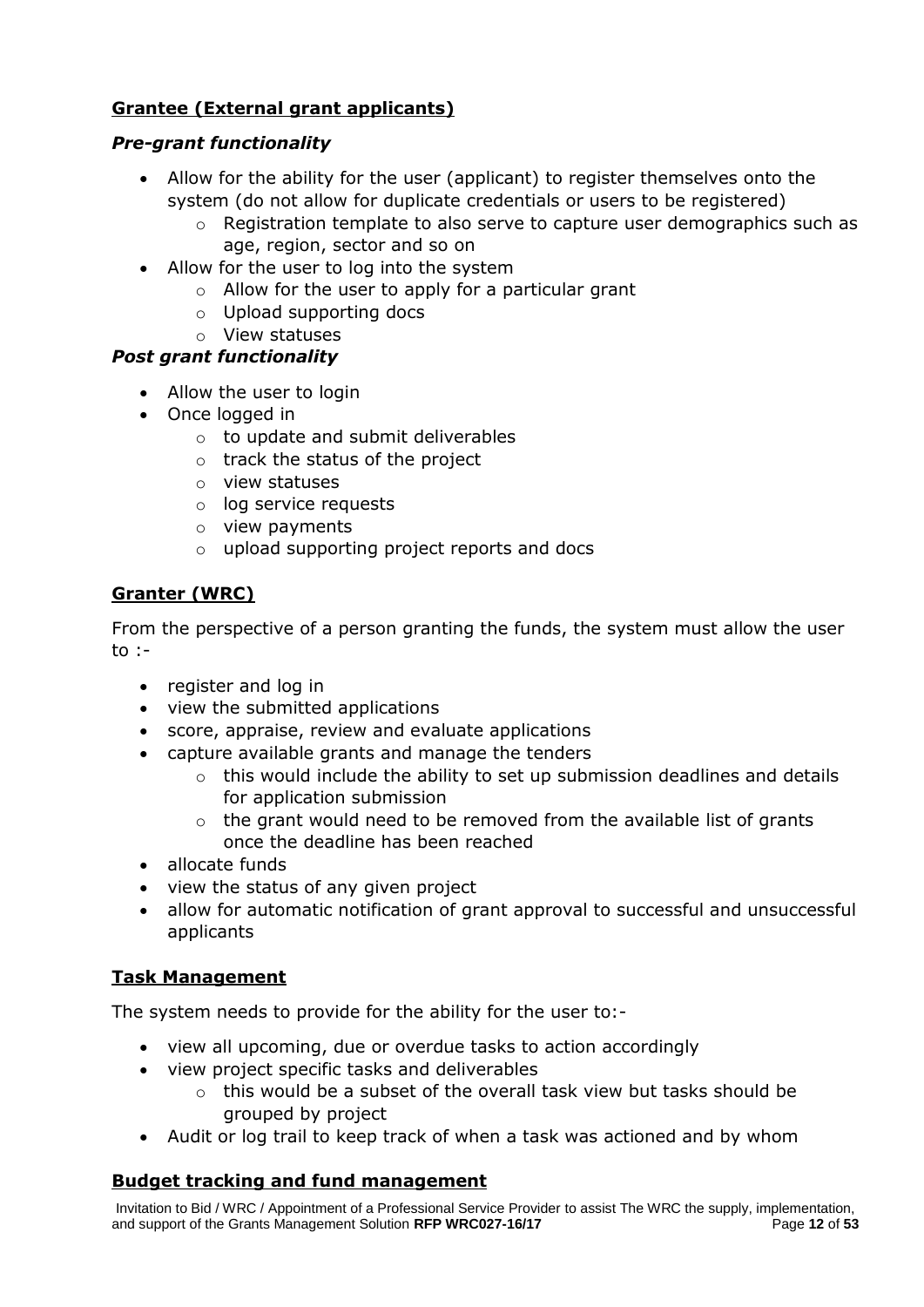The system must be able to :-

- capture grant project budgets and set the budget for a project
- edit grant budgets
- repeat project funding
- track project expenditure against budget
- display total budget, amount paid and amount remaining per project

## **Project Dashboards**

- The option of customisable dashboards needs to be available. This will allow for relevant information to be displayed and provide an overall view of key areas
- Dashboards need to be customisable per department/team
- Option of static dashboards
- Must have drill down function

## **Reporting**

- The reporting content needs to be able to provide an integrated view from various data sources. The solution should be able to pull data from Sharepoint, cloud, financial system (Sage) for consolidated reporting.
- Should have the flexibility of creating own ad hoc reports as needed
- Cater for conversion of existing reports onto new platform
- Reporting on overall budget and expenditure
- Reporting on individual project budgeting and expenditure
- User driven reporting with no extra development
- Management reports geographically, by sector, beneficiary
- Reports must be WRC branded
- The users should have the ability to draw historical reports based on specific time frame

## **Integration**

The solution must:-

- Be able to communicate with the existing financial system to allow for both grants and payments to be reported on within a single view.
- Fit into the current WRC architecture in place
- Integrate to Office 365
- Have plugin to Sage
	- o Requisitions and payment tracking with an interface to Sage
	- o Draw data for reporting from Sage
- Have Social Media Integration
- Have integrated mail and contacts. The addresses of projects can be supplemented by other contacts' addresses. Mailing lists, labels and wordprocessor merge files can be produced to create individual letters. The solution should be able to be used to email customised messages to selected project contacts.
- Seamlessly integrate to Microsoft Office product suite
- Allow for correspondence on projects and the ability to cut and paste between documents within the system, and preferably retain all formatting. This correspondence must be logged and held on the database to allow for an audit trail.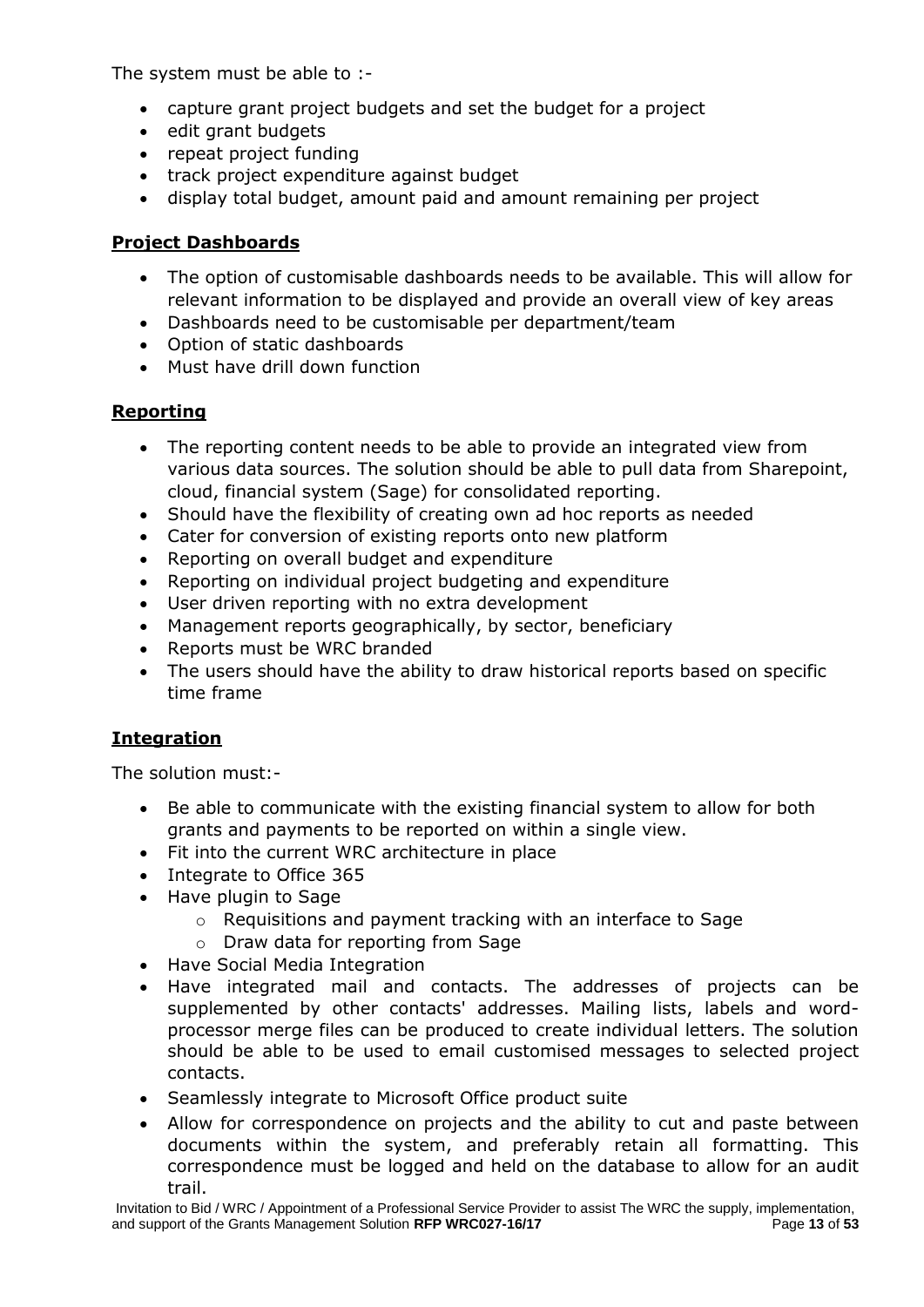## **Beneficiaries/Contacts**

- Create and maintain the recipients of a grant
- List all recipients with the ability to display by status e.g. list of all active recipients
- The contact lists should have attributes that would allow for the individual contact to be grouped by those attributes as needed e.g. age, sector, region and so on

## **Contracts**

- Must have the ability to create contracts between the WRC and the recipient of funds.
- Templates to be provided for the ease of reuse
- Documents to have a versioning mechanism in place to track updates and changes

## **Collaborative platform for internal users**

- Allow for internal users to communicate with one another on project specific details. This can be in the form of being allowed to email project related information that is easily extracted from the system, or a messaging platform that will alert users on status changes on projects and actionable items
- Have the ability to set up workflows that require input from different stakeholders at different stages of the project

## **Search mechanism**

- Allow for the ability to search the data warehouse for Projects, Recipients and other stored elements based on predefined criteria
- The solution must have a powerful search facility which allows users to search and filter for projects and grants using numerous criteria, and must provide different result set views (classification, financial and organisation).

## **Workflows and processes**

The solution must:-

- Have the ability to
	- $\circ$  define workflows with the ability to assign tasks
	- o track milestones and due dates (notification and alerts of upcoming deadlines)
	- o allow for electronic signoff
	- o if possible, cater for digital signatures for internal staff
	- o View of status of multiple workflows at high level
	- o Detailed view of a particular workflow and the history
	- $\circ$  Halt work flows until mandatory items are filled in and subsequent escalation on overdue items
	- o Track invoice and contract amendments
- Be able to present a WRC staff user with a list of their due and overdue task relating to project reports due and project deliverables when they log on. This

Invitation to Bid / WRC / Appointment of a Professional Service Provider to assist The WRC the supply, implementation, and support of the Grants Management Solution **RFP WRC027-16/17** Page **14** of **53**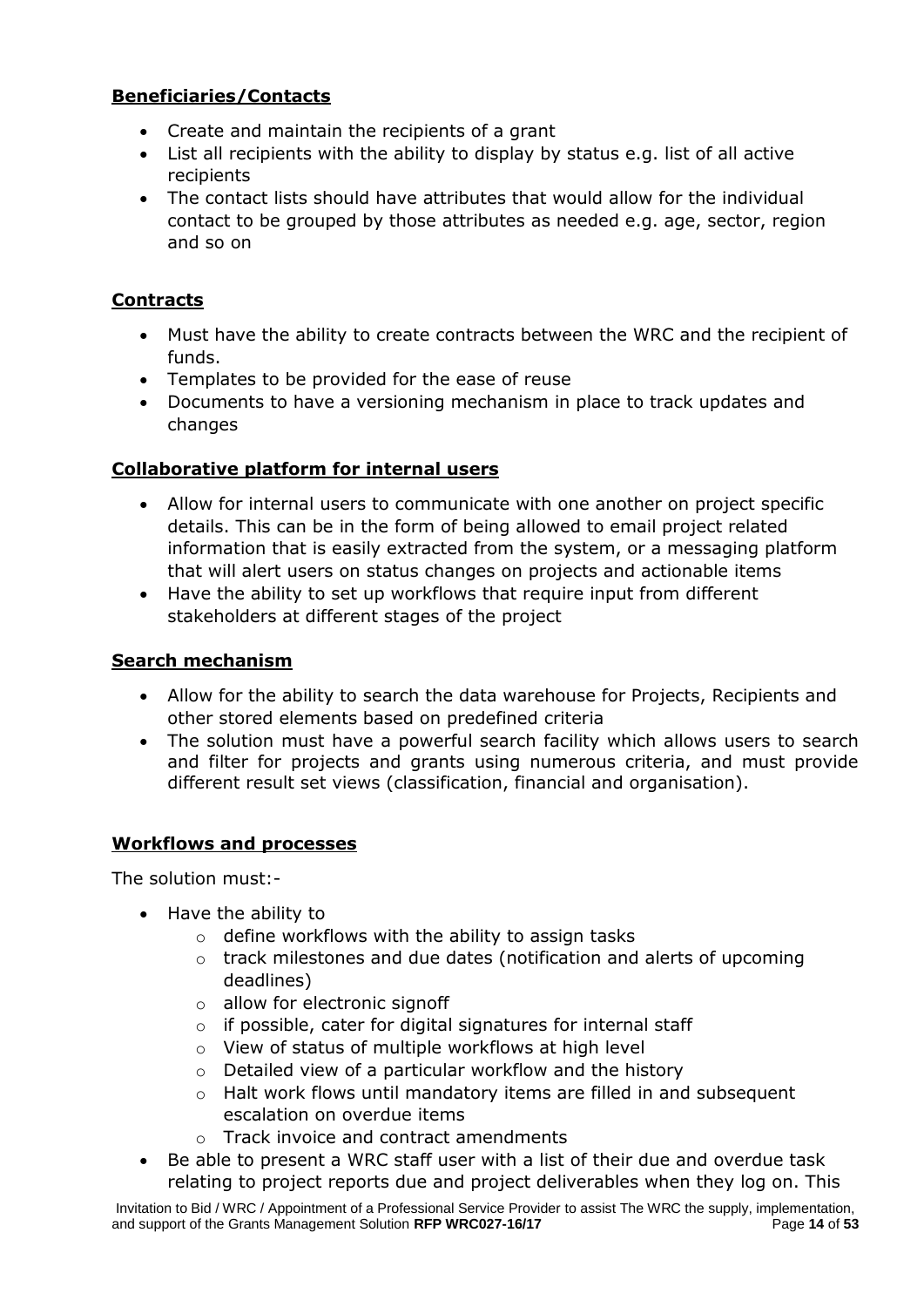is an important part of enabling staff to monitor upcoming and overdue tasks. This should be a configurable option with automatic escalation (configurable)

- Manage public calls or tenders where projects are invited to submit applications with a submission deadline
- Have multi-step assessment processes for large international donors who have particular governance rules for project assessment and approval. Should include checklist and scoring assessments
- Have self service functionality to allow external service providers, beneficiaries, consultants to apply, view statuses, upload project related documents, submit deliverables, view grant payments and log service requests. This will also allow WRC to communicate with external stakeholders and send notifications
- Have time recording against grants to enable users to log and track time and travel against particular project grants
- Have a mechanism in place to control the change in status of applications
- Cater for different workflows for the 3 different project types
- Have the ability to save progress on tasks
- Have the ability to create templates and prepopulate with data within the system
- Allow for the user to sign off electronically or upload signed documents that are then attached to that specific process. For either option, there needs to be a log of time, date, and user that uploaded. Storage requirements need to be catered for
- Cater for all existing processes on the new solution
- if possible, allow for the payments and reporting to be tracked/displayed by currency if the project currency is other than in ZAR (when funding comes from outside of SA)

## **User Access Roles**

- User roles to be set up with restricted access for the relevant role
- Need to cater for read-only, read and update, and potentially read, create and update

## **Analytics**

- Must have built in analytics capabilities with dashboarding
- Must have modelling functionality
- Must have scenario analysis (what if)
- Must provide predictive outcomes (forecasting)
- Provide actionable insights
- Must have the ability to plug into machine learning technologies
- BI functionality by employing the use of Power BI

## **Migration**

- The vendor will need to manage the migration of data that sits within to the current system to the new solution
- Provide definitive format for data import
- Systems analysis of current processes via internal engagement and technical sessions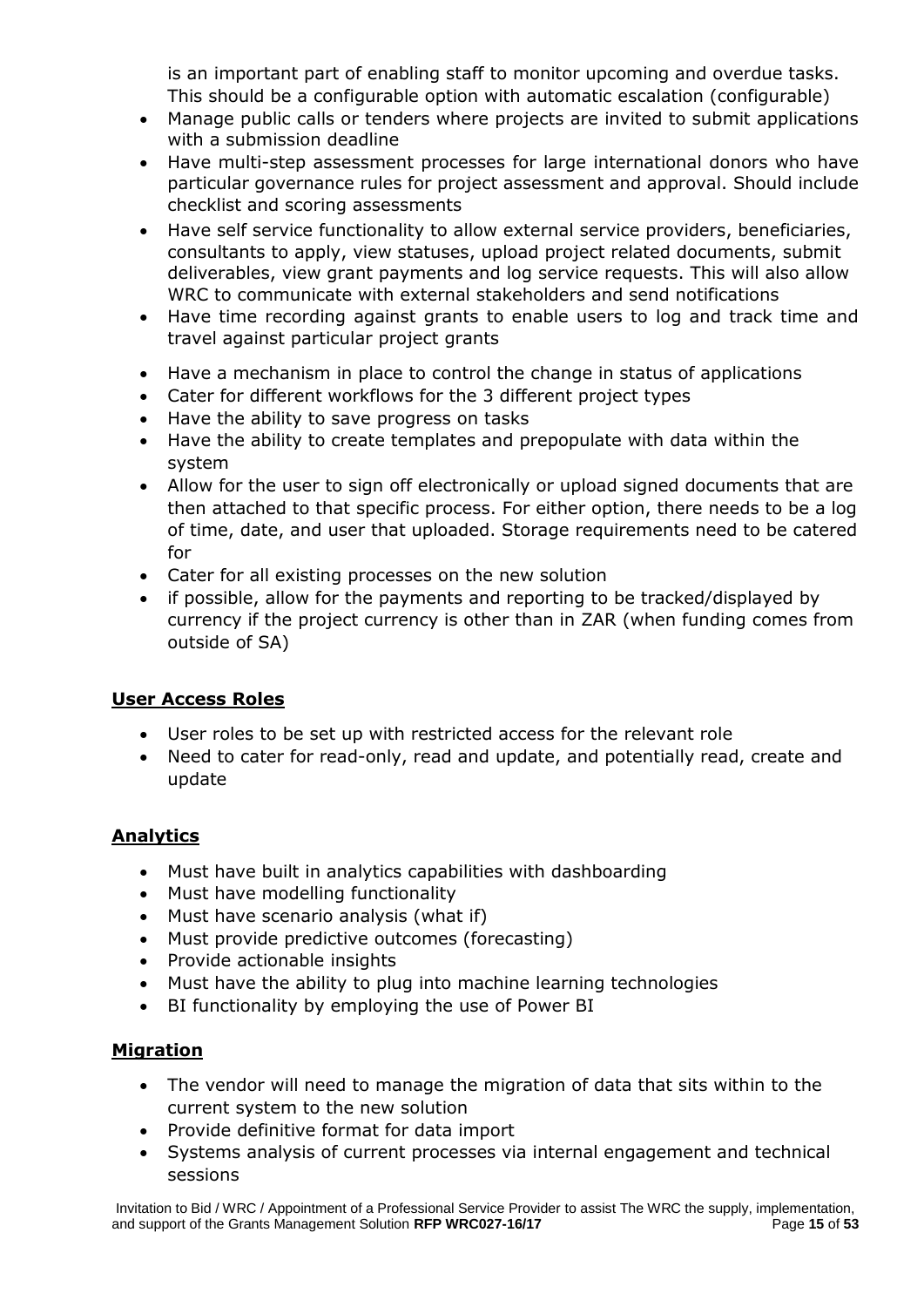## *Additional items:*

1. A storage space where, from within the system, we can access images, docs, logo to be inserted into documents or have the ability to attach and paste

As far as possible there should be no duplication of or multiple versions of data e.g. should not allow Uni of Wits as well as University of Wits when capturing data (employ the user of drop downs or similar to maintain consistency and integrity of inputted data).

## **OUTPUTS**

- The solution will be delivered within the expected timeline and adhere to specified criteria.
- Training to be provided for all users and comprehensive administrative guide including architecture to be handed over to the WRC on completion
- All quotes should use the WRC infrastructure, as well as the associated support and SLA (The decision will largely be driven by the price, technical complexity of the solution and its scalability).
- Solution must be cloud based.
- Vendors to provide
- Project Timeline
- Implementation approach
- Demonstration of solution in WRC context
- $\bullet$
- Platform
- Must allow for scalable growth
- Current DB size (currently  $\pm$  30 GB including attachments)
- Expected growth next year  $\pm$  40 users
- Have built in DR / HA
- Conform to latest security standards
- Hosted offsite
- Allow for backup and restore of data
- Must have uptime of 99%
- Must work on any device
- Must have test or dev instance
- Must integrate and sync with Active directory
- $\bullet$
- Portal
- Must have greater model built into solution
- $\bullet$
- $\bullet$
- System
- Must not be custom in house application
- Must not be built on open source OS
- Must have the ability to integrate with 3rd party apps
- $\bullet$
- Vendor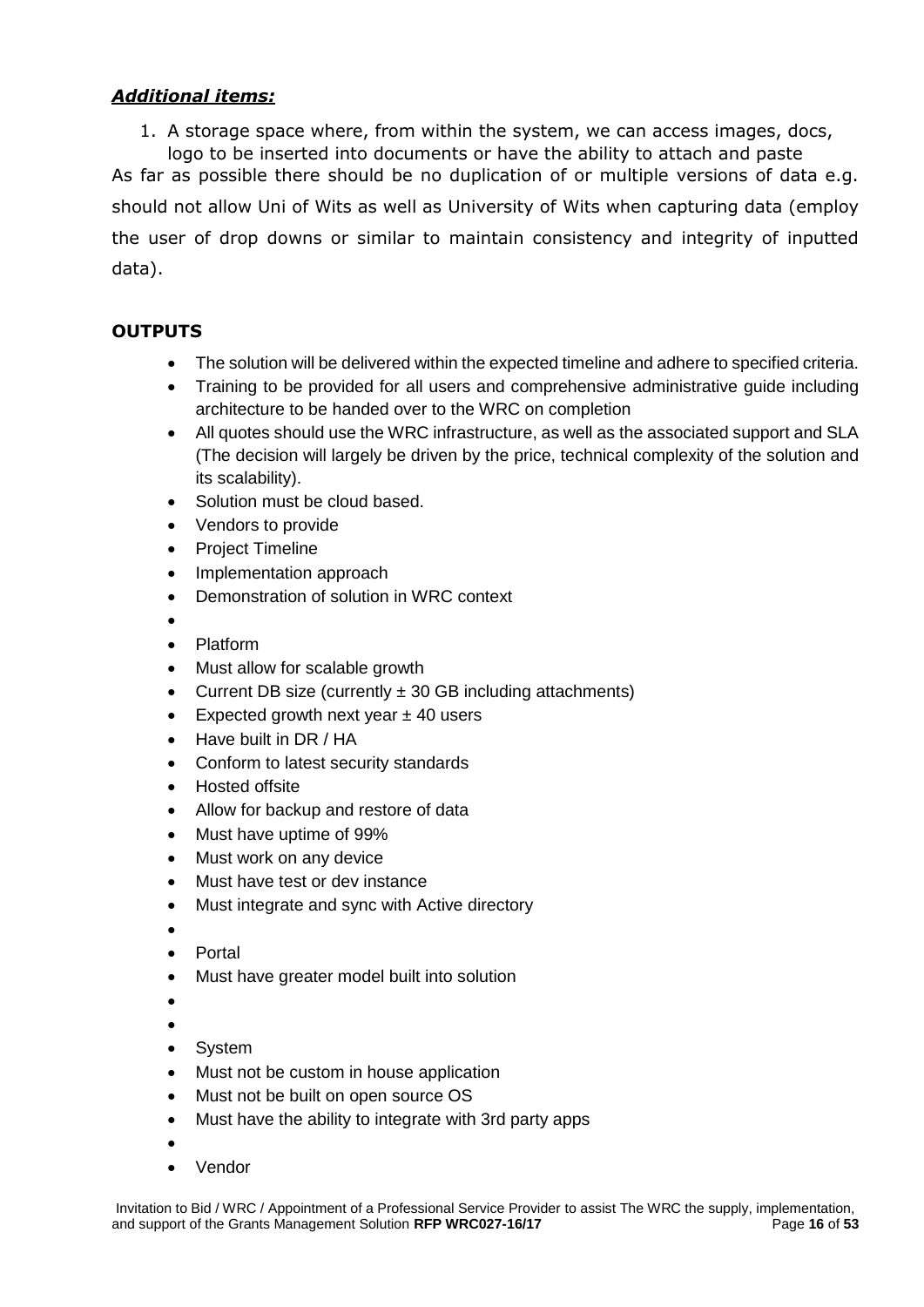- The vendor must:-
- Be a registered Microsoft partner, evidence to be provided
- Supply government pricing if available
- Supply gap analysis of suggested solution. (Cost and Recommendation) to overcome gaps.
- Be available to demonstrate system functionality for the WRC context
- Provide comprehensive project Implementation cost. Propose commercial options.
- Provide project timeline.
- Provide Licence cost
- Provide Typical 3 year support cost
- Supply Implementation Approach
- Supply assumption, risk and possible impact on cost and timeline
- Show evidence of experience in the CRM and fund/grant management space
- Must conduct workshops to get further rules around the process flows that need to be configured.
- Be responsible for migration and user training setup
- Must provide format to current FMS vendor to extract data from current Linux platform
- Import current data into Dynamics DB
- Have a team of CRM specialists CV's provided
- Provide a full scope and project plan of solution
- Provide evidence of similar project implementation
- Provide minimum of 5 client references
- Licencing
- Vendor must provide cost per user
- External grant applicants must NOT require licenses
- Provide support for 3 year duration onsite/remote/telephonic
- Provide different licencing options
- $\bullet$
- Training
- Must provide training material for external users (users applying for a grant). This will sit on the WRC website.
- Must provide training and training material for all users and comprehensive administrative guide, including architecture, to be handed over to the WRC on completion.

## **3. PROJECT OR CONTRACT PERIOD (TIMEFRAMES)**

Installation is required to begin 15 March 2017. This would include full functionality testing in a test environment. The system must be ready to be migrated to the live environment four months from project commencement.

## **4. SUBMISSION OF BIDS**

Bidders are required to submit **One (01)** original bid document and one copy. WRC may request clarification or further information regarding any aspect of the bid. The bidder must supply the requested information within 12 hours or unless otherwise indicated after the request has been made; otherwise the bidder may be disqualified.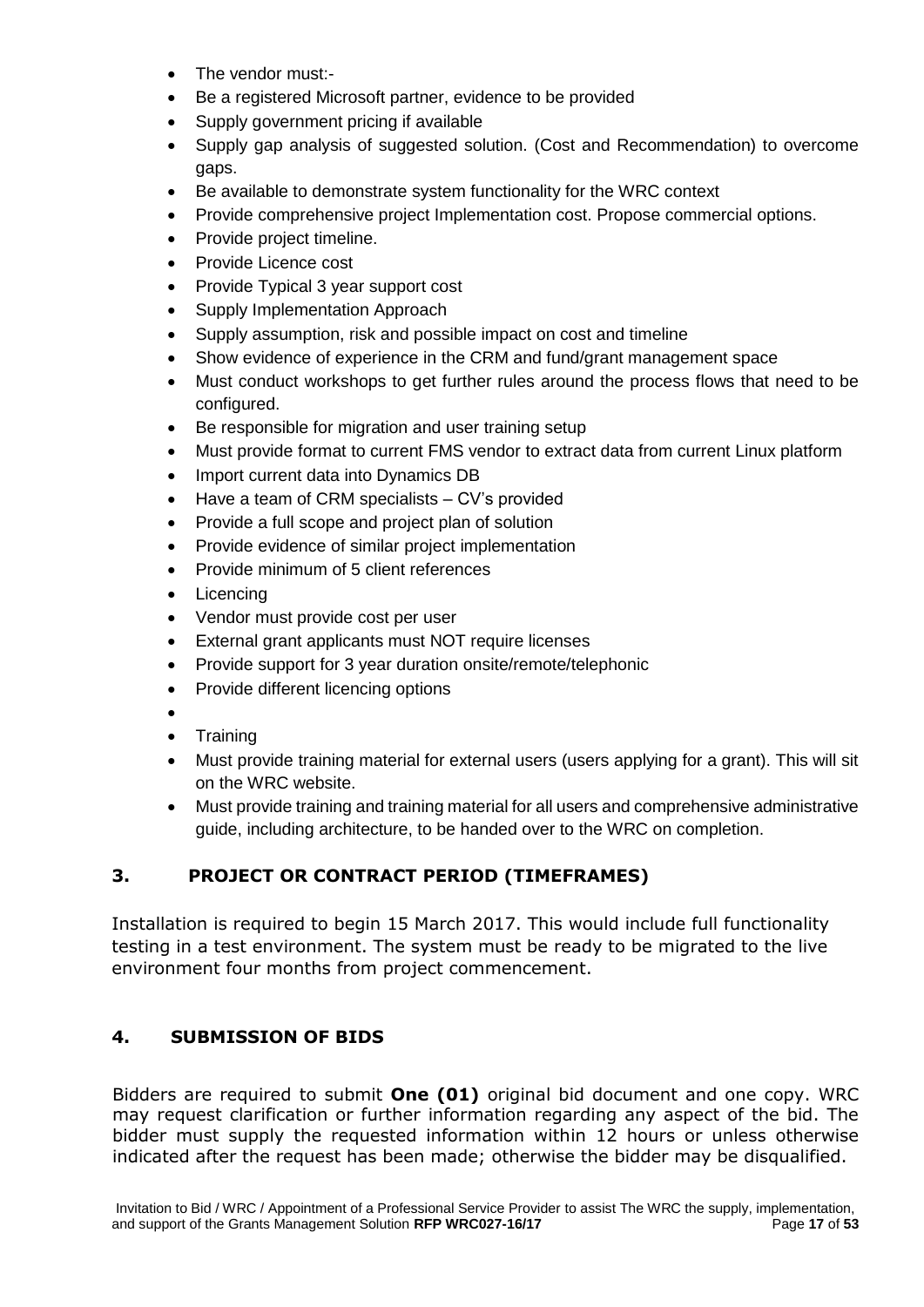## **5. EVALUATION PHASES**

**The received bid proposals will be evaluated in different phases in order to arrive to the final phase of bid award, and the phases will be as follows:**

## **5.1 PHASE ONE (01): MANDATORY / MINIMUM REQUIREMENTS SCREENING**

*In this phase All bids received will be verified for compliance and completeness of the submitted proposal per the below set of mandatory requirements. Bidders who fails to comply with the below requirements WILL be eliminated and bidders who comply with the below progresses to the next phase of technical evaluation.*

- Bid forms must be properly received on the bid closing date and time specified on the invitation, fully completed, dated and signed in ink.
- Bid forms must be properly fully completed, dated, signed in ink and initial every page of the bid.
- Submission of the bid document must be binded and is without tearing any pages off.
- Invitation to Bid (SBD 1) must be fully completed,
- Submission of a Valid Tax Clearance Certificate (SBD 2) Bidders whom their Tax matters are not in order and no proper arrangements have been made with SARS to meet their tax obligations will not be considered for this bid. *7 days from the bid closing date is afforded to any bidder who already made necessary arrangements with SARS (attached proof as obtained from SARS Branch) of when the necessary arrangements have been made to meet your Tax obligation and be issued with Tax certificate. Failure to submit a valid and original Tax Clearance within 7 days after the bid closing date, your submitted bid proposal will be considered non-responsive and shall be invalidated or disqualified and not considered for further evaluation.*
- Submission of fully completed Pricing Schedule (Purchases Goods SBD 3.1),. In case of purchases of goods other than services, bidders should complete and sign SBD 3.1 of the Firm price only. In case of professional services, bidders should complete and Submission of fully completed SBD 4 (Declaration of Interest),
- Submission of fully completed SBD 6.1 (Preference Claim Certificate), accompanied by the original or certified B-BBEE Status Level Verification Certificate as issued by SANAS accredited service providers, Accredited Registers Auditors – IRBA and Procurement Regulation 2011 compliant letter issued by the Accounting Officer. Any copies submitted in this case should be certified.
- Submission of fully completed Contract Form (Purchases Goods/Works SBD 7.1),. In case of purchases of goods other than services, bidders should complete and sign SBD 7.1 of the Firm price only. In case of rendering of services, bidders should complete and Submission of fully completed SBD8 (Declaration of Bidders Past SCM Practice),
- Submission of fully completed SBD9 (Certificate of Independent Bid Determination),
- Business Registration Certificate e.g. CK 1, certificate of incorporation
- Familiarise yourself and Initial every page of the General Condition of Contract

Invitation to Bid / WRC / Appointment of a Professional Service Provider to assist The WRC the supply, implementation, and support of the Grants Management Solution **RFP WRC027-16/17** Page **18** of **53**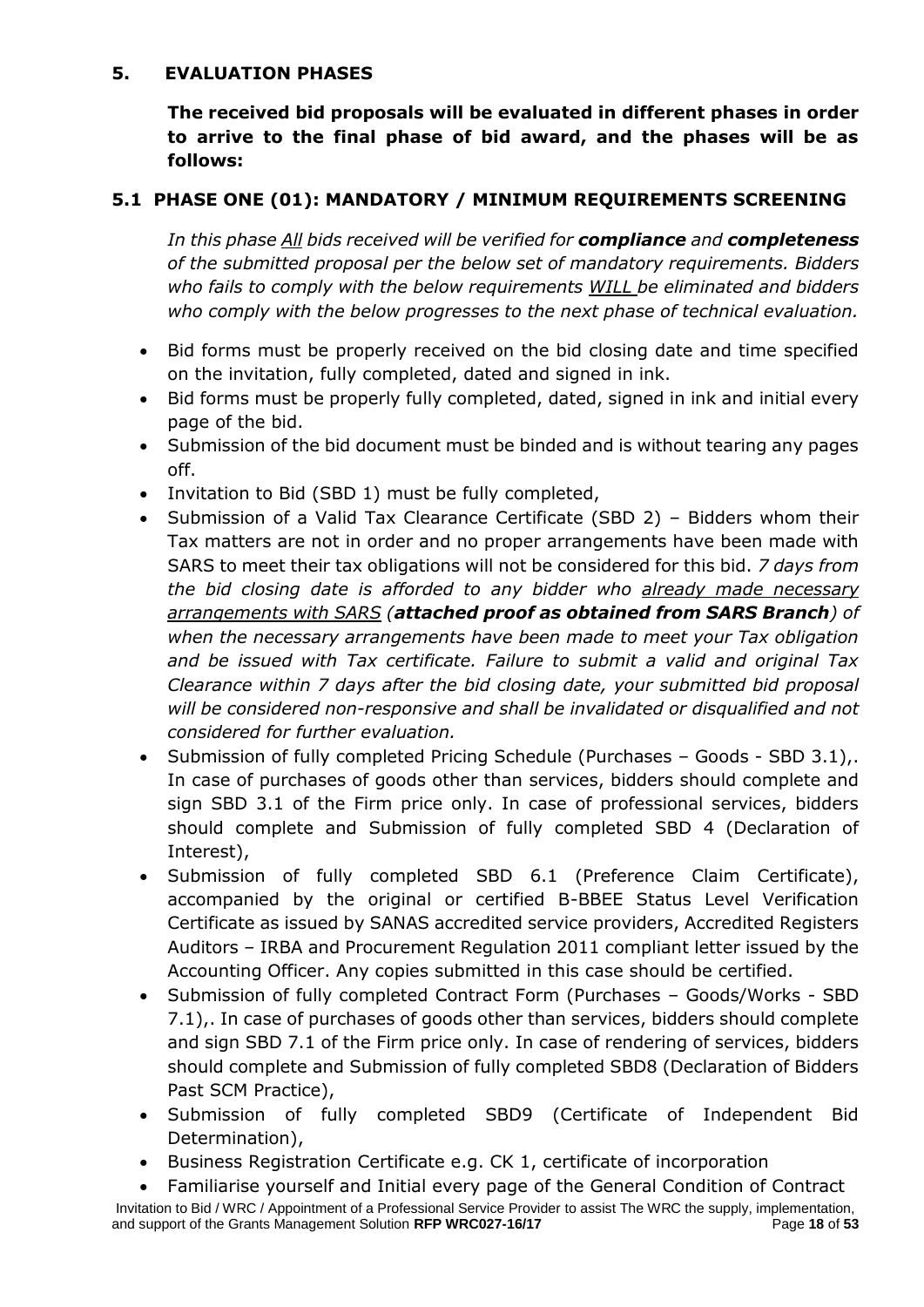## **NB: Any bidders who did not sign and submit any of the requested documents may be disqualified.**

## **PHASE TWO (2): EVALUATION OF BID RESPONSES USING THE FUNCTIONAL REQUIREMENTS:**

## **TECHNICAL FUNCTIONAL CRITERIA**

| Criteria                                                                                                                                         | Evidence                                     | Weighting         |
|--------------------------------------------------------------------------------------------------------------------------------------------------|----------------------------------------------|-------------------|
| Experience in<br>development and<br>customisation of Grant<br>Management system                                                                  | Company profile                              | 20                |
| Case Studies of Grant<br>Management/CRM<br>systems created                                                                                       | URL                                          | 5                 |
| Provide project<br>implementation plan                                                                                                           |                                              | 15                |
| Reference letter from<br>clients for whom similar<br>work was conducted                                                                          | Contactable reference<br>letters             | 20                |
| Service Provider needs to meet minimum points of<br>50 in order to be shortlisted for the next phase of<br>technical evaluation of presentation. |                                              | 50 Points         |
| A demo of the<br>proposed solution                                                                                                               | <b>Presentation AT WRC</b><br><b>offices</b> | 40                |
| <b>Walkthrough of</b><br>company's current<br>structure and support<br>framework                                                                 |                                              |                   |
| <b>Portfolio of work</b><br>done for previous<br>clients                                                                                         |                                              |                   |
| <b>TOTAL WEIGHTING</b>                                                                                                                           |                                              | <b>100 POINTS</b> |

**NB:** Service providers are expected to meet a minimum 80% on above threshold on the above technical requirements**.**

## **SPECIAL CONDITIONS:**

Presentation of the Methodology

Shortlisted professional service providers will be invited to WRC to do a presentation

of their proposal.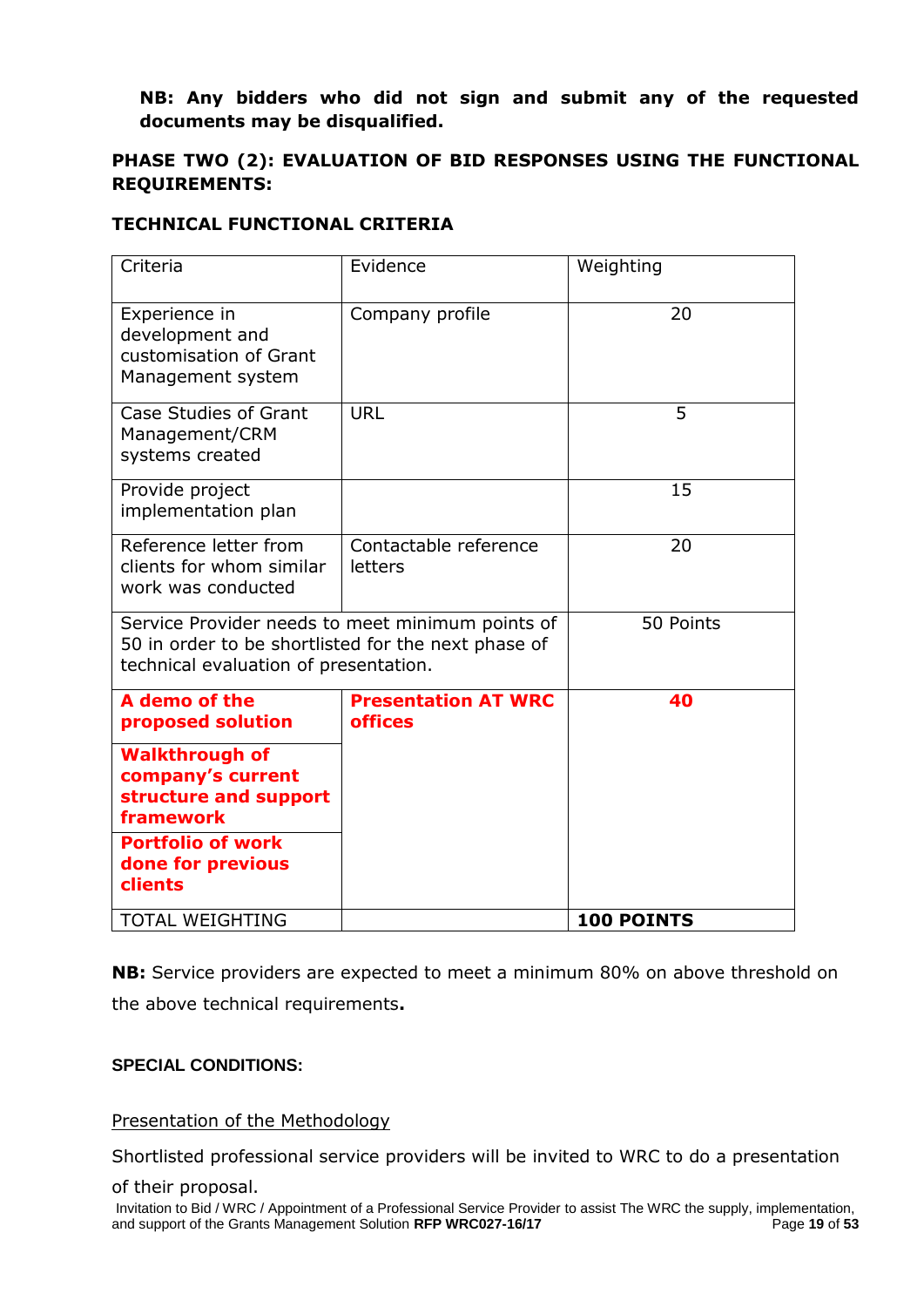## **PHASE THREE (3):**

## **6. EVALUATION CRITERIA AND WEIGHTING:**

The RFB stipulated that the responses to be evaluated using the 90/10 preference points system in accordance with the PPPFA guidelines. Based on this system the points will be allocated as follows:

| <b>Criteria</b>         | <b>Points</b> |
|-------------------------|---------------|
| Price                   | 90            |
| Participation Goals/BEE | 10            |
| <b>Total</b>            | 100           |

## **EVALUATION FORMULA**

The following formula will be applied to calculate the scores:

## **Price Formula**

The following PPPFA formula was used to evaluate the price proposals submitted by bidders, this formula was used because price was the only criterion that was scored i.e. the whole 90 points were allocated to price as per par. 10.1 of this submission.

 $PS = 90 (1 - Pt - Pmin)$ 

Pmin

Ps = Points scored for price of the bid under consideration.

 $Pt = Rand$  value of bid under consideration.

Pmin = Rand value of lowest acceptable bid

## **7. FINAL AWARD**

Bidder who obtains highest total points on PRICE and B-BBEE claimed points shall be awarded the contract. WRC reserves the right to appoint one or more service providers for this project.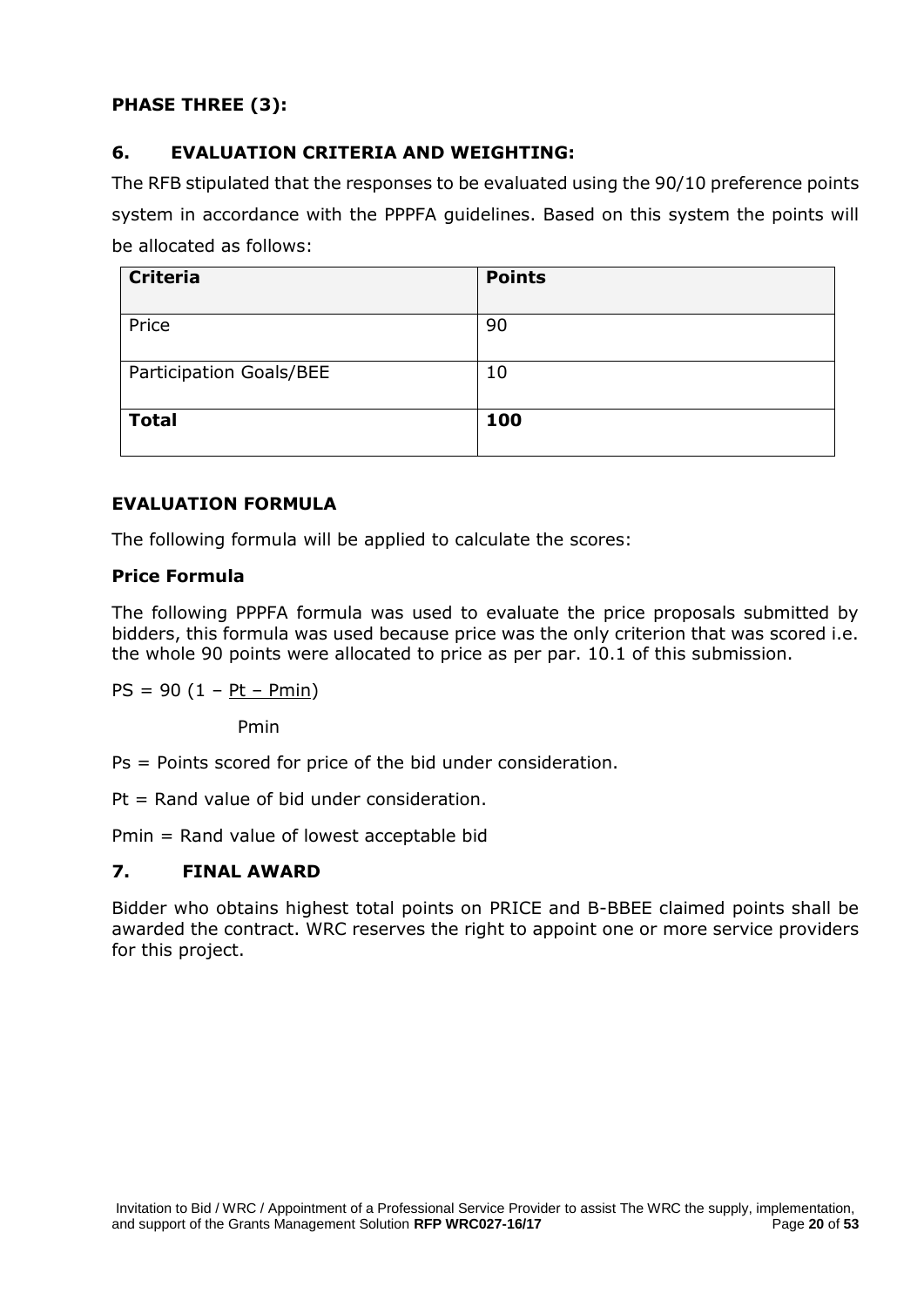## **PRICING SCHEDULE – ANNEXURE**

| <b>SERVICE DESCRIPTION</b> | <b>COST PER SERVICE</b> | <b>PRICE EXCL VAT</b> |
|----------------------------|-------------------------|-----------------------|
|                            |                         |                       |
|                            |                         |                       |
|                            |                         |                       |
|                            |                         |                       |
|                            |                         |                       |
|                            |                         |                       |
| <b>ADDITIONAL COST</b>     |                         |                       |
|                            |                         |                       |
|                            |                         |                       |
|                            |                         |                       |
| <b>TOTAL EXCL VAT</b>      |                         |                       |
| <b>VAT</b>                 |                         |                       |
| <b>TOTAL INCL VAT</b>      |                         |                       |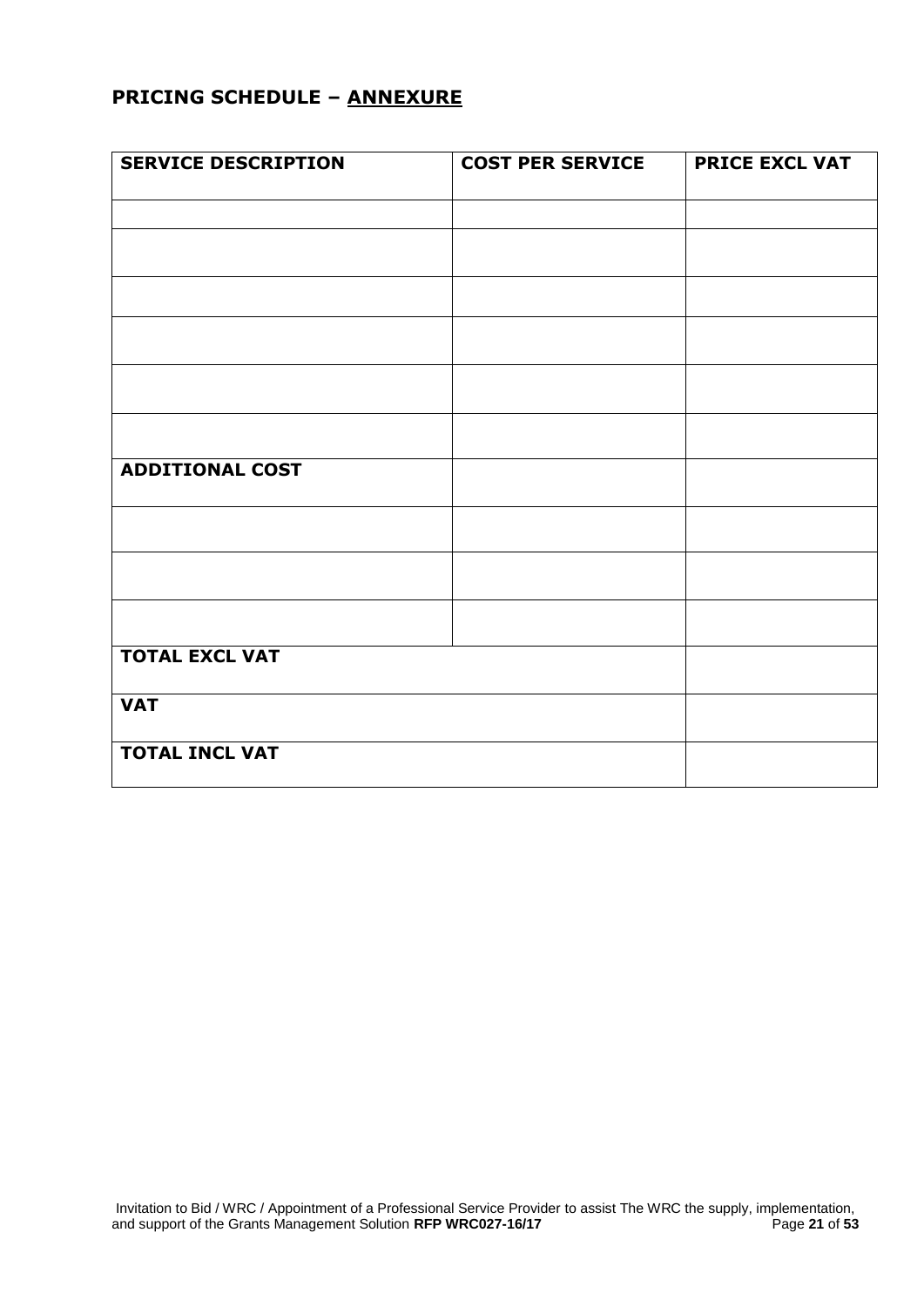## **ANNEX C: SARS TAX CLEARANCE CERTIFICATE OR SBD2**

- An original and valid SARS Tax Clearance Certificate must be furnished, OR
- SBD2 Tax Clearance Certificate Requirement (if Original and Valid Tax Clearance Certificate above is not submitted

## **TAX CLEARANCE CERTIFICATE REQUIREMENTS**

#### **It is a condition of bid that the taxes of the successful bidder must be in order, or that satisfactory arrangements have been made with South African Revenue Service (SARS) to meet the bidder's tax obligations.**

1 In order to meet this requirement bidders are required to complete in full the attached form TCC 001"Application for a Tax Clearance Certificate" and submit it to any SARS branch office nationally. The Tax Clearance Certificate Requirements are also applicable to foreign bidders / individuals who wish to submit bids.

2 SARS will then furnish the bidder with a Tax Clearance Certificate that will be valid for a period of 1 (one) year from the date of approval.

3 The original Tax Clearance Certificate must be submitted together with the bid. Failure to submit the original and valid Tax Clearance Certificate will result in the invalidation of the bid. Certified copies of the Tax Clearance Certificate will not be acceptable.

4 In bids where Consortia / Joint Ventures / Sub-contractors are involved, each party must submit a separate Tax Clearance Certificate.

5 Copies of the TCC 001 "Application for a Tax Clearance Certificate" form are available from any SARS branch office nationally or on the website www.sars.gov.za.

6 Applications for the Tax Clearance Certificates may also be made via e-Filing. In order to use this provision, taxpayers will need to register with SARS as e-Filers through the website www.sars.gov.za.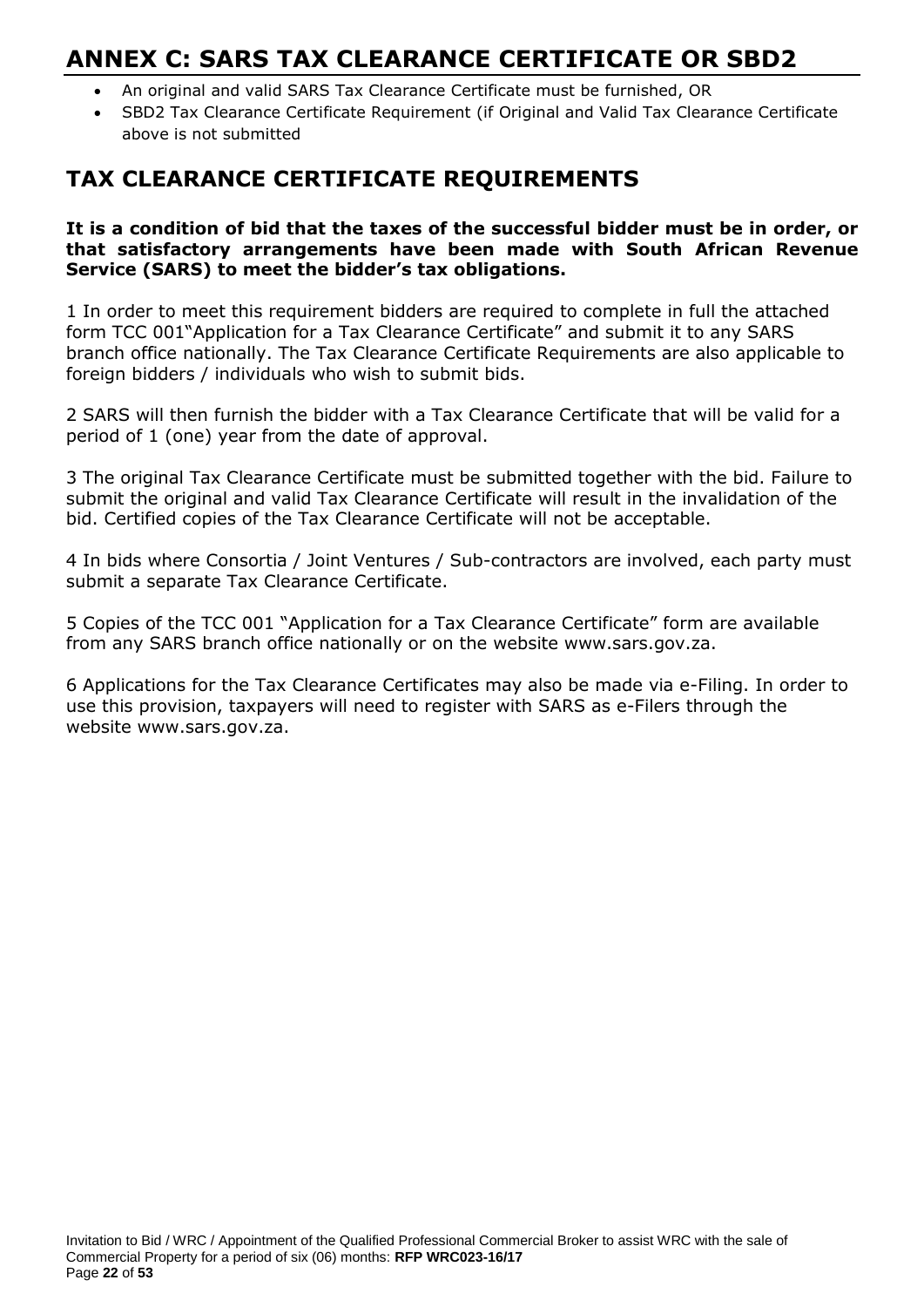#### **PRICING SCHEDULE (Professional Services)**

| CLOSING TIME 11:00 |    |                                                                                                                                                                                                                           |                    |                                                                                                                                                                                                                                |     |            |                                                                 |     |                   |          |
|--------------------|----|---------------------------------------------------------------------------------------------------------------------------------------------------------------------------------------------------------------------------|--------------------|--------------------------------------------------------------------------------------------------------------------------------------------------------------------------------------------------------------------------------|-----|------------|-----------------------------------------------------------------|-----|-------------------|----------|
|                    |    | OFFER TO BE VALID FOR  DAYS FROM THE CLOSING DATE OF BID.                                                                                                                                                                 |                    |                                                                                                                                                                                                                                |     |            |                                                                 |     |                   |          |
| ITEM<br>NΟ         |    |                                                                                                                                                                                                                           | <b>DESCRIPTION</b> |                                                                                                                                                                                                                                |     |            | BID PRICE IN RSA CURRENCY<br>** (ALL APPLICABLE TAXES INCLUDED) |     |                   |          |
|                    | 1. | The accompanying information must be used for the formulation<br>Of proposals.<br>2. Bidders are required to indicate a ceiling price based on the total<br>estimated time for completion of all phases and including all |                    |                                                                                                                                                                                                                                |     |            |                                                                 |     |                   |          |
|                    |    | expenses                                                                                                                                                                                                                  | inclusive          | of the contract of the contract of the contract of the contract of the contract of the contract of the contract of the contract of the contract of the contract of the contract of the contract of the contract of the contrac | all | applicable | taxes                                                           | for | the               | project. |
|                    | 3. | PERSONS WHO WILL BE INVOLVED IN THE PROJECT AND<br>RATES APPLICABLE (CERTIFIED INVOICES MUST BE<br>RENDERED IN TERMS HEREOF)                                                                                              |                    |                                                                                                                                                                                                                                |     |            |                                                                 |     |                   |          |
|                    |    | 4. PERSON AND POSITION                                                                                                                                                                                                    |                    |                                                                                                                                                                                                                                |     |            | <b>HOURLY RATE</b>                                              |     | <b>DAILY RATE</b> |          |
|                    |    |                                                                                                                                                                                                                           |                    |                                                                                                                                                                                                                                |     |            |                                                                 |     |                   |          |
|                    |    |                                                                                                                                                                                                                           |                    |                                                                                                                                                                                                                                |     |            |                                                                 |     |                   |          |
|                    |    |                                                                                                                                                                                                                           |                    |                                                                                                                                                                                                                                |     |            |                                                                 |     |                   |          |
|                    |    |                                                                                                                                                                                                                           |                    |                                                                                                                                                                                                                                |     |            |                                                                 |     |                   |          |
|                    |    |                                                                                                                                                                                                                           |                    |                                                                                                                                                                                                                                |     |            |                                                                 |     |                   |          |
|                    |    |                                                                                                                                                                                                                           |                    |                                                                                                                                                                                                                                |     |            |                                                                 |     |                   |          |
|                    |    |                                                                                                                                                                                                                           |                    |                                                                                                                                                                                                                                |     |            |                                                                 |     |                   |          |
|                    | 5. | PHASES ACCORDING TO WHICH THE PROJECT WILL BE<br>COMPLETED, COST PER PHASE AND MAN-DAYS TO BE<br><b>SPENT</b>                                                                                                             |                    |                                                                                                                                                                                                                                |     |            |                                                                 |     |                   |          |
|                    |    |                                                                                                                                                                                                                           |                    |                                                                                                                                                                                                                                |     |            | R-------------------------------                                |     |                   |          |
| days               |    |                                                                                                                                                                                                                           |                    |                                                                                                                                                                                                                                |     |            | R-------------------------------                                |     |                   |          |
| days               |    |                                                                                                                                                                                                                           |                    |                                                                                                                                                                                                                                |     |            |                                                                 |     |                   |          |
|                    |    |                                                                                                                                                                                                                           |                    |                                                                                                                                                                                                                                |     |            | R-------------------------------                                |     |                   |          |
| days               |    |                                                                                                                                                                                                                           |                    |                                                                                                                                                                                                                                |     |            | R-------------------------------                                |     |                   |          |
| days               |    |                                                                                                                                                                                                                           |                    |                                                                                                                                                                                                                                |     |            |                                                                 |     |                   |          |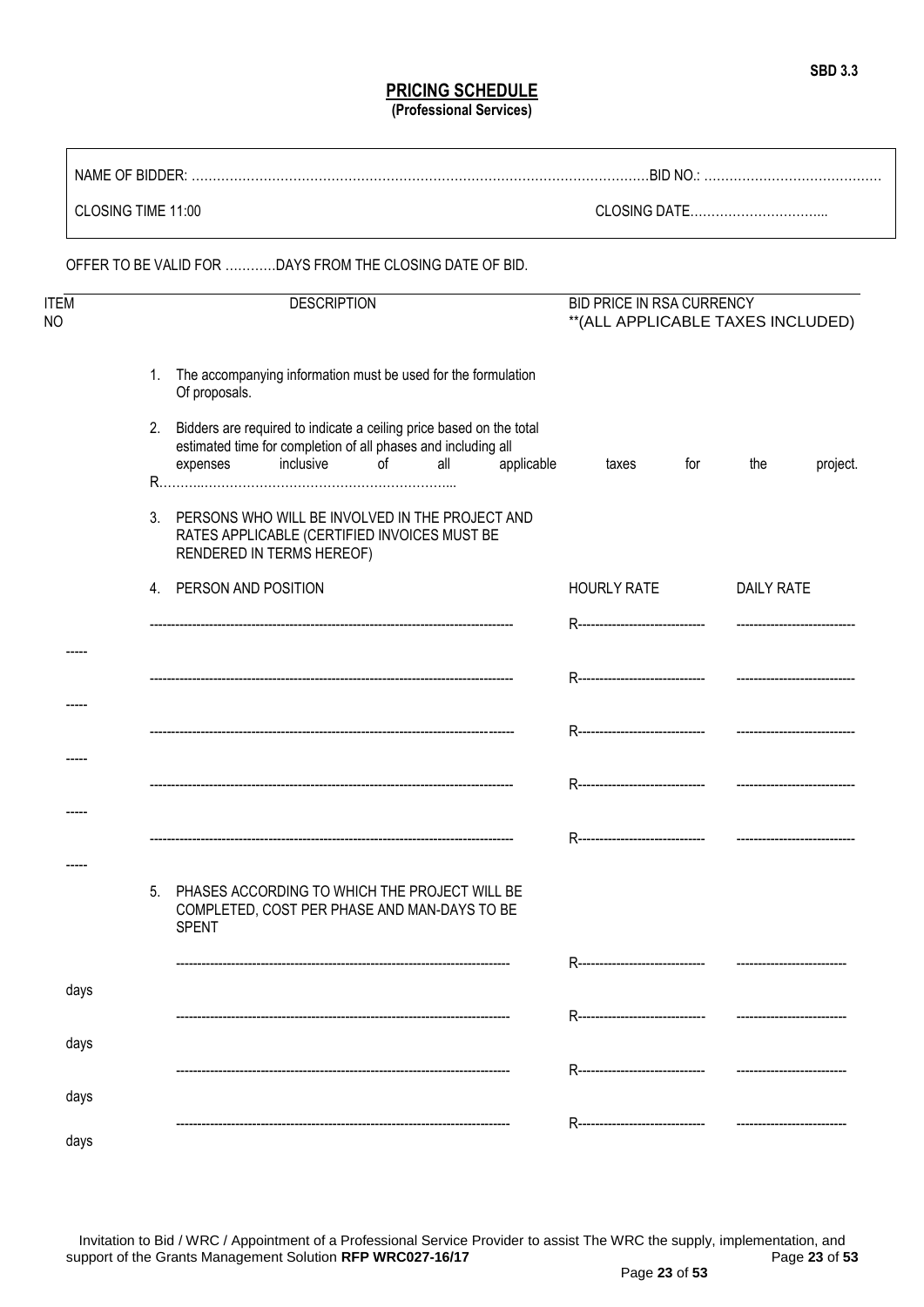| 5.1 Travel expenses (specify, for example rate/km and total km, class |
|-----------------------------------------------------------------------|
| of airtravel, etc). Only actual costs are recoverable. Proof of the   |
| expenses incurred must accompany certified invoices.                  |

|    | DESCRIPTION OF EXPENSE TO BE INCURRED | <b>RATE</b> | QUANTITY | AMOUNT |
|----|---------------------------------------|-------------|----------|--------|
|    | R                                     |             | .        |        |
|    | R                                     |             | .        |        |
|    | R                                     |             |          |        |
|    | R                                     |             | .        |        |
| R. |                                       | TOTAL:      |          |        |

\*\* "all applicable taxes" includes value- added tax, pay as you earn, income tax, unemployment insurance fund contributions and skills development levies.

> 5.2 Other expenses, for example accommodation (specify, eg. Three star hotel, bed and breakfast, telephone cost, reproduction cost, etc.). On basis of these particulars, certified invoices will be checked for correctness. Proof of the expenses must accompany invoices.

|    |                                                                                             | DESCRIPTION OF EXPENSE TO BE INCURRED |         |      |     | <b>RATE</b> | QUANTITY |       | <b>AMOUNT</b> |
|----|---------------------------------------------------------------------------------------------|---------------------------------------|---------|------|-----|-------------|----------|-------|---------------|
|    |                                                                                             |                                       |         |      |     |             |          |       |               |
|    |                                                                                             |                                       |         |      |     |             |          |       |               |
|    | R                                                                                           |                                       |         |      |     |             |          |       |               |
|    |                                                                                             |                                       |         |      |     |             |          |       |               |
| R. |                                                                                             |                                       |         |      |     | TOTAL:      |          |       |               |
|    | Period required for commencement with project after<br>6.<br>acceptance                     |                                       |         |      | οf  |             |          |       | bid           |
|    | Estimated<br>7.                                                                             | man-days                              |         | for  |     | completion  | οf       |       | project       |
|    | Are the rates quoted firm for the full period of contract?<br>8.                            |                                       |         |      |     |             |          |       | *YES/NO       |
|    | If not firm for the full period, provide details of the basis on which<br>9.<br>adjustments | be<br>will                            | applied | for. | for | example     | consumer | price | index.        |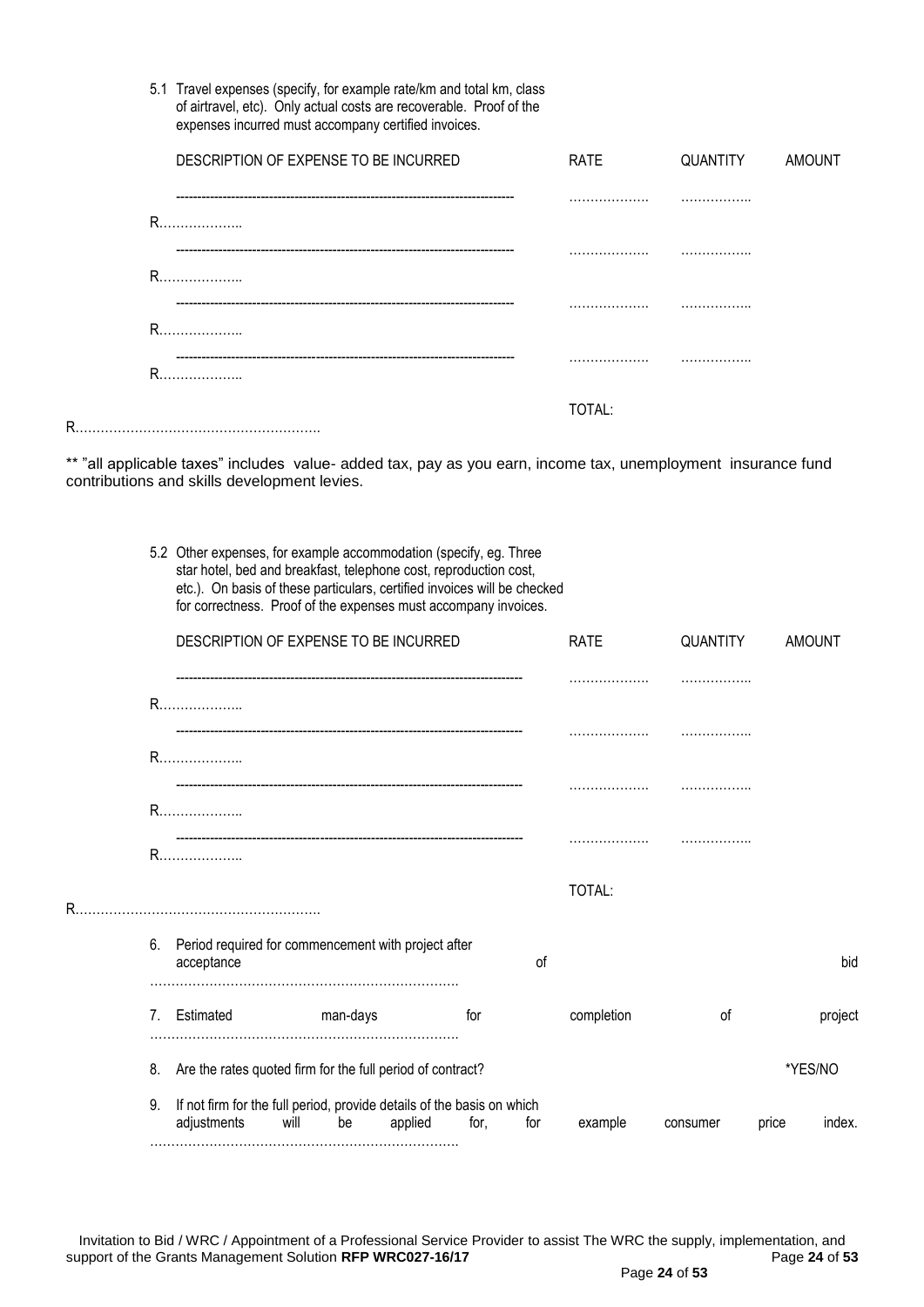………………………………………………………………. ………………………………………………………………. …………………………………………………………………

#### \***[DELETE IF NOT APPLICABLE]**

Any enquiries regarding bidding procedures may be directed to the –

(INSERT NAME AND ADDRESS OF DEPARTMENT/ENTITY)

Tel:

Or for technical information –

(INSERT NAME OF CONTACT PERSON)

Tel: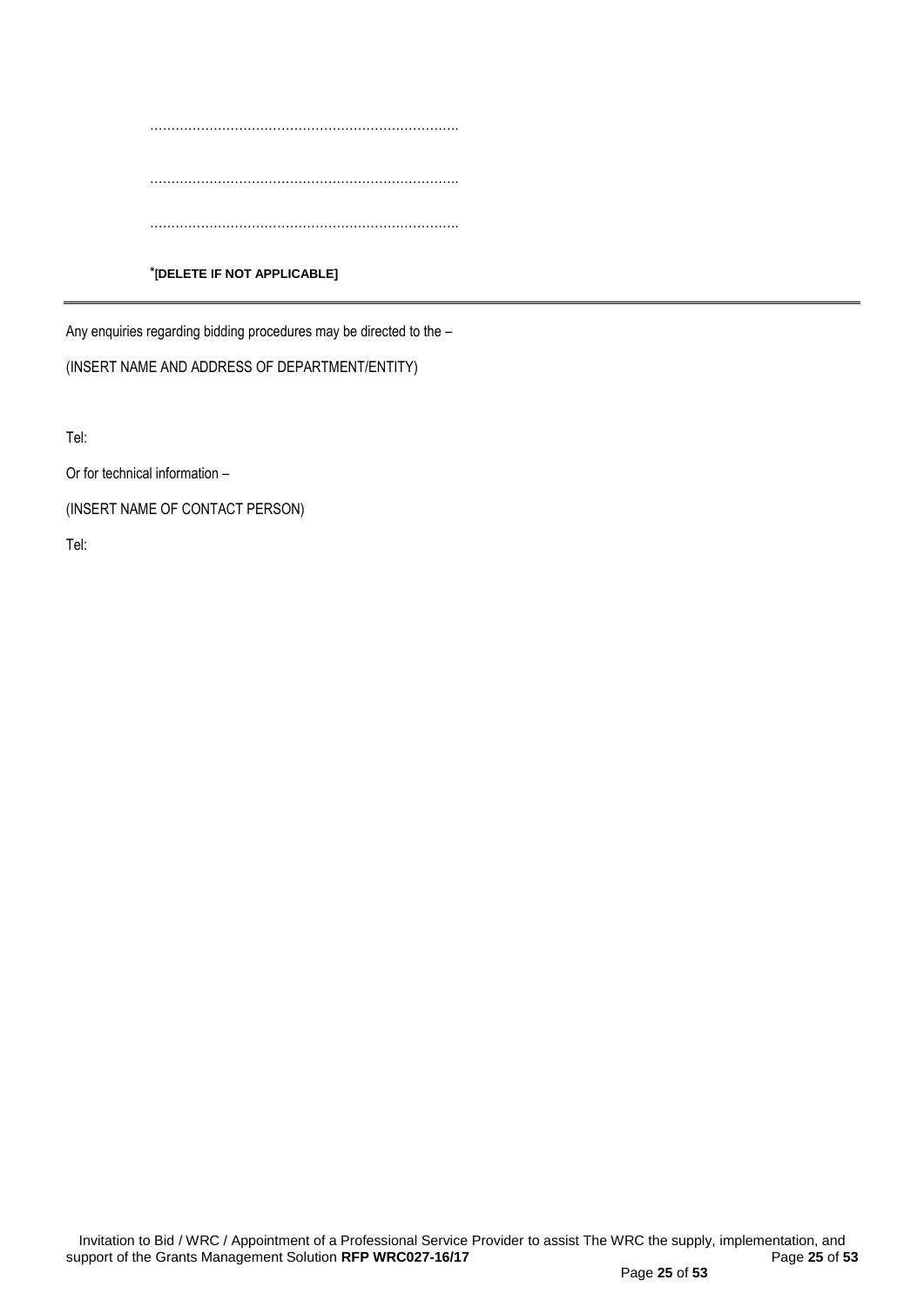## **ANNEX E: SBD4: DECLARATION OF INTEREST**

### **DECLARATION OF INTEREST**

- 1. Any legal person, including persons employed by the state<sup>1</sup>, or persons having a kinship with persons employed by the state, including a blood relationship, may make an offer or offers in terms of this invitation to bid (includes a price quotation, advertised competitive bid, limited bid or proposal). In view of possible allegations of favouritism, should the resulting bid, or part thereof, be awarded to persons employed by the state, or to persons connected with or related to them, it is required that the bidder or his/her authorised representative declare his/her position in relation to the evaluating/adjudicating authority where
	- the bidder is employed by the state; and/or
	- the legal person on whose behalf the bidding document is signed, has a relationship with persons/a person who are/is involved in the evaluation and or adjudication of the bid(s), or where it is known that such a relationship exists between the person or persons for or on whose behalf the declarant acts and persons who are involved with the evaluation and or adjudication of the bid.

### 2. **In order to give effect to the above, the following questionnaire must be completed and submitted with the bid.**

- 2.1 Full Name of bidder or his or her representative: …………………………………………………………………… 2.2 Identity Number: ………………………………………………………………………………………. 2.3 Position occupied in the Company (director, trustee, shareholder<sup>2</sup>): ……………………………… 2.4 Company Registration Number: ………………………………………………………………………. 2.5 Tax Reference Number: ………………………………………………………………………………. 2.6 VAT Registration Number: ……………………………………………………………………………. 2.6.1 The names of all directors / trustees / shareholders / members, their individual identity numbers, tax reference numbers and, if applicable, employee / persal numbers must be indicated in paragraph 3 below.  $1"State"$  means -
	- (a) any national or provincial department, national or provincial public entity or constitutional institution within the meaning of the Public Finance Management Act, 1999 (Act No. 1 of 1999);
	- (b) any municipality or municipal entity;

(c)provincial legislature;

- (d) national Assembly or the national Council of provinces; or
- (e) Parliament.
- <sup>2</sup>"Shareholder" means a person who owns shares in the company and is actively involved in the management of the enterprise or business and exercises control over the enterprise.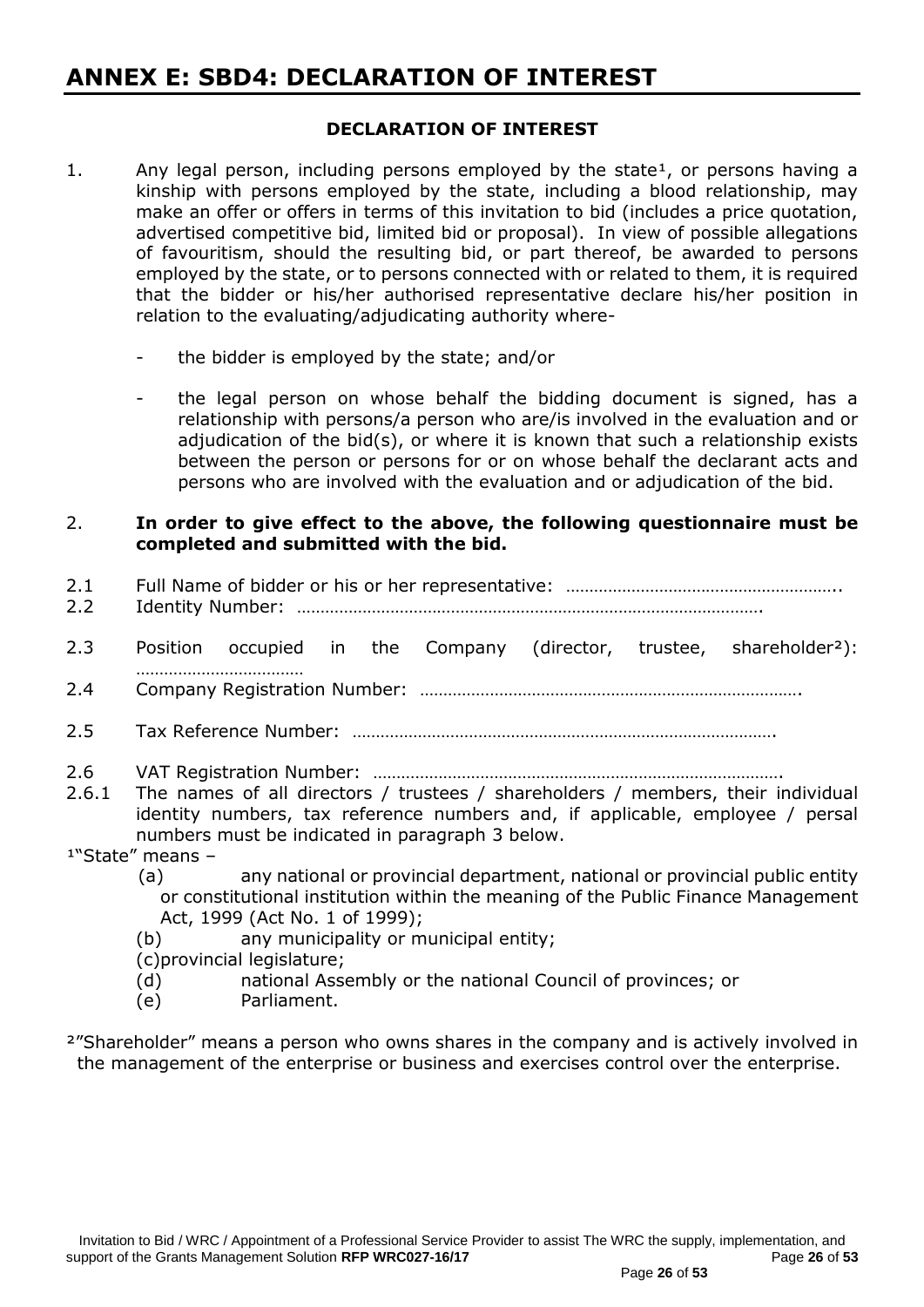- 2.7 Are you or any person connected with the bidder **YES / NO** presently employed by the state?
- 
- 2.7.1 If so, furnish the following particulars:

Name of person / director / trustee / shareholder/ member: ……....………………………… Name of state institution at which you or the person connected to the bidder is employed : ……………………………………… Position occupied in the state institution: ………………………………………

Any other particulars:

……………………………………………………………… ………………………………………………………………

………………………………………………………………

- 2.7.2 If you are presently employed by the state, did you obtain**YES / NO** the appropriate authority to undertake remunerative work outside employment in the public sector?
- 2.7.2.1If yes, did you attached proof of such authority to the bid**YES / NO** document?

(Note: Failure to submit proof of such authority, where applicable, may result in the disqualification of the bid.

2.7.2.2If no, furnish reasons for non-submission of such proof:

……………………………………………………………………. …………………………………………………………………….

- 2.8 Did you or your spouse, or any of the company's directors / **YES / NO** trustees / shareholders / members or their spouses conduct business with the state in the previous twelve months?
- 2.8.1 If so, furnish particulars:

………………………………………………………………….. …………………………………………………………………..

- 2.9 Do you, or any person connected with the bidder, have **YES / NO** any relationship (family, friend, other) with a person employed by the state and who may be involved with the evaluation and or adjudication of this bid?
- 2.9.1If so, furnish particulars. ……………………………………………………………...

…………………………………………………………..….

2.10 Are you, or any person connected with the bidder, **YES/NO** aware of any relationship (family, friend, other) between any other bidder and any person employed by the state who may be involved with the evaluation and or adjudication of this bid?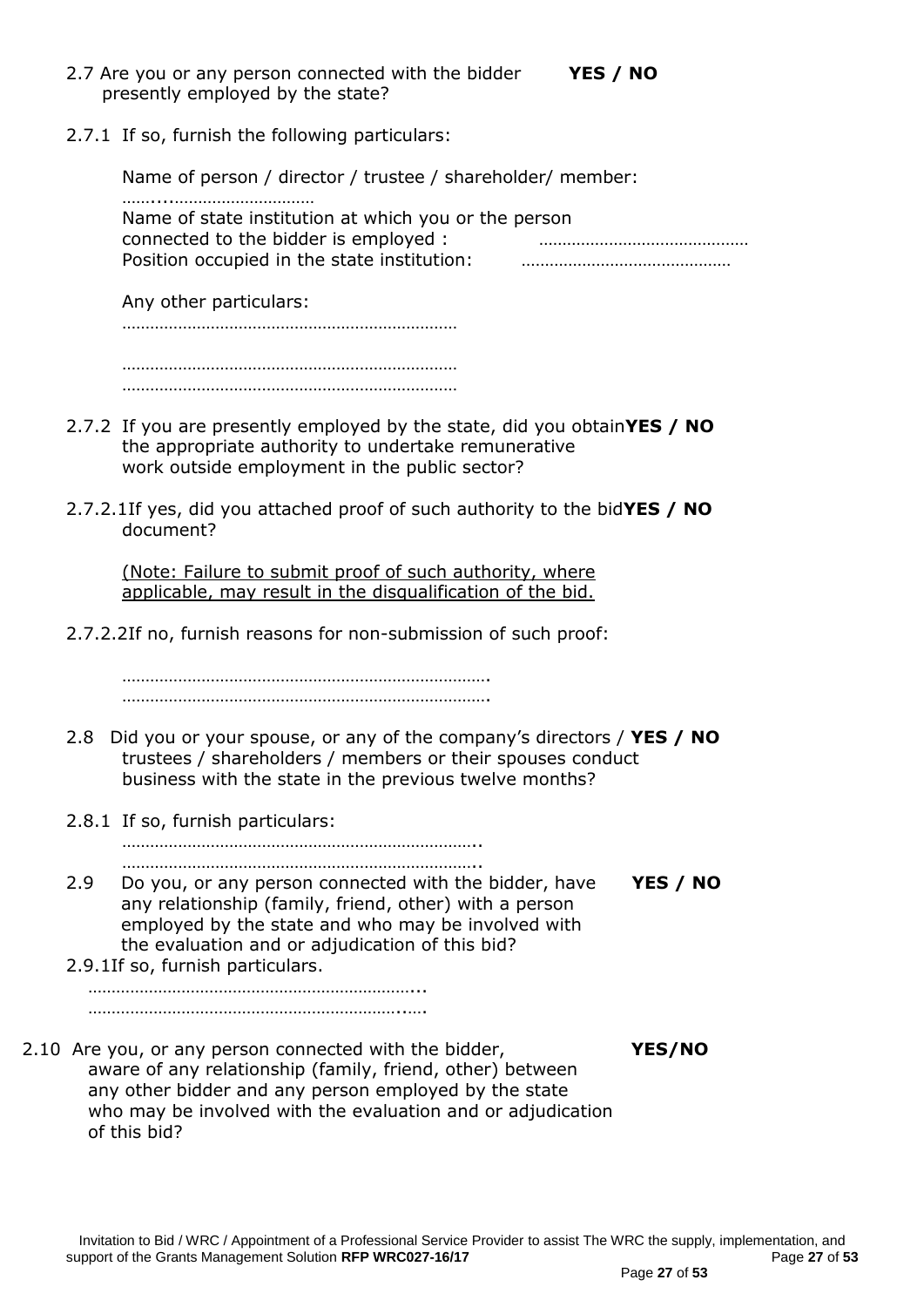2.10.1 If so, furnish particulars**.**

……………………………………………………………… ……………………………………………………………… ………………………………………………………………

2.11 Do you or any of the directors / trustees / shareholders / members **YES/NO** of the company have any interest in any other related companies whether or not they are bidding for this contract?

2.11.1If so, furnish particulars:

## **3 Full details of directors / trustees / members / shareholders.**

| <b>Full Name</b> | <b>Identity</b><br><b>Number</b> | <b>Personal</b><br>$\mathsf{Tax}$<br><b>Reference</b><br><b>Number</b> | <b>State Employee</b><br>Number / Persal<br><b>Number</b> |
|------------------|----------------------------------|------------------------------------------------------------------------|-----------------------------------------------------------|
|                  |                                  |                                                                        |                                                           |
|                  |                                  |                                                                        |                                                           |
|                  |                                  |                                                                        |                                                           |
|                  |                                  |                                                                        |                                                           |
|                  |                                  |                                                                        |                                                           |

#### **DECLARATION**

I, THE UNDERSIGNED (NAME)………………………………………………………………………

CERTIFY THAT THE INFORMATION FURNISHED IN PARAGRAPHS 2 and 3 ABOVE IS CORRECT.

 I ACCEPT THAT THE STATE MAY REJECT THE BID OR ACT AGAINST ME IN TERMS OF PARAGRAPH 23 OF THE GENERAL CONDITIONS OF CONTRACT SHOULD THIS DECLARATION PROVE TO BE FALSE.

| Siar |  |
|------|--|

…………………………………. ………………………………………………

Position **Name of bidder** 

May 2011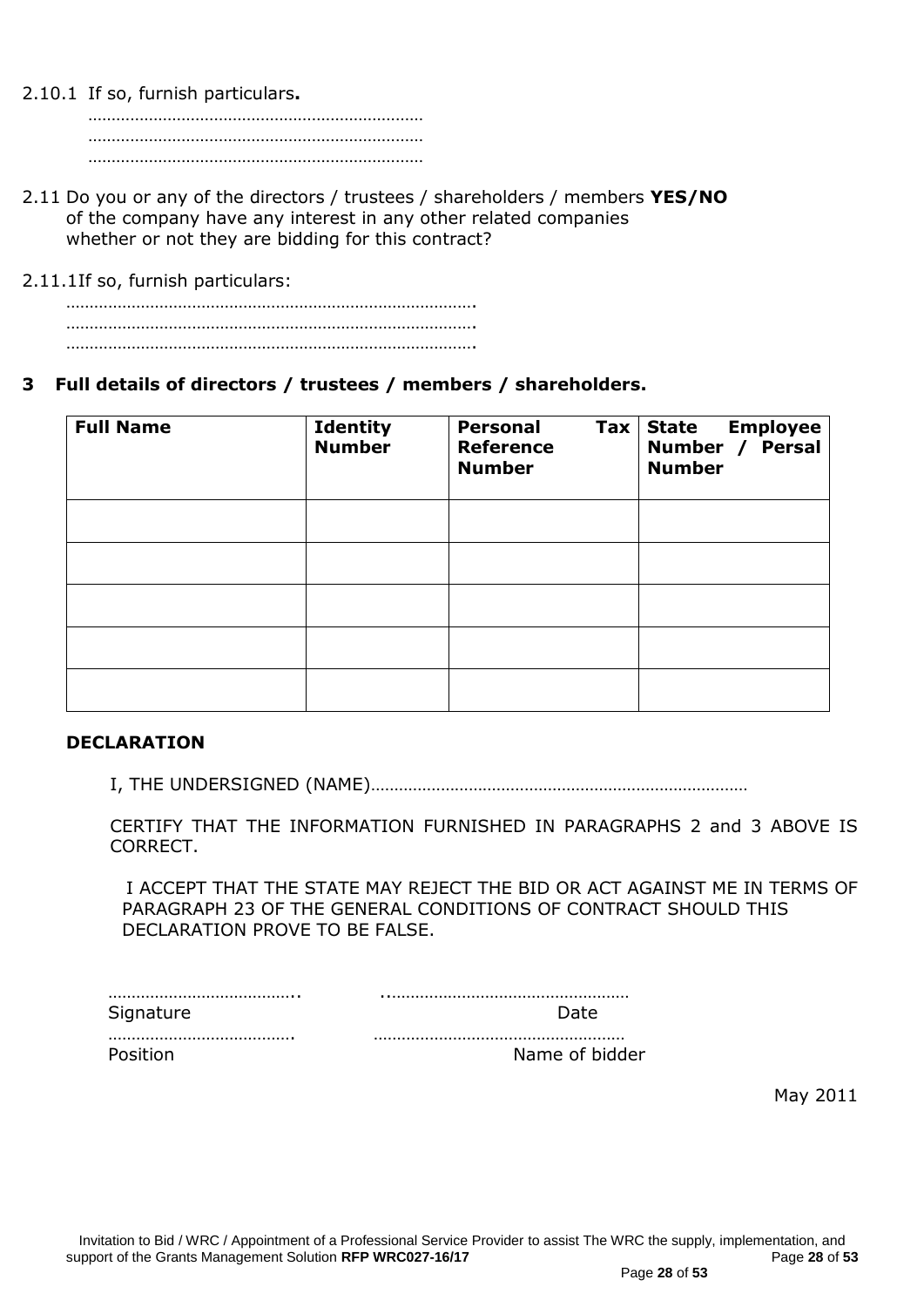## **ANNEX F: BBBEE CERTIFICATES**

NB: Bidder (s) is requested to attach their valid and original or certified B-BBEE Preferential point claim certificate to be eligible for points claimed. Certificate must be issued by SANAS Accredited agency.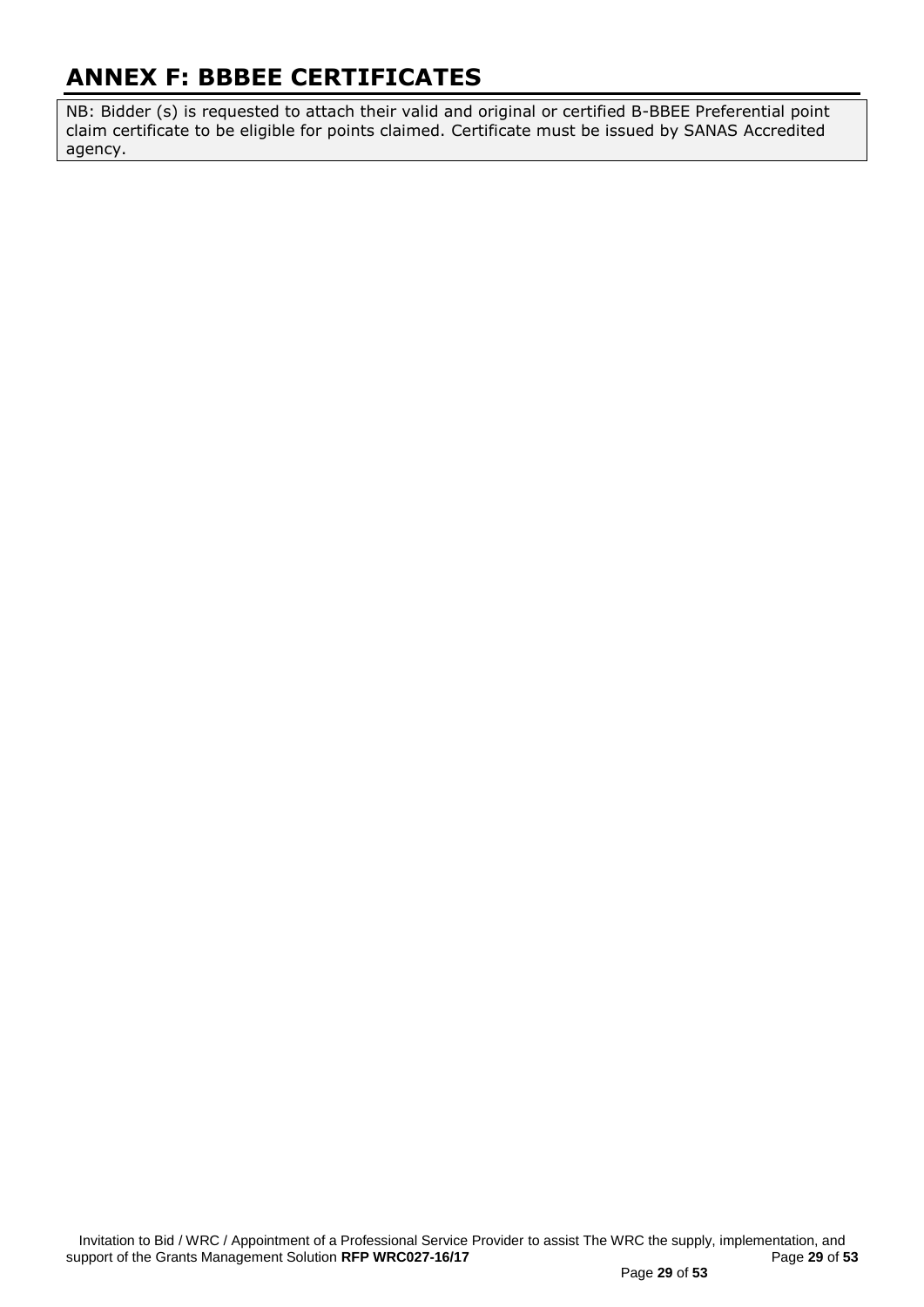## **ANNEX G: SBD6.1: PREFERENCE POINTS CLAIM FORM IN TERMS OF THE PREFERENTIAL PROCUREMENT REGULATIONS 2011**

#### **1..1.1**

This preference form must form part of all bids invited. It contains general information and serves as a claim form for preference points for Broad-Based Black Economic Empowerment (B-BBEE) Status Level of Contribution

#### **NB: BEFORE COMPLETING THIS FORM, BIDDERS MUST STUDY THE GENERAL CONDITIONS, DEFINITIONS AND DIRECTIVES APPLICABLE IN RESPECT OF B-BBEE, AS PRESCRIBED IN THE PREFERENTIAL PROCUREMENT REGULATIONS, 2011.**

#### **1. GENERAL CONDITIONS**

- 1.1 The following preference point systems are applicable to all bids:
	- **the 80/20 system for requirements with a Rand value of up to R1 000 000 (all applicable taxes included); and**
	- **the 90/10 system for requirements with a Rand value above R1 000 000 (all applicable taxes included).**
- 1.2 The value of this bid is estimated to exceed/not exceed R1 000 000 (all applicable taxes included) and therefore the……………………system shall be applicable.
- 1.3 Preference points for this bid shall be awarded for:
	- (c) Price; and
	- (d) B-BBEE Status Level of Contribution.
- 1.3.1 The maximum points for this bid are allocated as follows:

|                      |                                                    | <b>POINTS</b> |  |
|----------------------|----------------------------------------------------|---------------|--|
| <b>1.3.1.1 PRICE</b> |                                                    | .             |  |
|                      | <b>1.3.1.2 B-BBEE STATUS LEVEL OF CONTRIBUTION</b> |               |  |
|                      | Total points for Price and B-BBEE must not exceed  | 100           |  |

- 1.4 Failure on the part of a bidder to fill in and/or to sign this form and submit a B-BBEE Verification Certificate from a Verification Agency accredited by the South African Accreditation System (SANAS) or a Registered Auditor approved by the Independent Regulatory Board of Auditors (IRBA) or an Accounting Officer as contemplated in the Close Corporation Act (CCA) together with the bid, will be interpreted to mean that preference points for B-BBEE status level of contribution are not claimed.
- 1.5. The purchaser reserves the right to require of a bidder, either before a bid is adjudicated or at any time subsequently, to substantiate any claim in regard to preferences, in any manner required by the purchaser.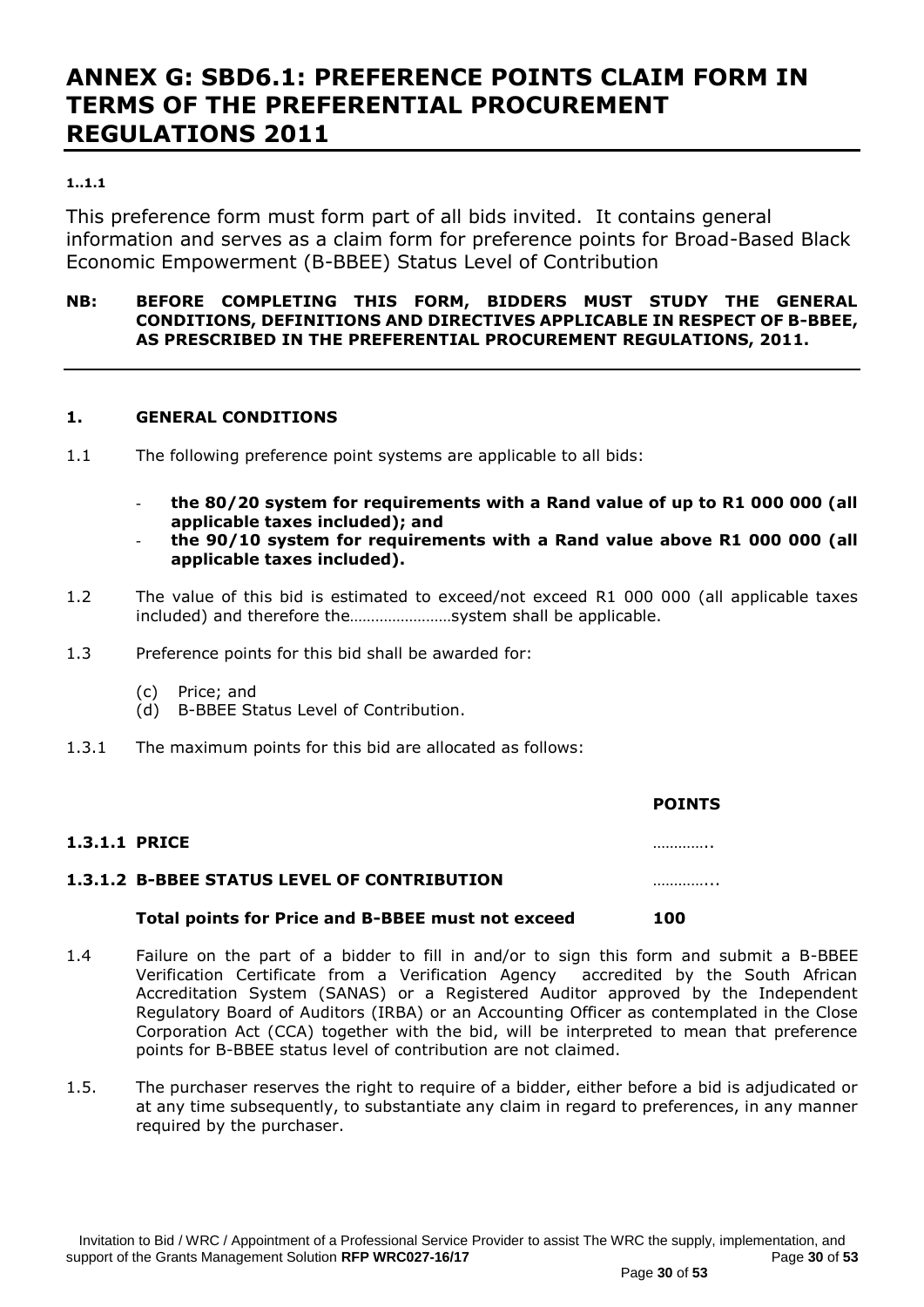## **2. DEFINITIONS**

2..1 **"all applicable taxes"** includes value-added tax, pay as you earn, income tax, unemployment insurance

fund contributions and skills development levies;

2.2 **"B-BBEE"** means broad-based black economic empowerment as defined in section 1 of the Broad

-Based Black Economic Empowerment Act;

2.3 "**B-BBEE status level of contributor"** means the B-BBEE status received by a measured entity based

on its overall performance using the relevant scorecard contained in the Codes of Good Practice on Black Economic Empowerment, issued in terms of section 9(1) of the Broad-Based Black Economic Empowerment Act;

2.4**"bid"** means a written offer in a prescribed or stipulated form in response to an invitation by an organ of state for the provision of services, works or goods, through price quotations,

advertised

competitive bidding processes or proposals;

2.5 **"Broad-Based Black Economic Empowerment Act"** means the Broad-Based Black Economic

Empowerment Act, 2003 (Act No. 53 of 2003);

2.6 **"comparative price"** means the price after the factors of a non-firm price and all unconditional discounts that can be utilized have been taken into consideration;

2.7 **"consortium or joint venture"** means an association of persons for the purpose of combining their

expertise, property, capital, efforts, skill and knowledge in an activity for the execution of a contract;

2.8**"contract"** means the agreement that results from the acceptance of a bid by an organ of state;

- 2.9**"EME"** means any enterprise with an annual total revenue of R5 million or less .
- 2.10 **"Firm price"** means the price that is only subject to adjustments in accordance with the actual increase or decrease resulting from the change, imposition, or abolition of customs or excise duty and any other duty, levy, or tax, which, in terms of the law or regulation, is binding on the contractor and demonstrably has an influence on the price of any supplies, or the rendering costs of any service, for the execution of the contract;
- 2.11 **"functionality"** means the measurement according to predetermined norms, as set out in the bid

documents, of a service or commodity that is designed to be practical and useful, working or operating, taking into account, among other factors, the quality, reliability, viability and durability of a

service and the technical capacity and ability of a bidder;

2.12 **"non-firm prices"** means all prices other than "firm" prices;

2.13**"person"** includes a juristic person;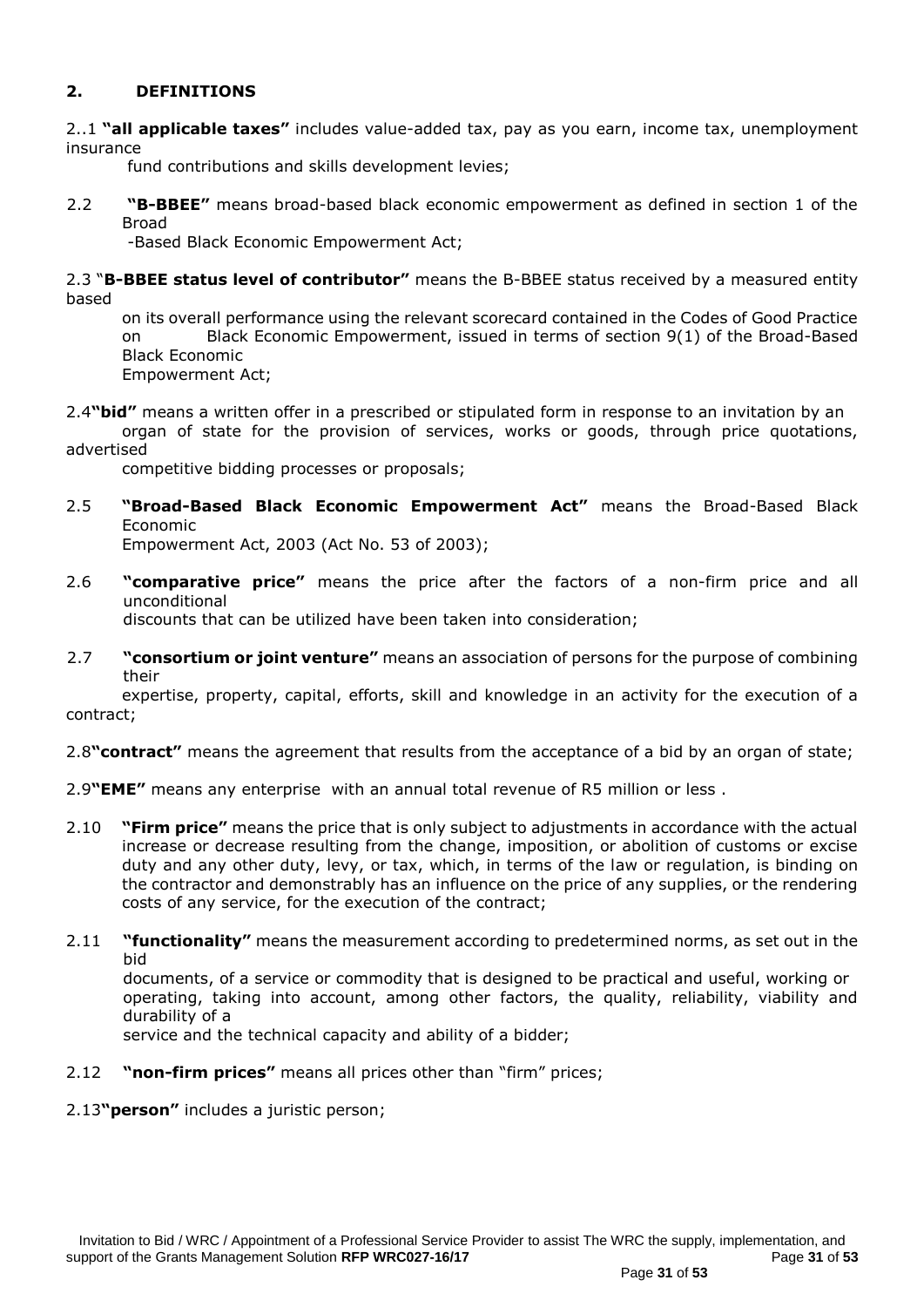- 2.14 **"rand value"** means the total estimated value of a contract in South African currency, calculated at
	- the time of bid invitations, and includes all applicable taxes and excise duties;
- *1..1.1.1.1.1.12.15"sub-contract" means the primary contractor's assigning, leasing, making out work to, or employing, another person to support such primary contractor in the execution of part of a project in terms of the contract;*
- 2.16**"total revenue"** bears the same meaning assigned to this expression in the Codes of Good Practice on Black Economic Empowerment, issued in terms of section 9(1) of the Broad-Based Black Economic Empowerment Act and promulgated in the *Government Gazette* on 9 February 2007;
- 2.17 **"trust"** means the arrangement through which the property of one person is made over or bequeathed to a trustee to administer such property for the benefit of another person; and
- 2.18 **"trustee"** means any person, including the founder of a trust, to whom property is bequeathed in order for such property to be administered for the benefit of another person.

#### **3. ADJUDICATION USING A POINT SYSTEM**

- 3.1 The bidder obtaining the highest number of total points will be awarded the contract.
- 3.2 Preference points shall be calculated after prices have been brought to a comparative basis taking into account all factors of non-firm prices and all unconditional discounts;.
- 3.3 Points scored must be rounded off to the nearest 2 decimal places.
- 3.4 In the event that two or more bids have scored equal total points, the successful bid must be the one scoring the highest number of preference points for B-BBEE.
	- 3.5 However, when functionality is part of the evaluation process and two or more bids have scored equal points including equal preference points for B-BBEE, the successful bid must be the one scoring the highest score for functionality.
	- 3.6 Should two or more bids be equal in all respects, the award shall be decided by the drawing of lots.

#### **4. POINTS AWARDED FOR PRICE**

#### **4.1 THE 80/20 OR 90/10 PREFERENCE POINT SYSTEMS**

A maximum of 80 or 90 points is allocated for price on the following basis:

**80/20 or 90/10**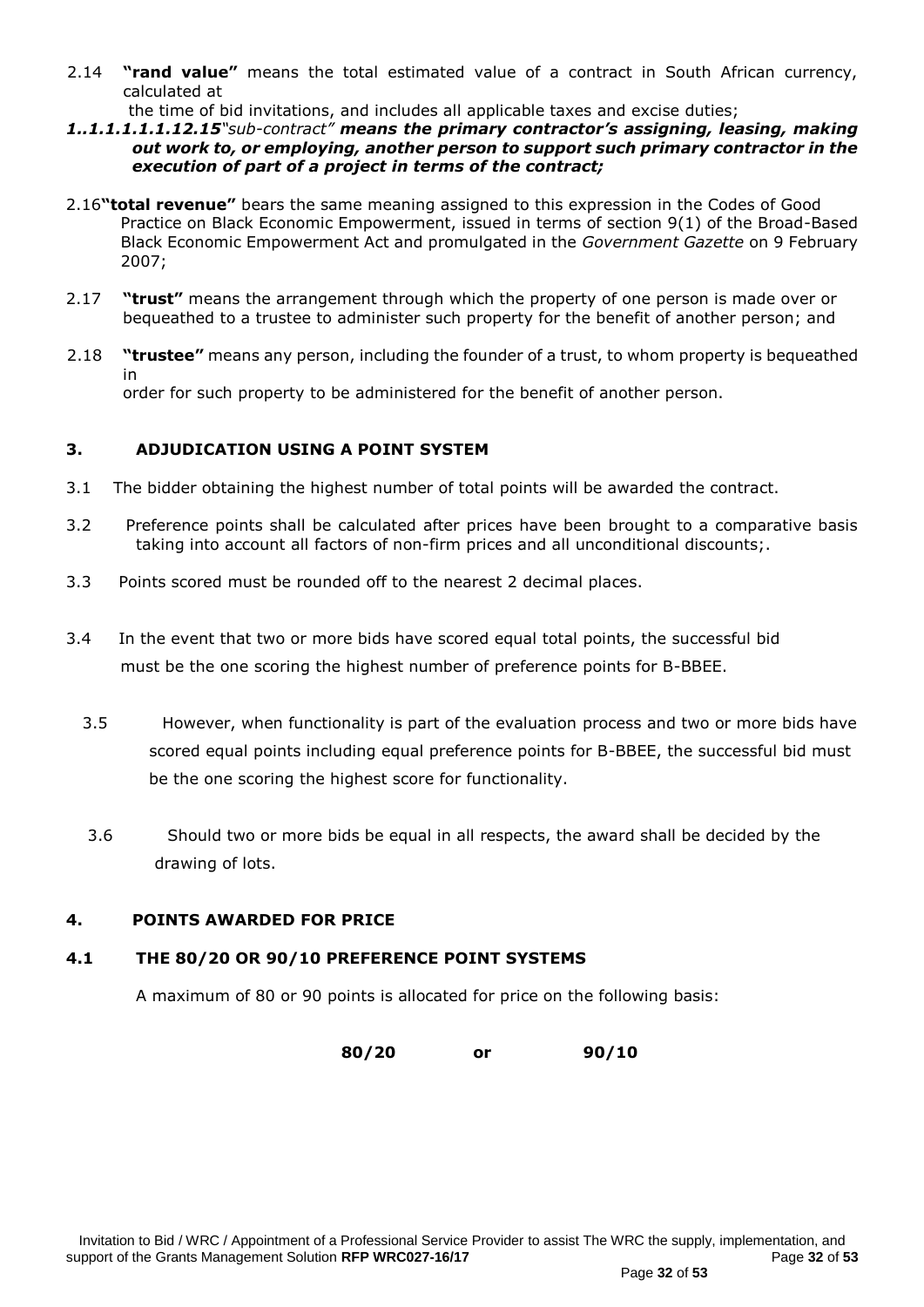$$
Ps = 80 \left( 1 - \frac{Pt - P \min}{P \min} \right) \qquad \text{or} \qquad Ps = 90 \left( 1 - \frac{Pt - P \min}{P \min} \right)
$$

Where

Ps = Points scored for comparative price of bid under consideration

 $Pt = Comparative price of bid under consideration$ 

Pmin = Comparative price of lowest acceptable bid

### **5. Points awarded for B-BBEE Status Level of Contribution**

5.1 In terms of Regulation 5 (2) and 6 (2) of the Preferential Procurement Regulations, preference points must be awarded to a bidder for attaining the B-BBEE status level of contribution in accordance with the table below:

| <b>B-BBEE Status</b><br><b>Level of Contributor</b> | <b>Number of points</b><br>$(90/10$ system) | <b>Number of points</b><br>$(80/20$ system) |
|-----------------------------------------------------|---------------------------------------------|---------------------------------------------|
| $\mathbf{1}$                                        | 10                                          | 20                                          |
| $\mathcal{P}$                                       | 9                                           | 18                                          |
| 3                                                   | 8                                           | 16                                          |
| 4                                                   | 5                                           | 12                                          |
| 5                                                   | 4                                           | 8                                           |
| 6                                                   | 3                                           | 6                                           |
| 7                                                   | $\mathcal{P}$                               | 4                                           |
| 8                                                   |                                             | $\overline{2}$                              |
| Non-compliant<br>contributor                        | 0                                           |                                             |

- 5.2 Bidders who qualify as EMEs in terms of the B-BBEE Act must submit a certificate issued by an Accounting Officer as contemplated in the CCA or a Verification Agency accredited by SANAS or a Registered Auditor. Registered auditors do not need to meet the prerequisite for IRBA's approval for the purpose of conducting verification and issuing EMEs with B-BBEE Status Level Certificates.
- 5.3 Bidders other than EMEs must submit their original and valid B-BBEE status level verification certificate or a certified copy thereof, substantiating their B-BBEE rating issued by a Registered Auditor approved by IRBA or a Verification Agency accredited by SANAS.

5.4 A trust, consortium or joint venture, will qualify for points for their B-BBEE status level as a legal entity,

provided that the entity submits their B-BBEE status level certificate.

5.5 A trust, consortium or joint venture will qualify for points for their B-BBEE status level as an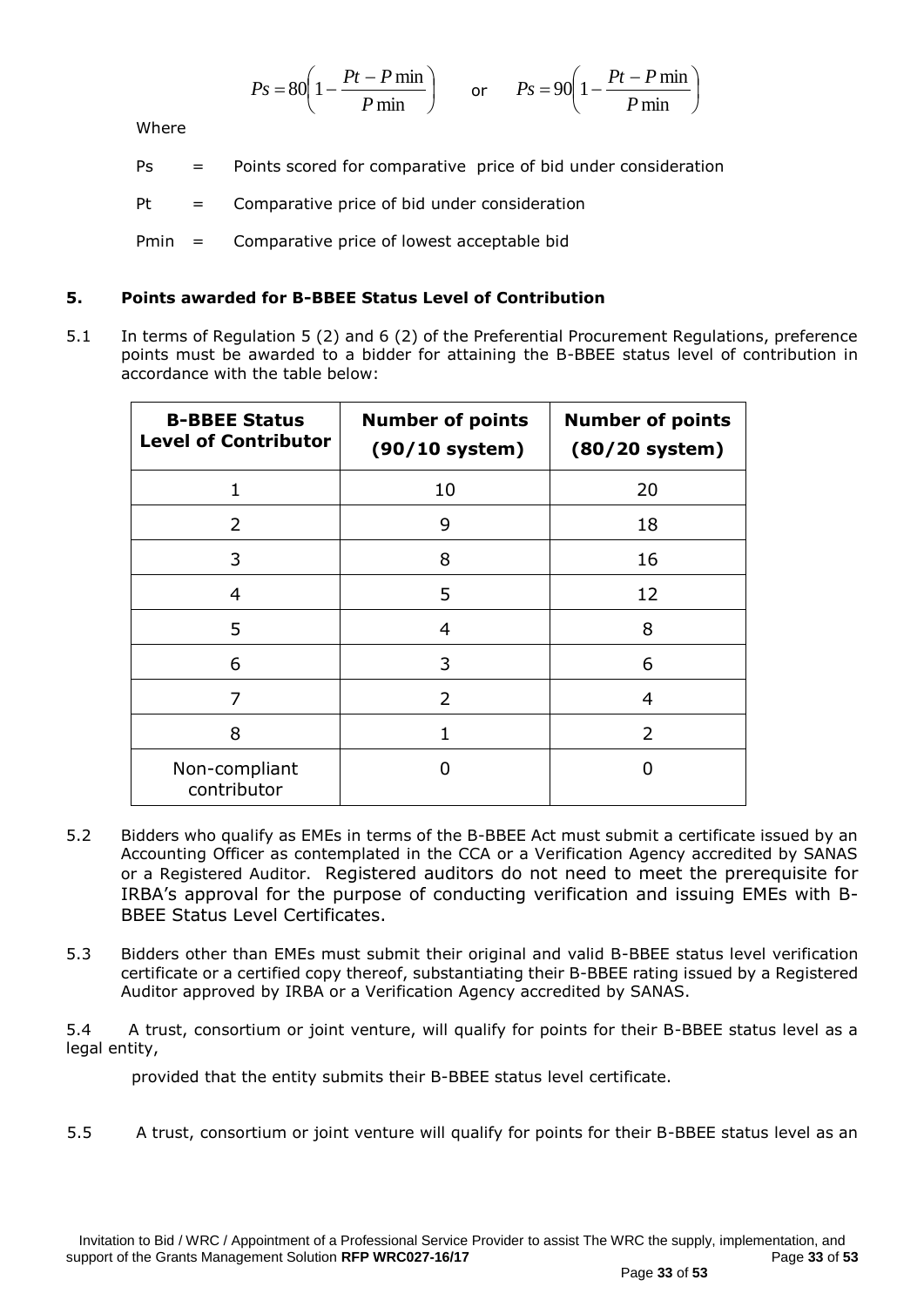unincorporated entity, provided that the entity submits their consolidated B-BBEE scorecard as if they were a group structure and that such a consolidated B-BBEE scorecard is prepared for every separate bid.

5.6 Tertiary institutions and public entities will be required to submit their B-BBEE status level certificates in terms of the specialized scorecard contained in the B-BBEE Codes of Good Practice.

5.7 A person will not be awarded points for B-BBEE status level if it is indicated in the bid documents that

 such a bidder intends sub-contracting more than 25% of the value of the contract to any other enterprise

 that does not qualify for at least the points that such a bidder qualifies for, unless the intended sub- contractor

is an EME that has the capability and ability to execute the sub-contract.

5.8 A person awarded a contract may not sub-contract more than 25% of the value of the contract to any other

 enterprise that does not have an equal or higher B-BBEE status level than the person concerned, unless

 the contract is sub-contracted to an EME that has the capability and ability to execute the subcontract.

#### **6. BID DECLARATION**

6.1 Bidders who claim points in respect of B-BBEE Status Level of Contribution must complete the following:

#### **7. B-BBEE STATUS LEVEL OF CONTRIBUTION CLAIMED IN TERMS OF PARAGRAPHS 1.3.1.2 AND 5.1**

7.1 B-BBEE Status Level of Contribution: …………. = ……………(maximum of 10 or 20 points)

(Points claimed in respect of paragraph 7.1 must be in accordance with the table reflected in paragraph 5.1 and must be substantiated by means of a B-BBEE certificate issued by a Verification Agency accredited by SANAS or a Registered Auditor approved by IRBA or an Accounting Officer as contemplated in the CCA).

## **8 SUB-CONTRACTING**

- 8.1 Will any portion of the contract be sub-contracted? YES / NO (delete which is not applicable)
- 8.1.1 If yes, indicate:
	- (i) what percentage of the contract will be subcontracted?

| (ii) | name | he. | sub-contractor? |
|------|------|-----|-----------------|
|      |      |     |                 |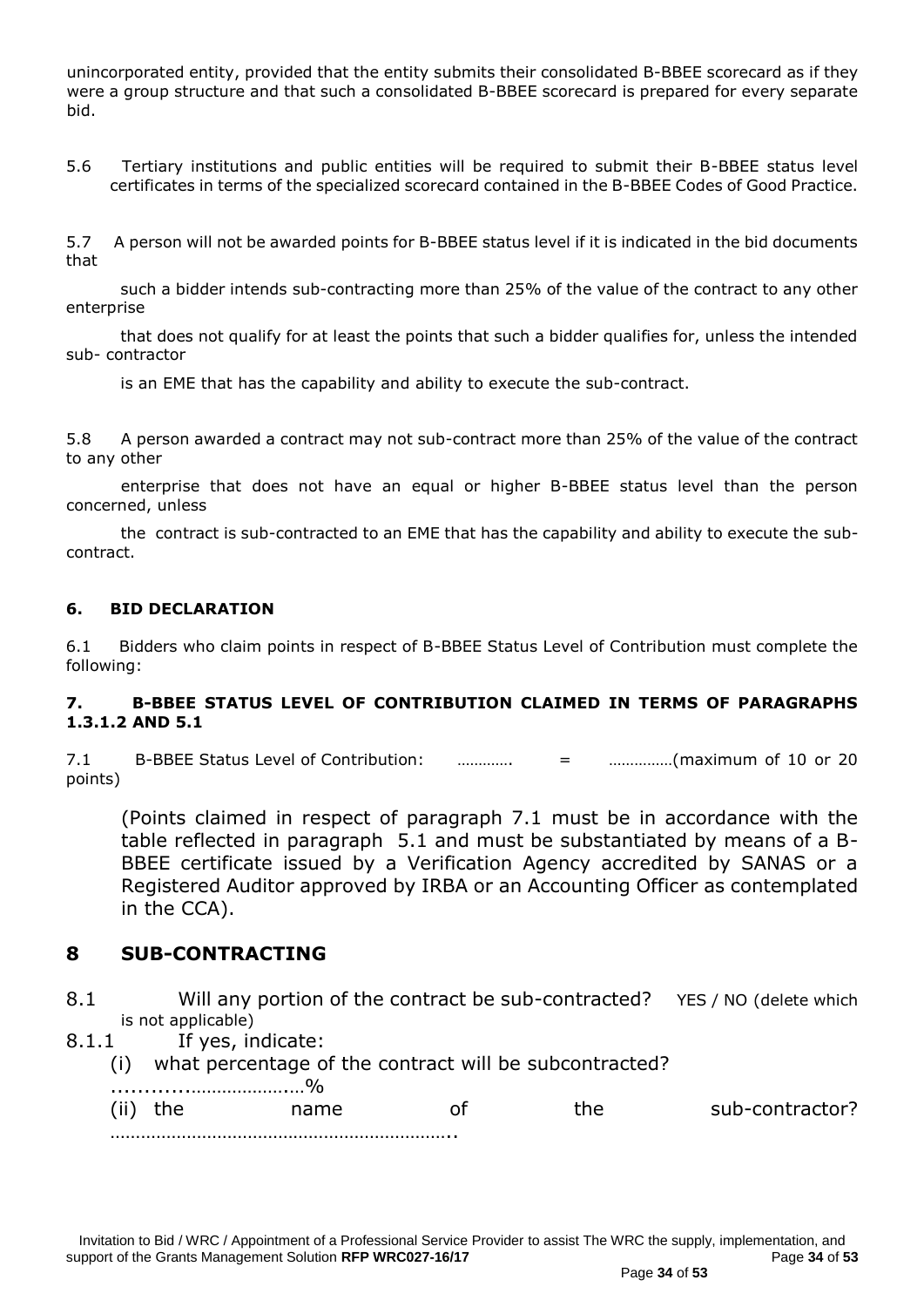(iii) the B-BBEE status level of the sub-contractor?

(iv) whether the sub-contractor is an EME? YES / NO (delete which is

not applicable)

## **9 DECLARATION WITH REGARD TO COMPANY/FIRM**

| 9.1        | Name of company/firm                                                                                                                                        |  |
|------------|-------------------------------------------------------------------------------------------------------------------------------------------------------------|--|
| 9.2        | VAT registration number                                                                                                                                     |  |
| 9.3<br>9.4 | Company registration number<br>TYPE OF COMPANY/ FIRM                                                                                                        |  |
|            | Partnership/Joint Venture / Consortium<br>One person business/sole propriety<br>Close corporation<br>Company<br>(Pty) Limited<br><b>TICK APPLICABLE BOX</b> |  |
| 9.5        | DESCRIBE PRINCIPAL BUSINESS ACTIVITIES                                                                                                                      |  |
|            |                                                                                                                                                             |  |

……………… ............................................................................................................... …………….. ...............................................................................................................

## 9.6 COMPANY CLASSIFICATION

- Manufacturer
- Supplier
- D Professional service provider
- □ Other service providers, e.g. transporter, etc. [TICK APPLICABLE BOX]
- 9.7 Total number of years the company/firm has been in business? ……………………………………
- 9.8 I/we, the undersigned, who is / are duly authorised to do so on behalf of the company/firm, certify that the points claimed, based on the B-BBE status level of contribution indicated in paragraph 7 of the foregoing certificate, qualifies the company/ firm for the preference(s) shown and I / we acknowledge that:
	- (i) The information furnished is true and correct;
	- (ii) The preference points claimed are in accordance with the General Conditions as indicated in paragraph 1 of this form.
	- (iii) In the event of a contract being awarded as a result of points claimed as shown in paragraph 7, the contractor may be required to furnish documentary proof to the satisfaction of the purchaser that the claims are correct;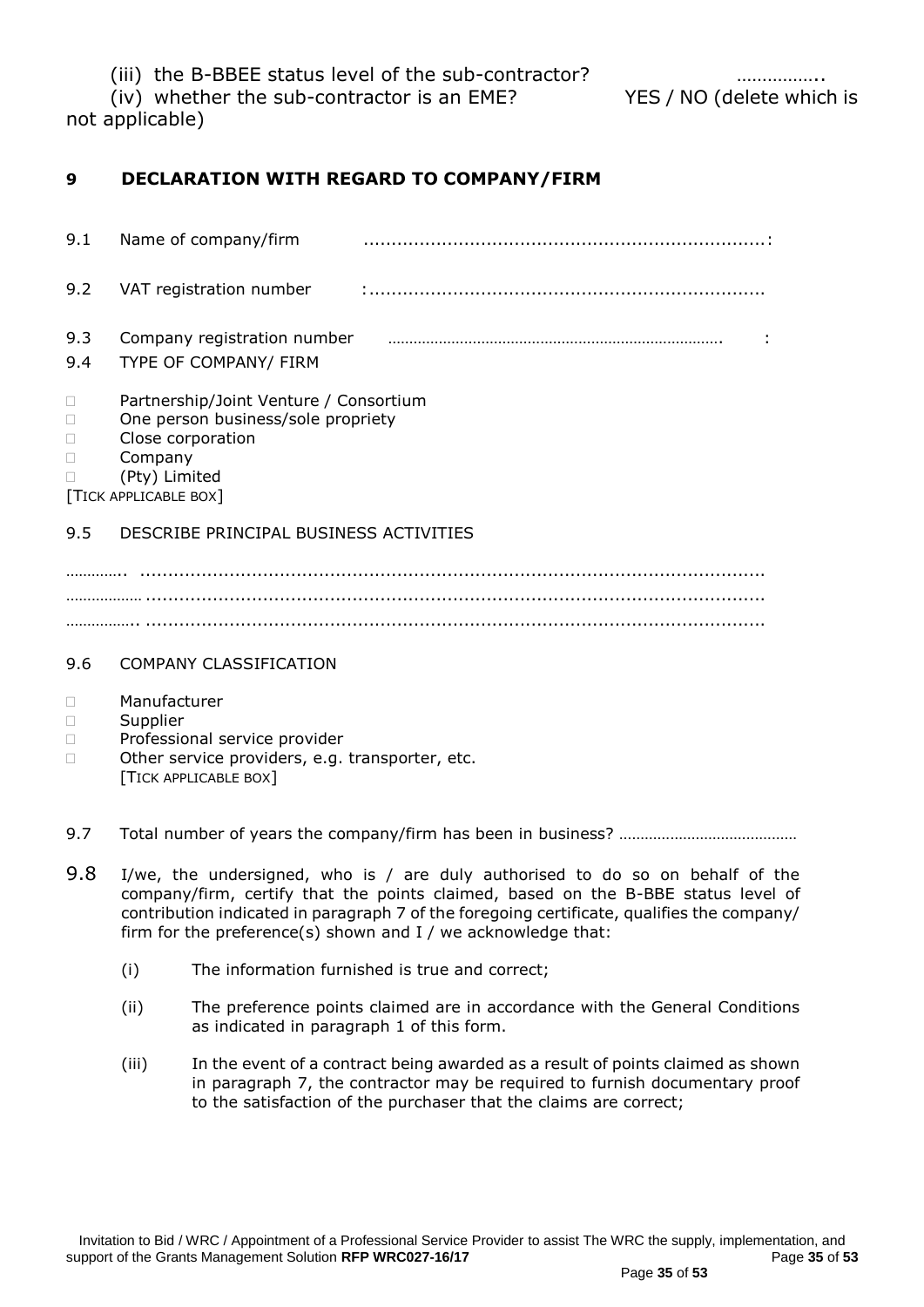- (iv) If the B-BBEE status level of contribution has been claimed or obtained on a fraudulent basis or any of the conditions of contract have not been fulfilled, the purchaser may, in addition to any other remedy it may have –
	- (a) disqualify the person from the bidding process;
	- (b) recover costs, losses or damages it has incurred or suffered as a result of that person's conduct;
	- (c) cancel the contract and claim any damages which it has suffered as a result of having to make less favourable arrangements due to such cancellation;
	- (d) restrict the bidder or contractor, its shareholders and directors, or only the shareholders and directors who acted on a fraudulent basis, from obtaining business from any organ of state for a period not exceeding 10 years, after the audi alteram partem (hear the other side) rule has been applied; and
	- (e) forward the matter for criminal prosecution

#### **WITNESSES:**

1. ………………………………………

…………………………………… SIGNATURE(S) OF BIDDER(S)

2. ………………………………………

DATE:………………………………..

ADDRESS:…………………………..

….……………………………… …………………………………………

Invitation to Bid / WRC / Appointment of a Professional Service Provider to assist The WRC the supply, implementation, and<br>pport of the Grants Management Solution RFP WRC027-16/17 support of the Grants Management Solution RFP WRC027-16/17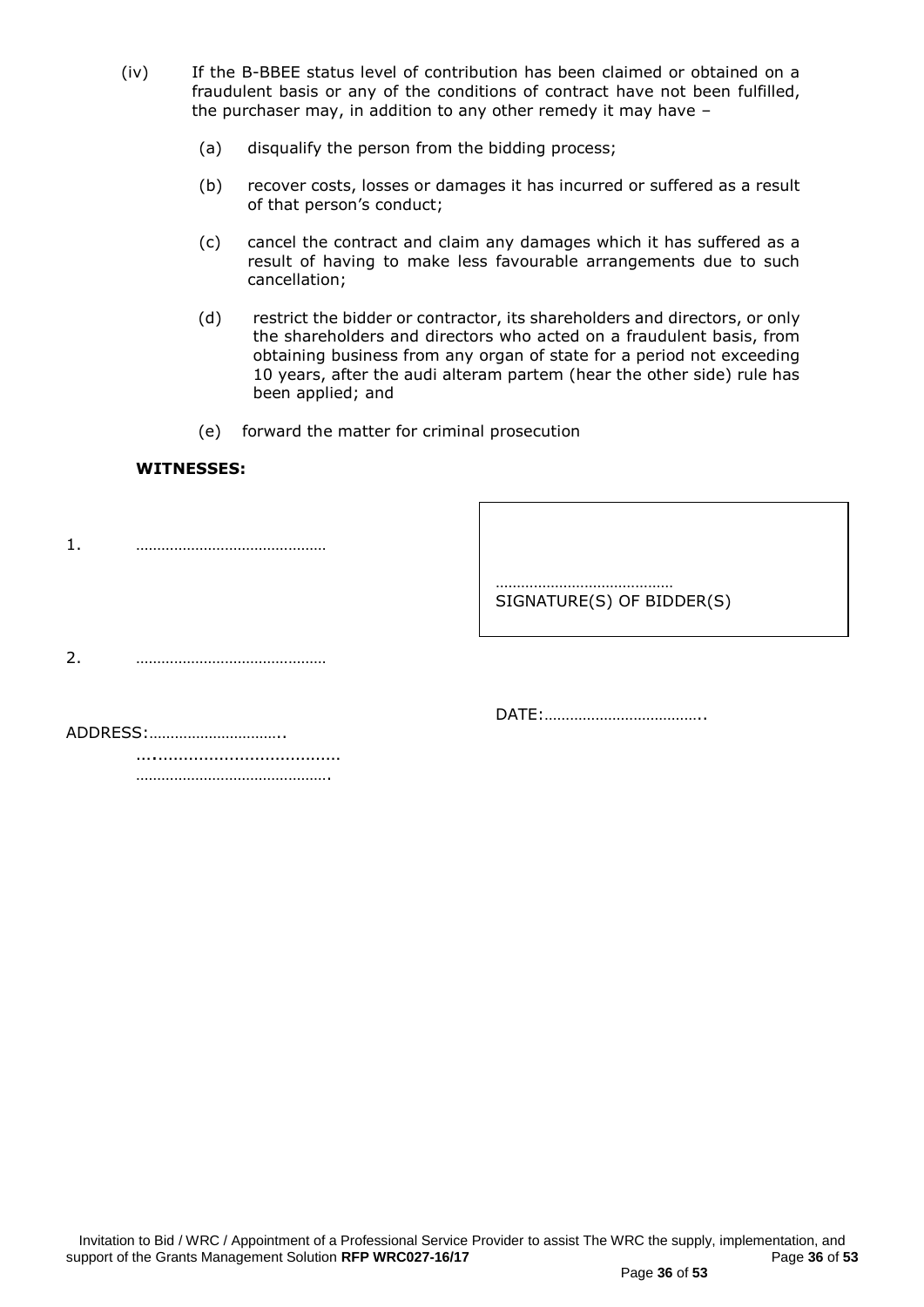## **ANNEX I: SBD8: DECLARATION OF BIDDER'S PAST SUPPLY CHAIN PRACTICES**

## **DECLARATION OF BIDDER'S PAST SUPPLY CHAIN MANAGEMENT PRACTICES**

- 1 This Standard Bidding Document must form part of all bids invited.
- 2 It serves as a declaration to be used by institutions in ensuring that when goods and services are being procured, all reasonable steps are taken to combat the abuse of the supply chain management system.
- 3 The bid of any bidder may be disregarded if that bidder, or any of its directors have
	- a. abused the institution's supply chain management system;
	- b. committed fraud or any other improper conduct in relation to such system; or
	- c. failed to perform on any previous contract.

### **4 In order to give effect to the above, the following questionnaire must be completed and submitted with the bid.**

| <b>Item</b> | Question                                                                                                                                                                                                                                                                                                                                                                                                                                                                                                                                                                                                                                                            | Yes        | <b>No</b> |
|-------------|---------------------------------------------------------------------------------------------------------------------------------------------------------------------------------------------------------------------------------------------------------------------------------------------------------------------------------------------------------------------------------------------------------------------------------------------------------------------------------------------------------------------------------------------------------------------------------------------------------------------------------------------------------------------|------------|-----------|
| 4.1         | Is the bidder or any of its directors listed on the<br><b>National Treasury's Database of Restricted Suppliers as</b><br>companies or persons prohibited from doing business<br>with the public sector?<br>(Companies or persons who are listed on this Database were<br>informed in writing of this restriction by the Accounting<br>Officer/Authority of the institution that imposed the restriction<br>after the <i>audi alteram partem</i> rule was applied).<br>The Database of Restricted Suppliers now resides on the<br>National Treasury's website(www.treasury.gov.za) and<br>can be accessed by clicking on its link at the bottom of<br>the home page. | Yes        | No        |
| 4.1.1       | If so, furnish particulars:                                                                                                                                                                                                                                                                                                                                                                                                                                                                                                                                                                                                                                         |            |           |
| 4.2         | Is the bidder or any of its directors listed on the Register for<br>Tender Defaulters in terms of section 29 of the Prevention<br>and Combating of Corrupt Activities Act (No 12 of 2004)?<br>The Register for Tender Defaulters can be accessed on<br>the National Treasury's website (www.treasury.gov.za)<br>by clicking on its link at the bottom of the home page.                                                                                                                                                                                                                                                                                             | <b>Yes</b> | No.       |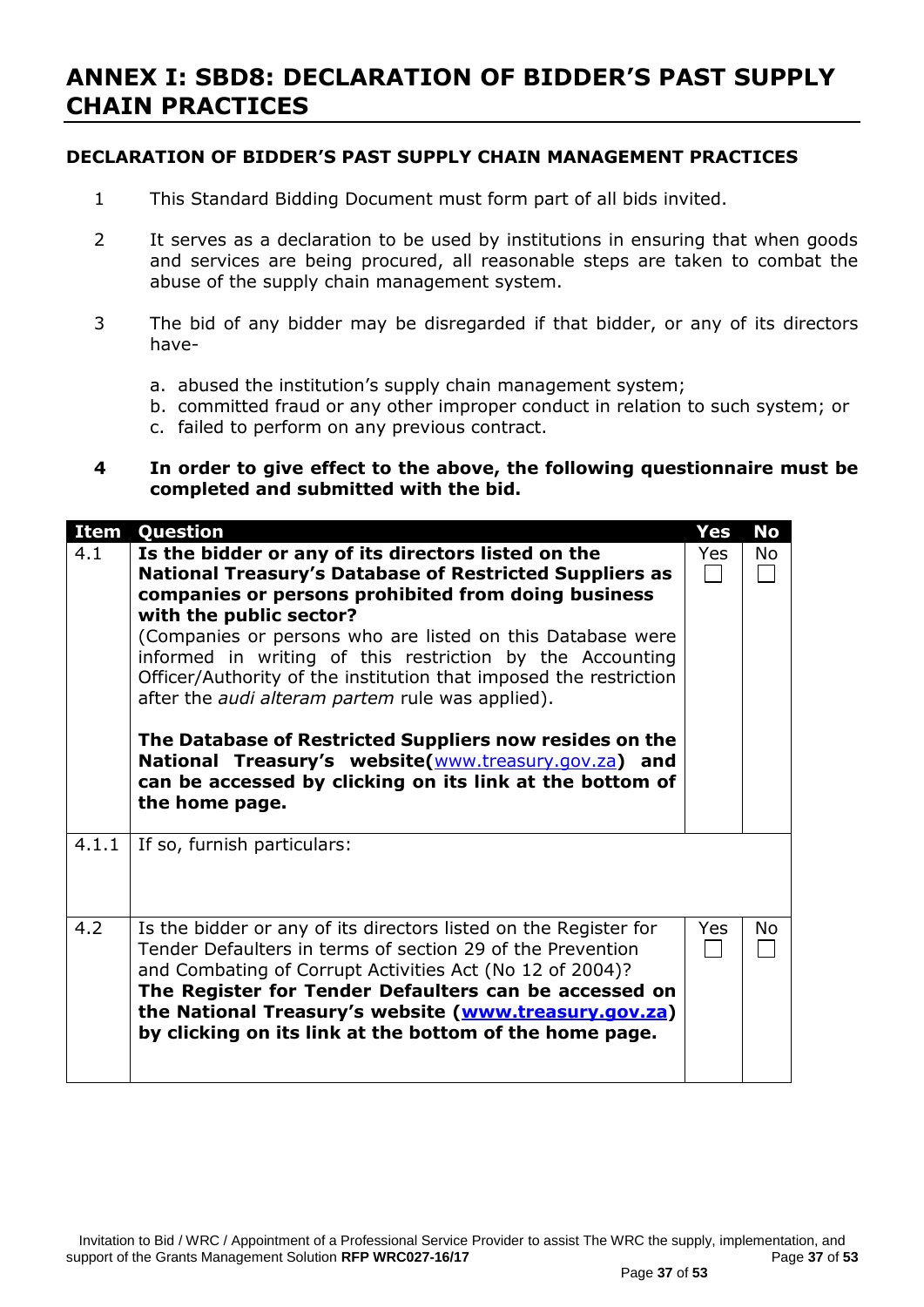| <b>Signature</b> | <b>Date</b>           |
|------------------|-----------------------|
|                  |                       |
| <b>Position</b>  | <b>Name of Bidder</b> |
|                  |                       |
|                  |                       |
|                  |                       |
|                  |                       |
|                  |                       |
|                  |                       |
|                  |                       |

| 4.2.1 | If so, furnish particulars:                                                                                                                                                              |     |    |
|-------|------------------------------------------------------------------------------------------------------------------------------------------------------------------------------------------|-----|----|
| 4.3   | Was the bidder or any of its directors convicted by a court of<br>law (including a court outside of the Republic of South Africa)<br>for fraud or corruption during the past five years? | Yes | No |
| 4.3.1 | If so, furnish particulars:                                                                                                                                                              |     |    |
| 4.4   | Was any contract between the bidder and any organ of state<br>terminated during the past five years on account of failure to<br>perform on or comply with the contract?                  | Yes | No |
| 4.4.1 | If so, furnish particulars:                                                                                                                                                              |     |    |

## **CERTIFICATION**

## **I, THE UNDERSIGNED (FULL NAME)…………………………………………………**

## **CERTIFY THAT THE INFORMATION FURNISHED ON THIS DECLARATION FORM IS TRUE AND CORRECT.**

## **I ACCEPT THAT, IN ADDITION TO CANCELLATION OF A CONTRACT, ACTION MAY BE TAKEN AGAINST ME SHOULD THIS DECLARATION PROVE TO BE FALSE.**

**………………………………………... …………………………..**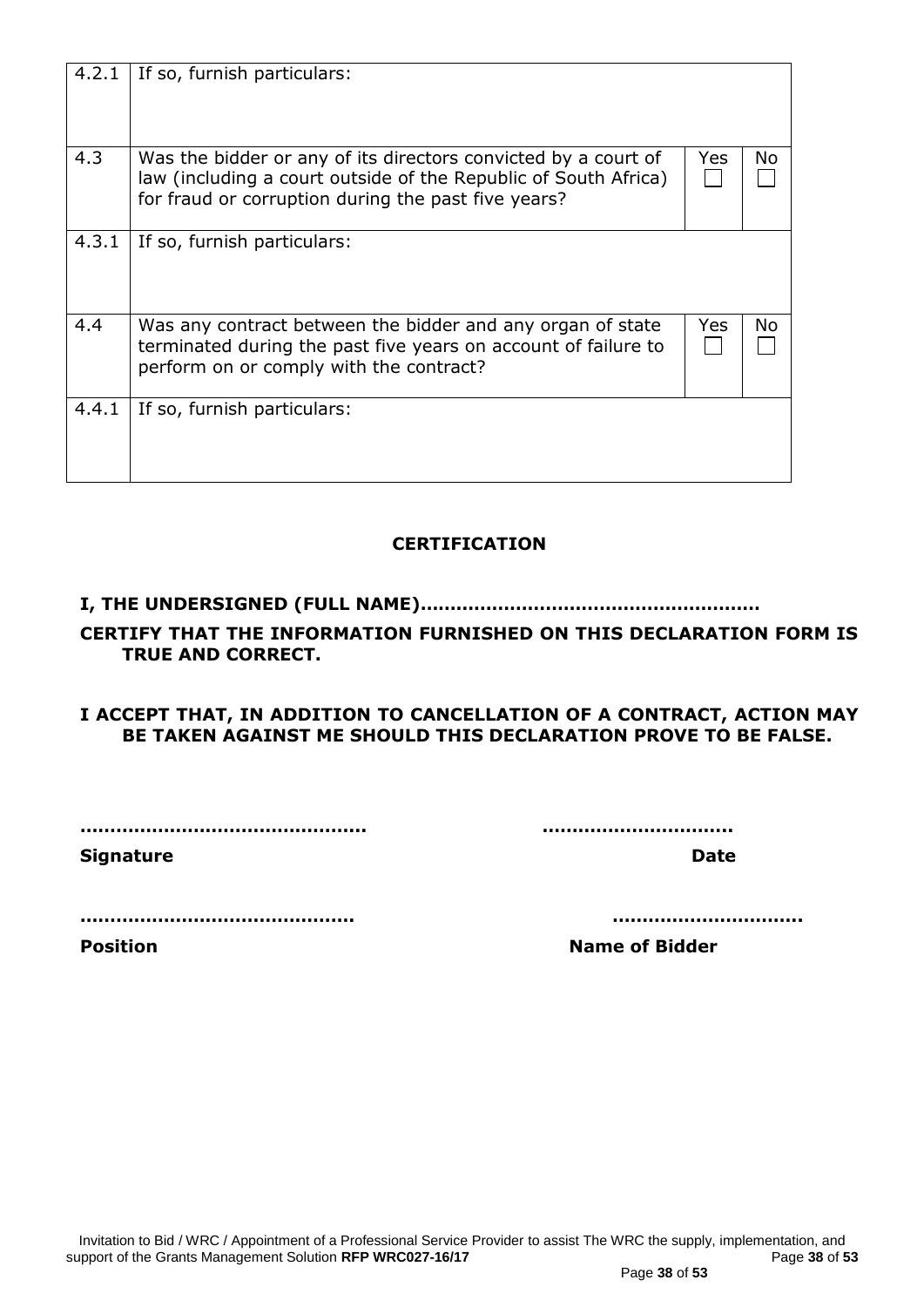## **ANNEX J: SBD9: CERTIFICATE OF INDEPENDENT BID DETERMINATION**

## **CERTIFICATE OF INDEPENDENT BID DETERMINATION**

- 1 This Standard Bidding Document (SBD) must form part of all bids<sup>1</sup> invited.
- 2 Section 4 (1) (b) (iii) of the Competition Act No. 89 of 1998, as amended, prohibits an agreement between, or concerted practice by, firms, or a decision by an association of firms, if it is between parties in a horizontal relationship and if it involves collusive bidding (or bid rigging).² Collusive bidding is a *pe se* prohibition meaning that it cannot be justified under any grounds.
- 3 Treasury Regulation 16A9 prescribes that accounting officers and accounting authorities must take all reasonable steps to prevent abuse of the supply chain management system and authorizes accounting officers and accounting authorities to:
	- a. disregard the bid of any bidder if that bidder, or any of its directors have abused the institution's supply chain management system and or committed fraud or any other improper conduct in relation to such system.
	- b. cancel a contract awarded to a supplier of goods and services if the supplier committed any corrupt or fraudulent act during the bidding process or the execution of that contract.
- 4 This SBD serves as a certificate of declaration that would be used by institutions to ensure that, when bids are considered, reasonable steps are taken to prevent any form of bid-rigging.
- 5 In order to give effect to the above, the attached Certificate of Bid Determination (SBD 9) must be completed and submitted with the bid:

## <sup>1</sup> Includes price quotations, advertised competitive bids, limited bids and **proposals.**

**² Bid rigging (or collusive bidding) occurs when businesses, that would otherwise be expected to compete, secretly conspire to raise prices or lower the quality of goods and / or services for purchasers who wish to acquire goods and / or services through a bidding process. Bid rigging is, therefore, an agreement between competitors not to compete.**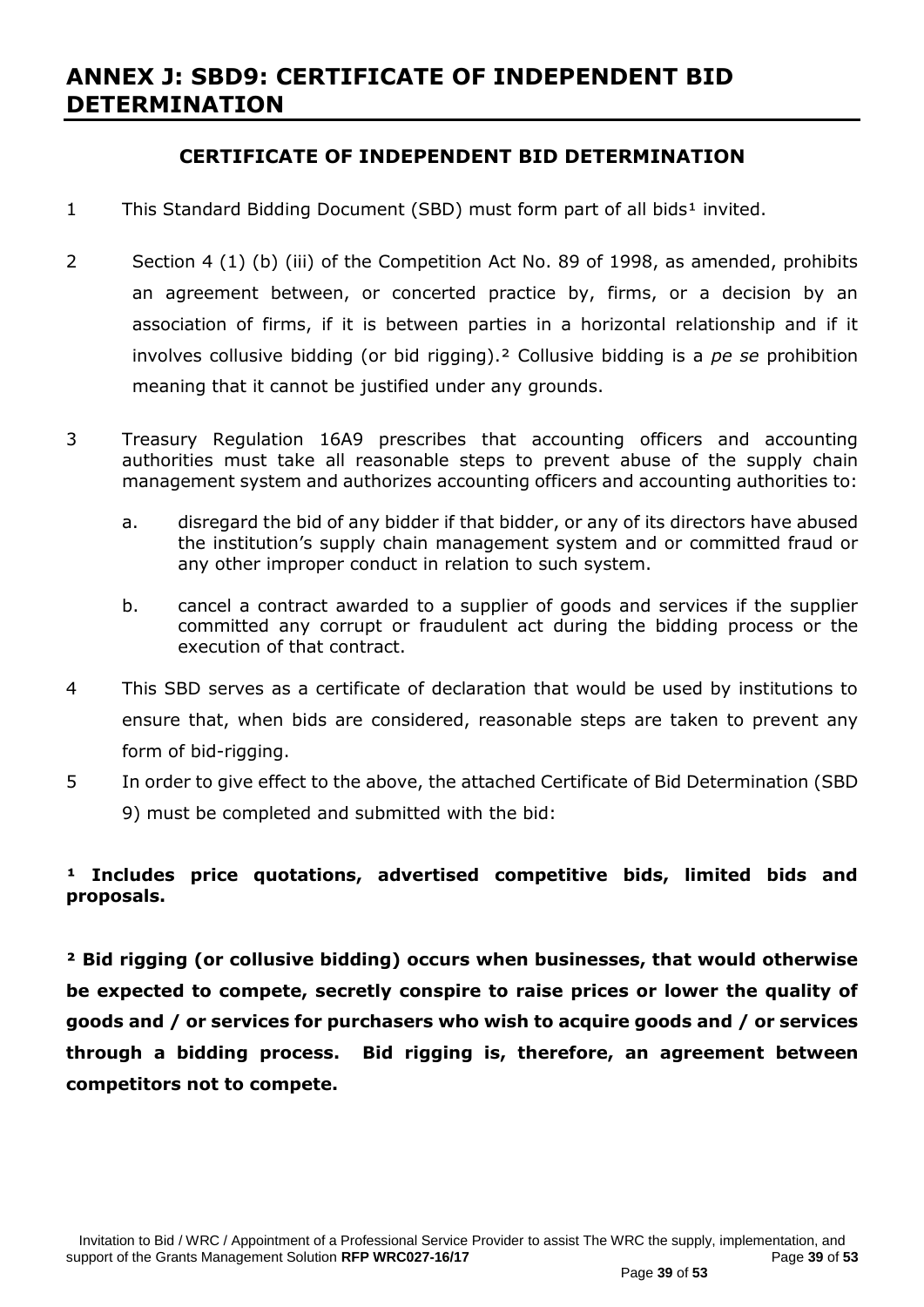## **CERTIFICATE OF INDEPENDENT BID DETERMINATION**

I, the undersigned, in submitting the accompanying bid:

(Bid Number and Description)

\_\_\_\_\_\_\_\_\_\_\_\_\_\_\_\_\_\_\_\_\_\_\_\_\_\_\_\_\_\_\_\_\_\_\_\_\_\_\_\_\_\_\_\_\_\_\_\_\_\_\_\_\_\_\_\_\_\_\_\_\_\_\_\_\_\_\_\_\_\_\_\_

In response to the invitation for the bid made by:

(Name of Institution)

\_\_\_\_\_\_\_\_\_\_\_\_\_\_\_\_\_\_\_\_\_\_\_\_\_\_\_\_\_\_\_\_\_\_\_\_\_\_\_\_\_\_\_\_\_\_\_\_\_\_\_\_\_\_\_\_\_\_\_\_\_\_\_\_\_\_\_\_\_\_\_\_

Do hereby make the following statements that I certify to be true and complete in every respect:

I certify, on behalf of:

\_\_\_\_\_\_\_\_\_\_\_\_\_\_\_\_\_\_\_\_\_\_\_\_\_\_\_\_\_\_\_\_\_\_\_\_\_\_\_\_\_\_\_\_\_\_\_\_\_\_\_\_\_\_\_that:

(Name of Bidder)

- 1. I have read and I understand the contents of this Certificate;
- 2. I understand that the accompanying bid will be disqualified if this Certificate is found not to be true and complete in every respect;
- 3. I am authorized by the bidder to sign this Certificate, and to submit the accompanying bid, on behalf of the bidder;
- 4. Each person whose signature appears on the accompanying bid has been authorized by the bidder to determine the terms of, and to sign the bid, on behalf of the bidder;
- 5. For the purposes of this Certificate and the accompanying bid, I understand that the word "competitor" shall include any individual or organization, other than the bidder, whether or not affiliated with the bidder, who:
	- (a) has been requested to submit a bid in response to this bid invitation;
	- (b) could potentially submit a bid in response to this bid invitation, based on their qualifications, abilities or experience; and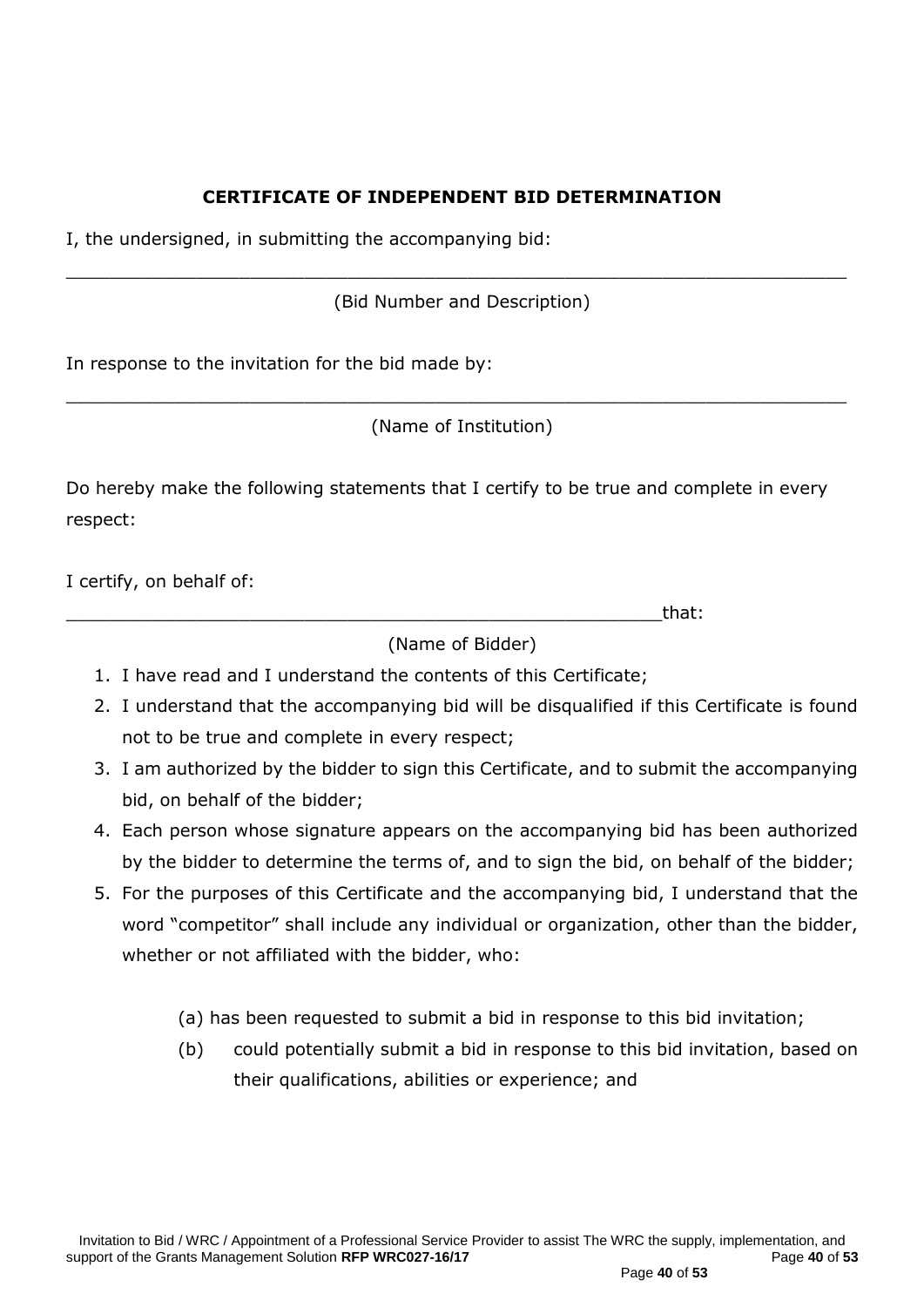- (c) provides the same goods and services as the bidder and/or is in the same line of business as the bidder
- 6. The bidder has arrived at the accompanying bid independently from, and without consultation, communication, agreement or arrangement with any competitor. However communication between partners in a joint venture or consortium<sup>3</sup> will not be construed as collusive bidding.
- 7. In particular, without limiting the generality of paragraphs 6 above, there has been no consultation, communication, agreement or arrangement with any competitor regarding:

(a)prices;

- (b) geographical area where product or service will be rendered (market allocation)
- (c) methods, factors or formulas used to calculate prices;
- (d) the intention or decision to submit or not to submit, a bid;
- (e) the submission of a bid which does not meet the specifications and conditions of the bid; or
- (f) bidding with the intention not to win the bid.
- 8. In addition, there have been no consultations, communications, agreements or arrangements with any competitor regarding the quality, quantity, specifications and conditions or delivery particulars of the products or services to which this bid invitation relates.
- 9. The terms of the accompanying bid have not been, and will not be, disclosed by the bidder, directly or indirectly, to any competitor, prior to the date and time of the official bid opening or of the awarding of the contract.

## **³ Joint venture or Consortium means an association of persons for the purpose of combining their expertise, property, capital, efforts, skill and knowledge in an activity for the execution of a contract.**

10. I am aware that, in addition and without prejudice to any other remedy provided to combat any restrictive practices related to bids and contracts, bids that are suspicious will be reported to the Competition Commission for investigation and possible imposition of administrative penalties in terms of section 59 of the Competition Act No 89 of 1998 and or may be reported to the National Prosecuting Authority (NPA) for criminal investigation and or may be restricted from conducting business with the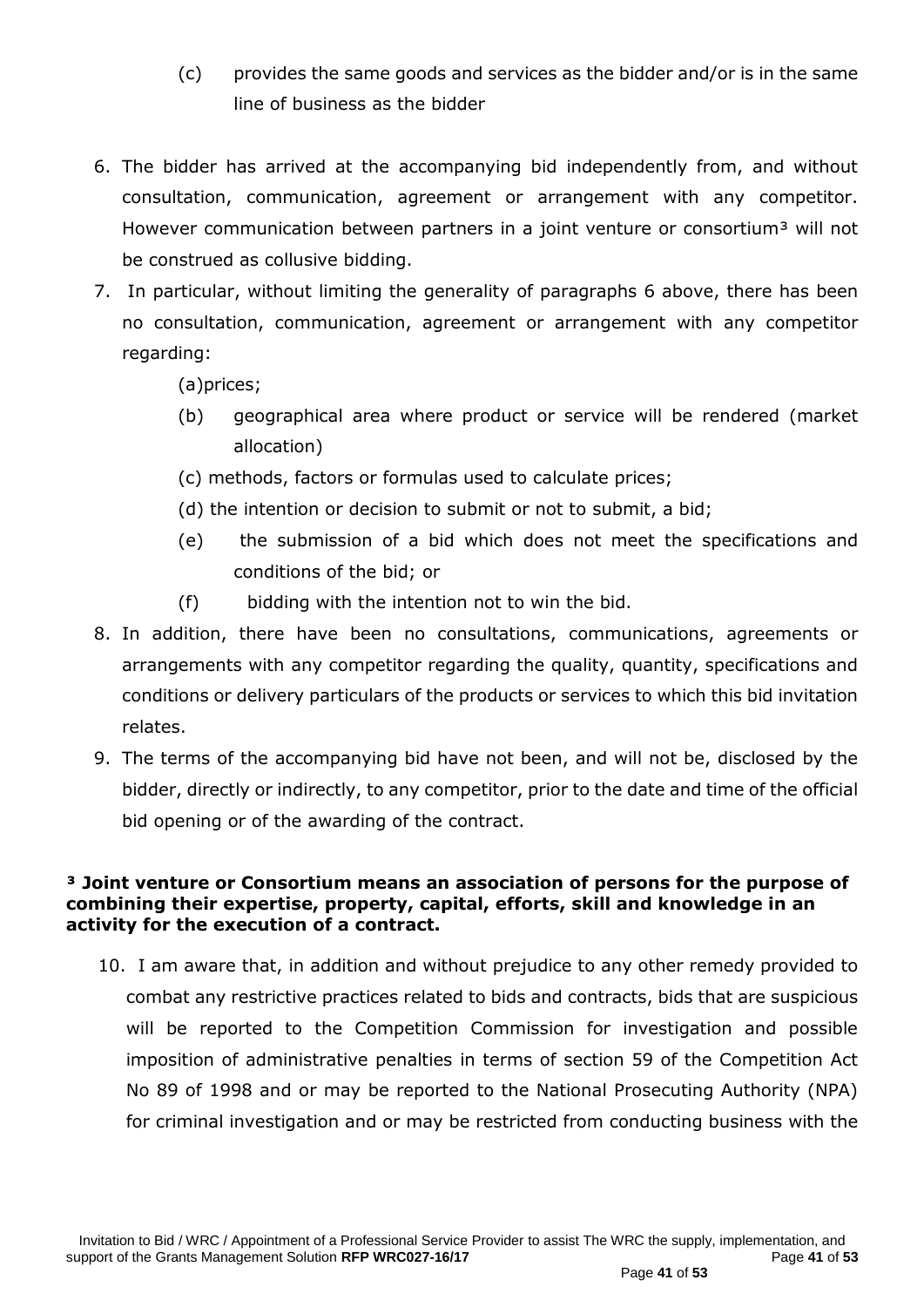public sector for a period not exceeding ten (10) years in terms of the Prevention and Combating of Corrupt Activities Act No 12 of 2004 or any other applicable legislation.

……………………………………………………………………………………

**SignatureDate** 

………………………………………………….…………………………………

Position Name of Bidder

Js914w 2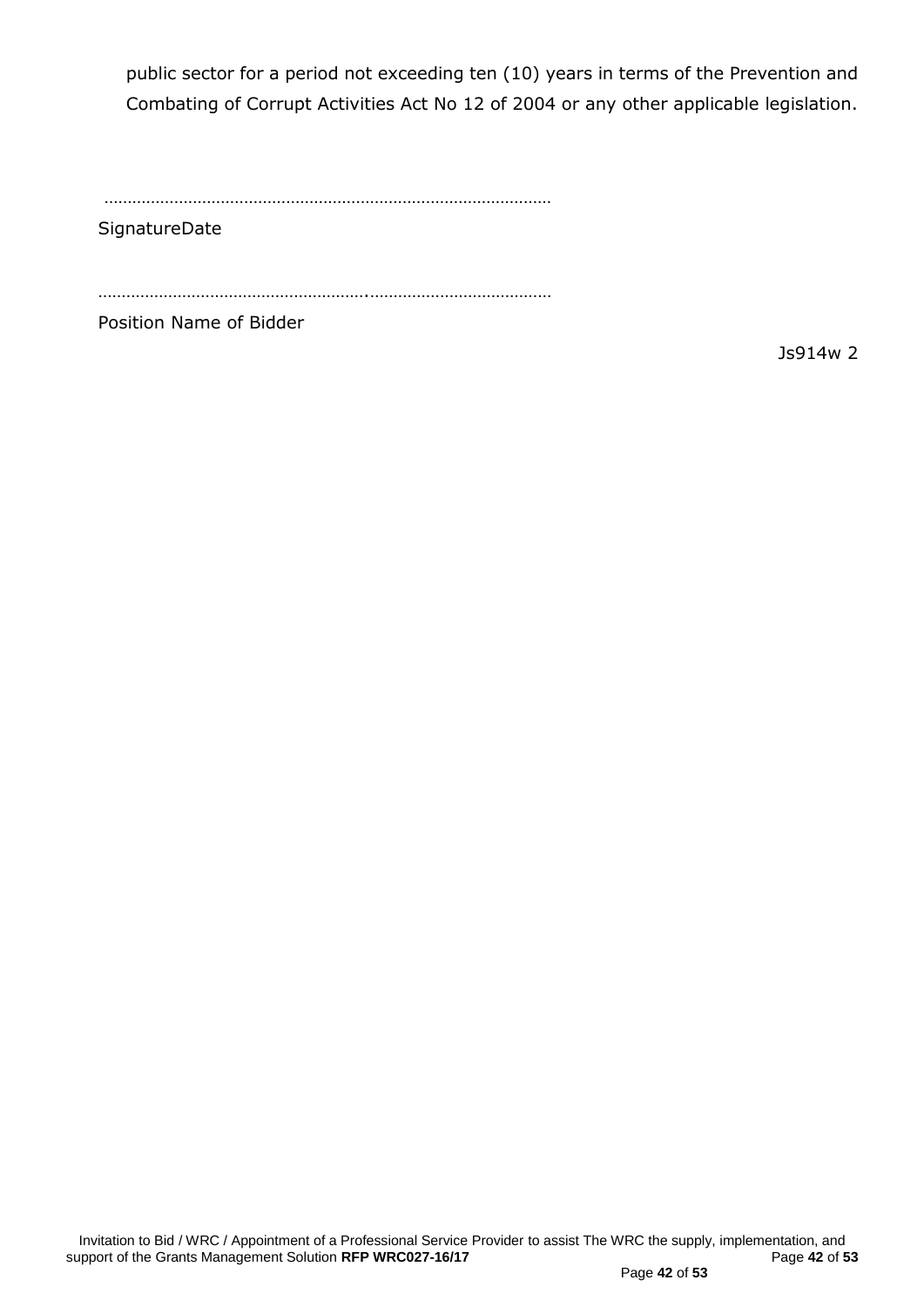## **ANNEX K: COMPANY REGISTRATION DOCUMENTS (CIPC/CIPRO)**

- Certified copies **(copy with original stamp)** of your CIPC (CIPRO) company registration documents listing all members with percentages, in case of close corporation
- Certified copies **(copy with original stamp)** of all latest share certificates, in case of a company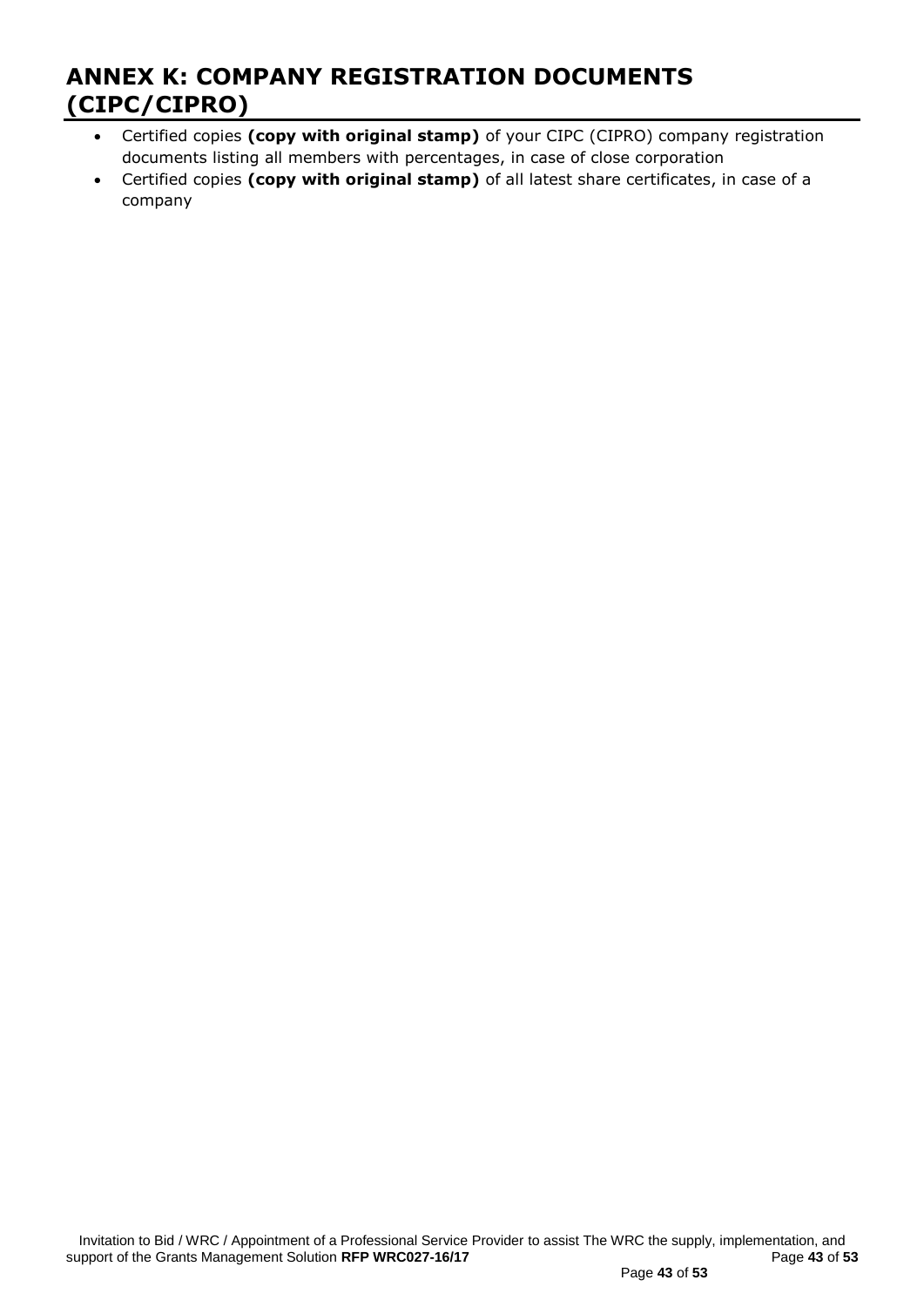## **ANNEX L: GENERAL CONDITIONS OF CONTRACT**

## **PLEASE INITIAL EACH PAGE OF THE GENERAL CONDITIONS OF CONTRACT**

## **General conditions of bid and conditions of contract**

**Bidders shall provide full and accurate answers to all (including mandatory) questions posed in this document, and, are required to explicitly state "Comply/Accept" or "Do not comply/Do not accept" (with a or an X) regarding compliance with the requirements. Where necessary, the bidders shall substantiate their response to a specific question.**

**NOTE: It is mandatory for bidders to complete or answer this part fully; failure to do so result to their bid to be treated as incomplete and shall be disqualified. Refer to paragraph 4 of this document (reasons for disqualification).**

#### 1.

| This bid is subject to the General Conditions of Contract   Accept |  |  |  | Do not accept |
|--------------------------------------------------------------------|--|--|--|---------------|
| stipulated below.                                                  |  |  |  |               |

#### 2.

| The laws of the Republic of South Africa shall govern this RFP $\vert$ Accept | Do not accept |
|-------------------------------------------------------------------------------|---------------|
| and the bidders hereby accept that the courts of the Republic                 |               |
| of South Africa shall have the jurisdiction.                                  |               |

#### 3.

| WRC shall not be liable for any costs incurred by the bidder   | Accept | Do not accept |
|----------------------------------------------------------------|--------|---------------|
| in the preparation of response to this RFP. The preparation of |        |               |
| response shall be made without obligation to acquire any of    |        |               |
| the items included in any bidder's proposal or to select any   |        |               |
| proposal, or to discuss the reasons why such vendor's or any   |        |               |
| other proposal was accepted or rejected.                       |        |               |

#### 4.

| WRC may request written clarification or further information   | Accept | Do not accept |
|----------------------------------------------------------------|--------|---------------|
| regarding any aspect of this proposal. The bidders must        |        |               |
| supply the requested information in writing within twenty four |        |               |
| (24) hours after the request has been made, otherwise the      |        |               |
| proposal may be disqualified.                                  |        |               |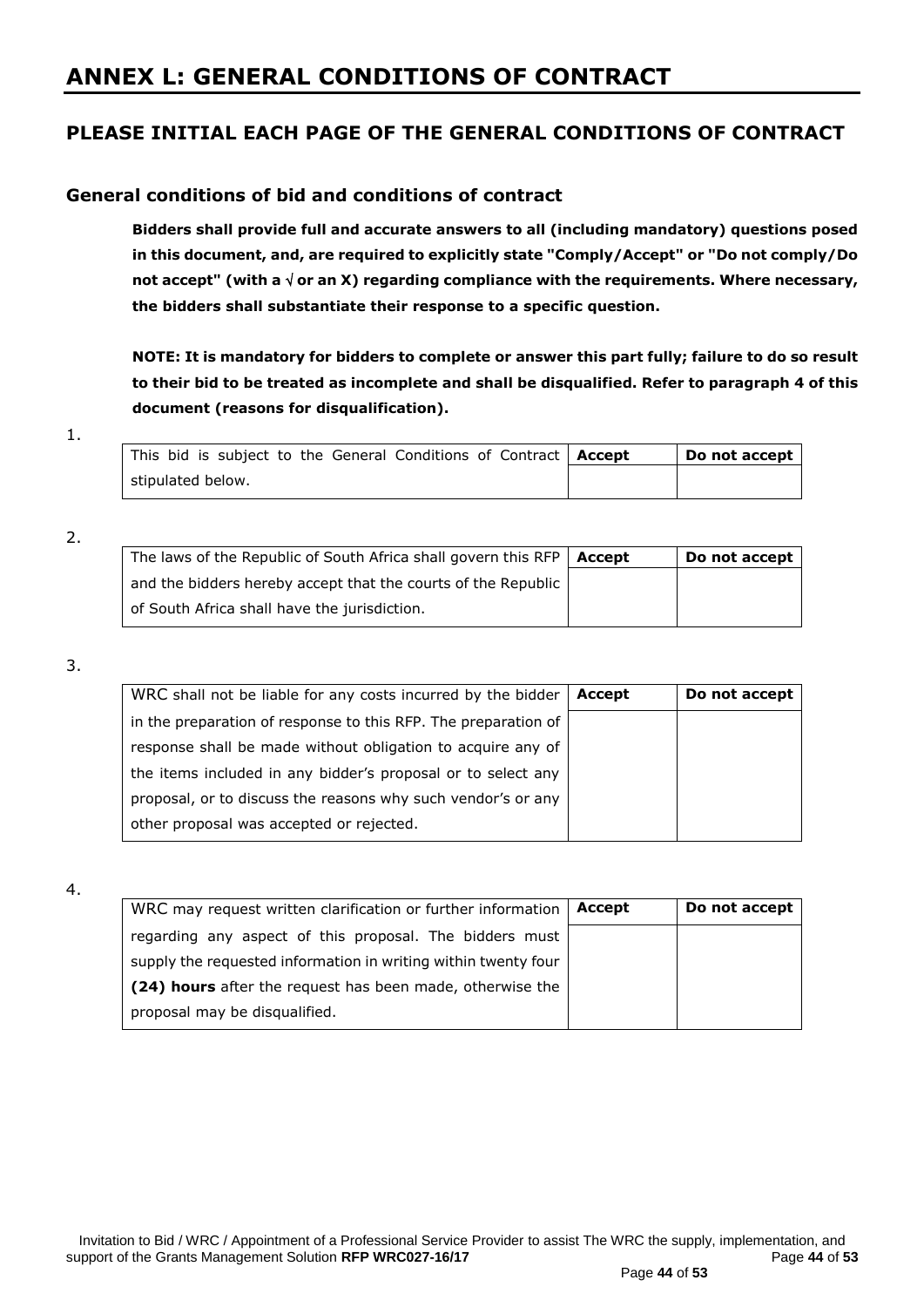| In the case of Consortium, Joint Venture or subcontractors, $\vert$ Accept | Do not accept |
|----------------------------------------------------------------------------|---------------|
| bidders are required to provide copies of signed agreements                |               |
| stipulating the work split and Rand value.                                 |               |

5.

| In the case of Consortium, Joint Venture or subcontractors, | Accept | Do not accept |
|-------------------------------------------------------------|--------|---------------|
| all bidders are required to provide mandatory documents as  |        |               |
| stipulated in schedule 1 of the Response format.            |        |               |

### 7

| WRC reserves the right to; cancel or reject any proposal and  | Accept | Do not accept |
|---------------------------------------------------------------|--------|---------------|
| not to award the proposal to the lowest bidder or award parts |        |               |
| of the proposal to different bidders, or not to award the     |        |               |
| proposal at all.                                              |        |               |

#### 8

| Where applicable, bidders who are distributors, resellers and $\vert$ Accept | Do not accept |
|------------------------------------------------------------------------------|---------------|
| installers of network equipment are required to submit back-                 |               |
| to-back agreements and service level agreements with their                   |               |
| principals.                                                                  |               |

#### 9

| By submitting a proposal in response to this RFP, the bidders $\vert$ Accept | Do not accept |
|------------------------------------------------------------------------------|---------------|
| accept the evaluation criteria as it stands.                                 |               |

#### 10

| Where applicable, WRC reserves the right to run benchmarks   Accept | Do not accept |
|---------------------------------------------------------------------|---------------|
| on the requirements equipment during the evaluation and             |               |
| after the evaluation.                                               |               |

| WRC reserves the right to conduct a pre-award survey during $\vert$ Accept | Do not accept |
|----------------------------------------------------------------------------|---------------|
| the source selection process to evaluate contractors'                      |               |
| capabilities to meet the requirements specified in the RFP and             |               |
| supporting documents.                                                      |               |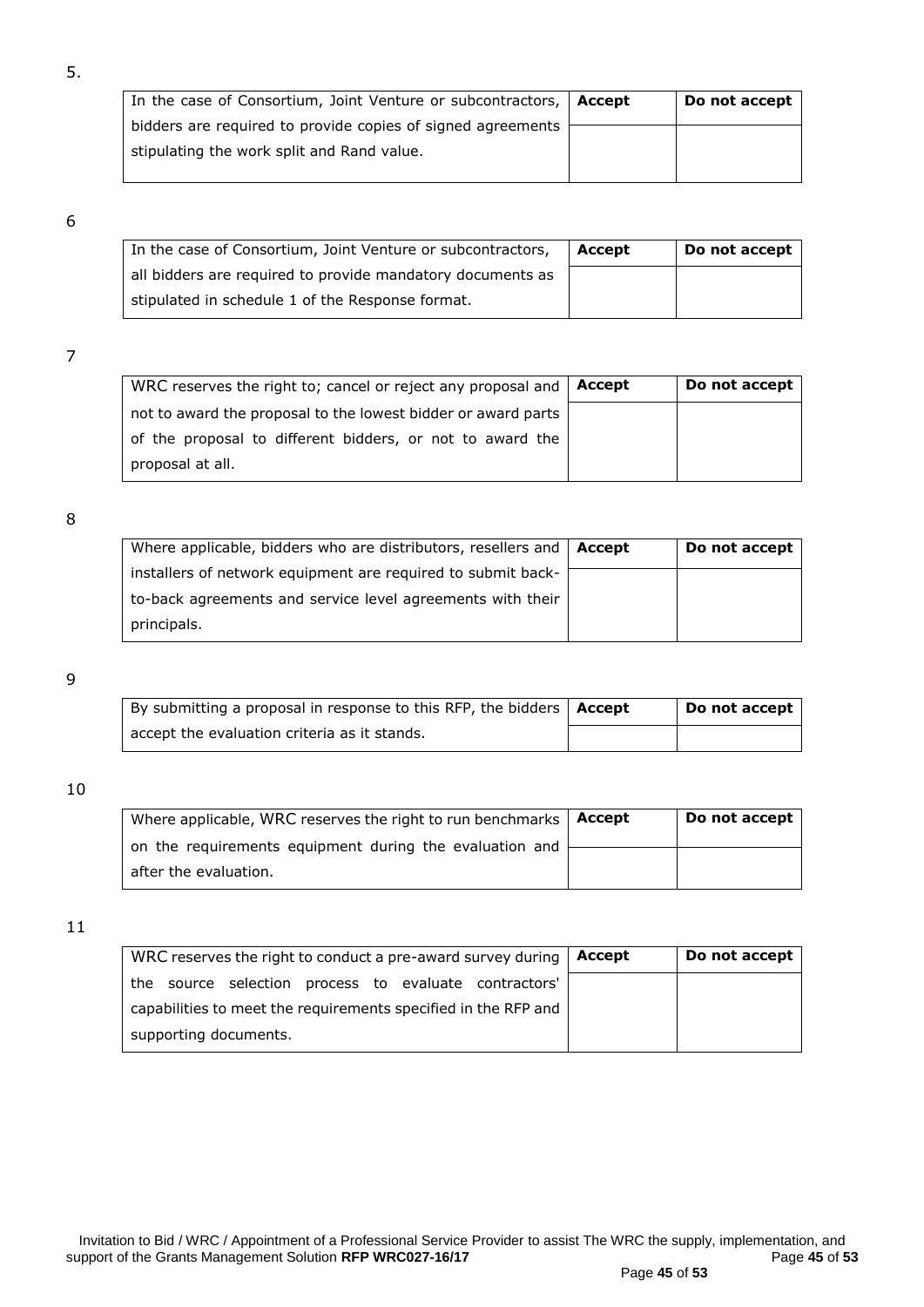| Only the solution commercially available at the proposal   Accept | Do not accept |
|-------------------------------------------------------------------|---------------|
| closing date shall be considered. No Bids for future solutions    |               |
| shall be accepted.                                                |               |

12

|                                                                      | The bidder should not qualify the proposal with own | Accept | Do not accept |
|----------------------------------------------------------------------|-----------------------------------------------------|--------|---------------|
| conditions.                                                          |                                                     |        |               |
| <b>Caution:</b> If the bidder does not specifically withdraw its own |                                                     |        |               |
| conditions of proposal when called upon to do so, the proposal       |                                                     |        |               |
| response shall be declared invalid.                                  |                                                     |        |               |

14

| Should the bidder withdraw the proposal before the proposal    | Accept | Do not accept |
|----------------------------------------------------------------|--------|---------------|
| validity period expires, WRC reserves the right to recover any |        |               |
| additional expense incurred by WRC having to accept any        |        |               |
| less favourable proposal or the additional expenditure         |        |               |
| incurred by WRC in the preparation of a new RFP and by the     |        |               |
| subsequent acceptance of any less favourable proposal.         |        |               |

| Delivery of and acceptance of correspondence between the      | Accept | Do not accept |
|---------------------------------------------------------------|--------|---------------|
| WRC and the bidder sent by prepaid registered post (by air    |        |               |
| mail if appropriate) in a correctly addressed envelope to     |        |               |
| either party's postal address or address for service of legal |        |               |
| documents shall be deemed to have been received and           |        |               |
| accepted after (2) two days from the date of postage to the   |        |               |
| South African Post Office Ltd.                                |        |               |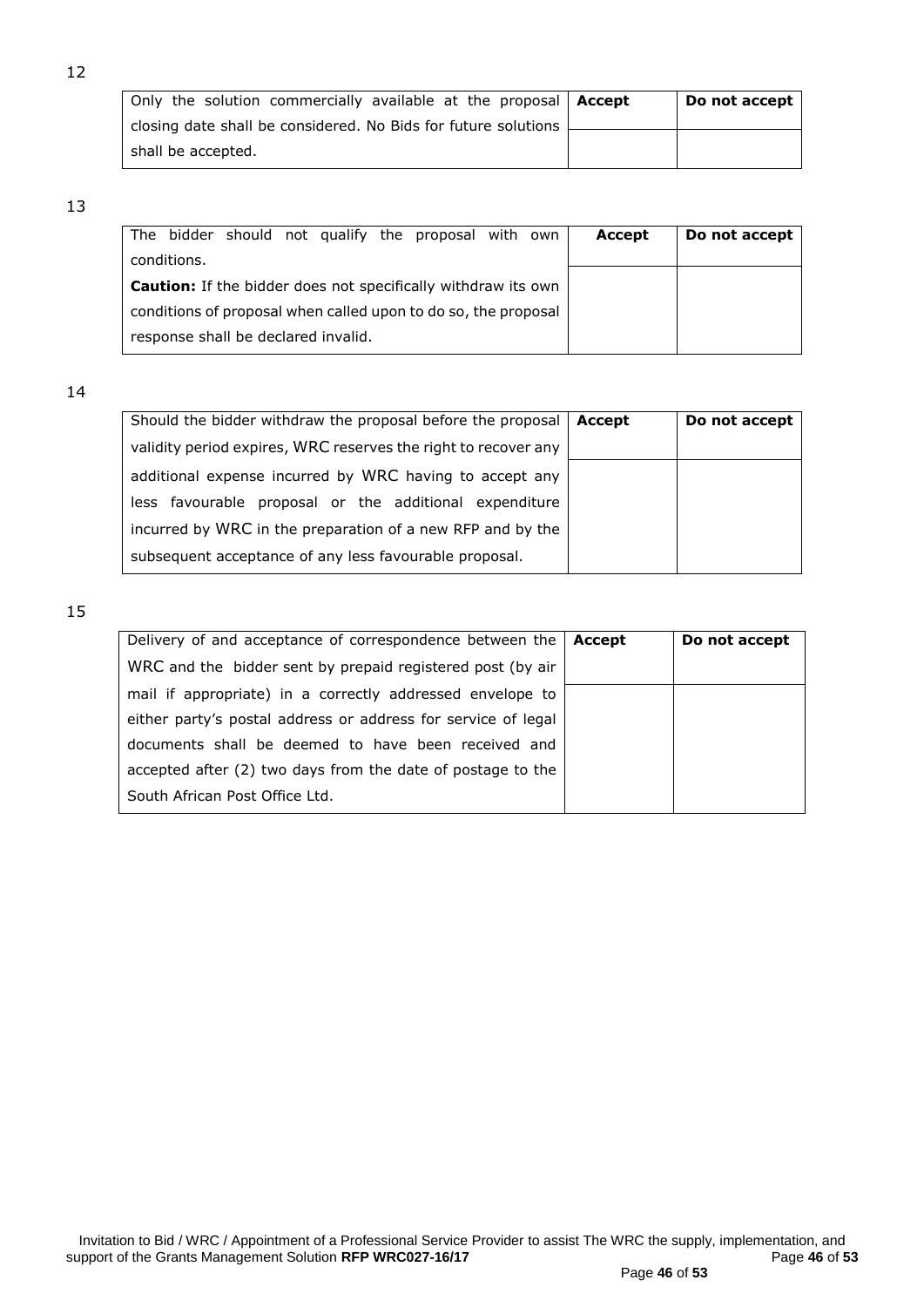| Should the parties at any time before and/or after the award      | Accept | Do not accept |
|-------------------------------------------------------------------|--------|---------------|
| of the proposal and prior to, and-or after conclusion of the      |        |               |
| contract fail to agree on any significant product price or        |        |               |
| service price adjustments, change in technical specification,     |        |               |
| change in services, etc. WRC shall be entitled within 14          |        |               |
| (fourteen) days of such failure to agree, to recall the letter of |        |               |
| award and cancel the proposal by giving the bidder not less       |        |               |
| than 90 (ninety) days written notice of such cancellation, in     |        |               |
| which event all fees on which the parties failed to agree         |        |               |
| increases or decreases shall, for the duration of such notice     |        |               |
| period, remain fixed on those fee/price applicable prior to the   |        |               |
| negotiations.                                                     |        |               |
|                                                                   |        |               |
| Such cancellation shall mean that WRC reserves the right to       |        |               |
| award the same proposal to next best bidders as it deems fit.     |        |               |

#### 17

| In the case of a consortium or JV, each of the authorised   Accept | Do not accept |
|--------------------------------------------------------------------|---------------|
| enterprise's members and/or partners of the different              |               |
| enterprises must co-sign this document.                            |               |

18

| Any amendment or change of any nature made to this RFP   Accept  | Do     | not |
|------------------------------------------------------------------|--------|-----|
| shall only be of force and effect if it is in writing, signed by | accept |     |
| WRC signatory and added to this RFP as an addendum.              |        |     |

| Failure or neglect by either party to (at any time) enforce any    | Accept | <b>Do</b> | not |
|--------------------------------------------------------------------|--------|-----------|-----|
| of the provisions of this proposal shall not, in any manner, be    |        | accept    |     |
| construed to be a waiver of any of that party's right in that      |        |           |     |
| regard and in terms of this proposal. Such failure or neglect      |        |           |     |
| shall not, in any manner, affect the continued, unaltered          |        |           |     |
| validity of this proposal, or prejudice the right of that party to |        |           |     |
| institute subsequent action.                                       |        |           |     |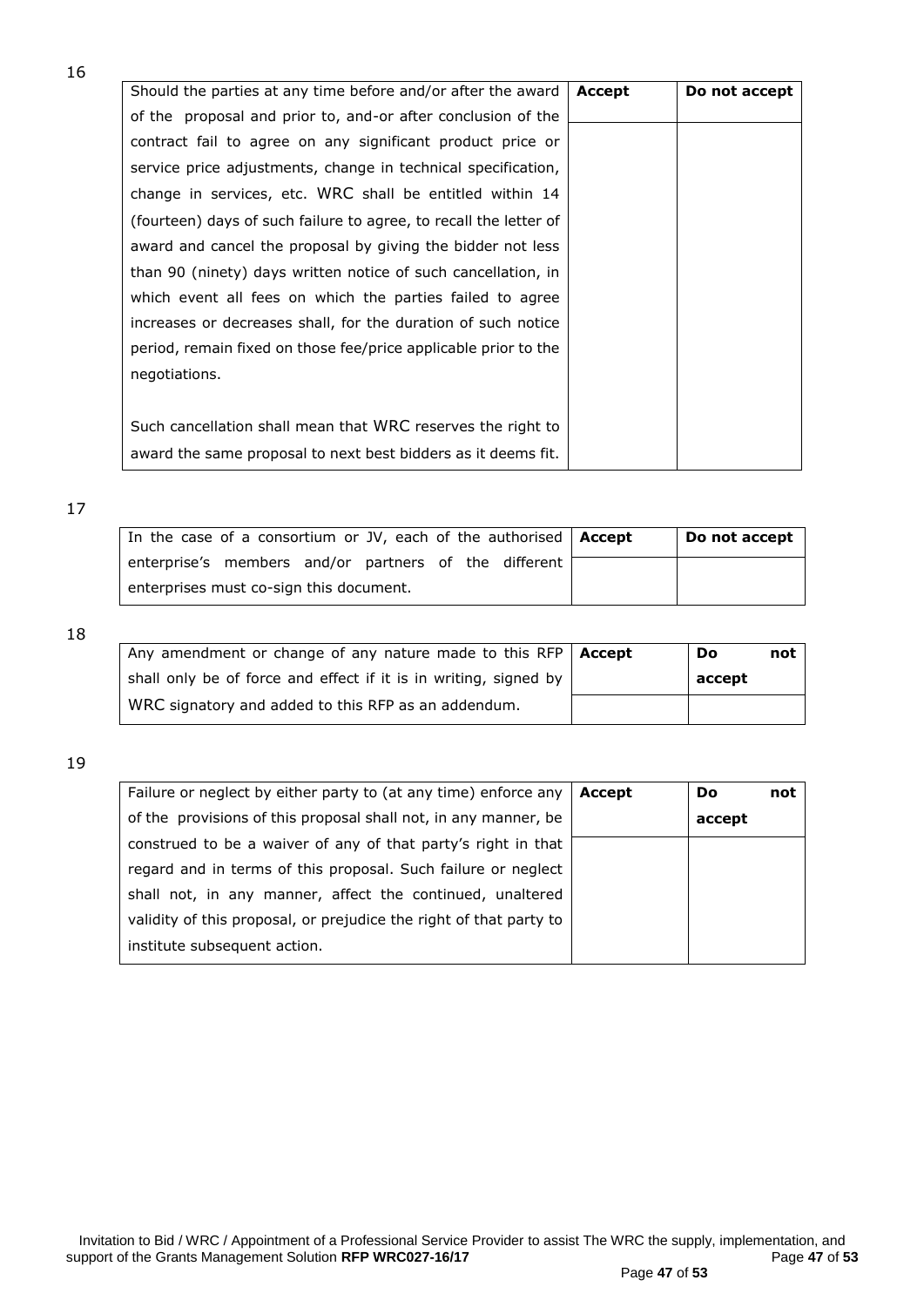| Bidders who make use of subcontractors.                  | <b>Accept</b> | Do.    | not |
|----------------------------------------------------------|---------------|--------|-----|
| The proposal shall however be awarded to the Vendor      |               | accept |     |
| as a primary contractor who shall be responsible for the |               |        |     |
| management of the awarded proposal. A vendor which       |               |        |     |
| was awarded the contract after scoring HDI / RDP goals   |               |        |     |
| is not allowed to subcontract more than 25% of the       |               |        |     |
| contract to a non-HDI entity. No separate contract shall |               |        |     |
| be entered into between WRC and any such                 |               |        |     |
| subcontractors. Copies of the signed agreements          |               |        |     |
| between the relevant parties must be attached to the     |               |        |     |
| proposal responses.                                      |               |        |     |

| All services supplied in accordance with this proposal must be $ $ Accept | Do     | not |
|---------------------------------------------------------------------------|--------|-----|
| certified to all legal requirements as per the South African law.         | accept |     |
|                                                                           |        |     |

#### 22

| No interest shall be payable on accounts due to the successful $\vert$ Accept | Do     | not |
|-------------------------------------------------------------------------------|--------|-----|
| vendor in an event of a dispute arising on any stipulation in                 | accept |     |
| the contract.                                                                 |        |     |

### 23

| Evaluation of Bids shall be performed by an evaluation panel    | Accept | Do.    | not |
|-----------------------------------------------------------------|--------|--------|-----|
| established by WRC.                                             |        | accept |     |
|                                                                 |        |        |     |
| Bids shall be evaluated on the basis of conformance to the      |        |        |     |
| required specifications as outlined in the RFP. Points shall be |        |        |     |
| allocated to each bidder, on the basis that the maximum         |        |        |     |
| number of points that may be scored for price is 90, and the    |        |        |     |
| maximum number of preference points that may be claimed         |        |        |     |
| for BBBEE (according to the PPPFA) is 10.                       |        |        |     |

| If the successful bidder disregards contractual specifications, $ $ Accept | Do     | not |
|----------------------------------------------------------------------------|--------|-----|
| this action may result in the termination of the contract.                 | accept |     |
|                                                                            |        |     |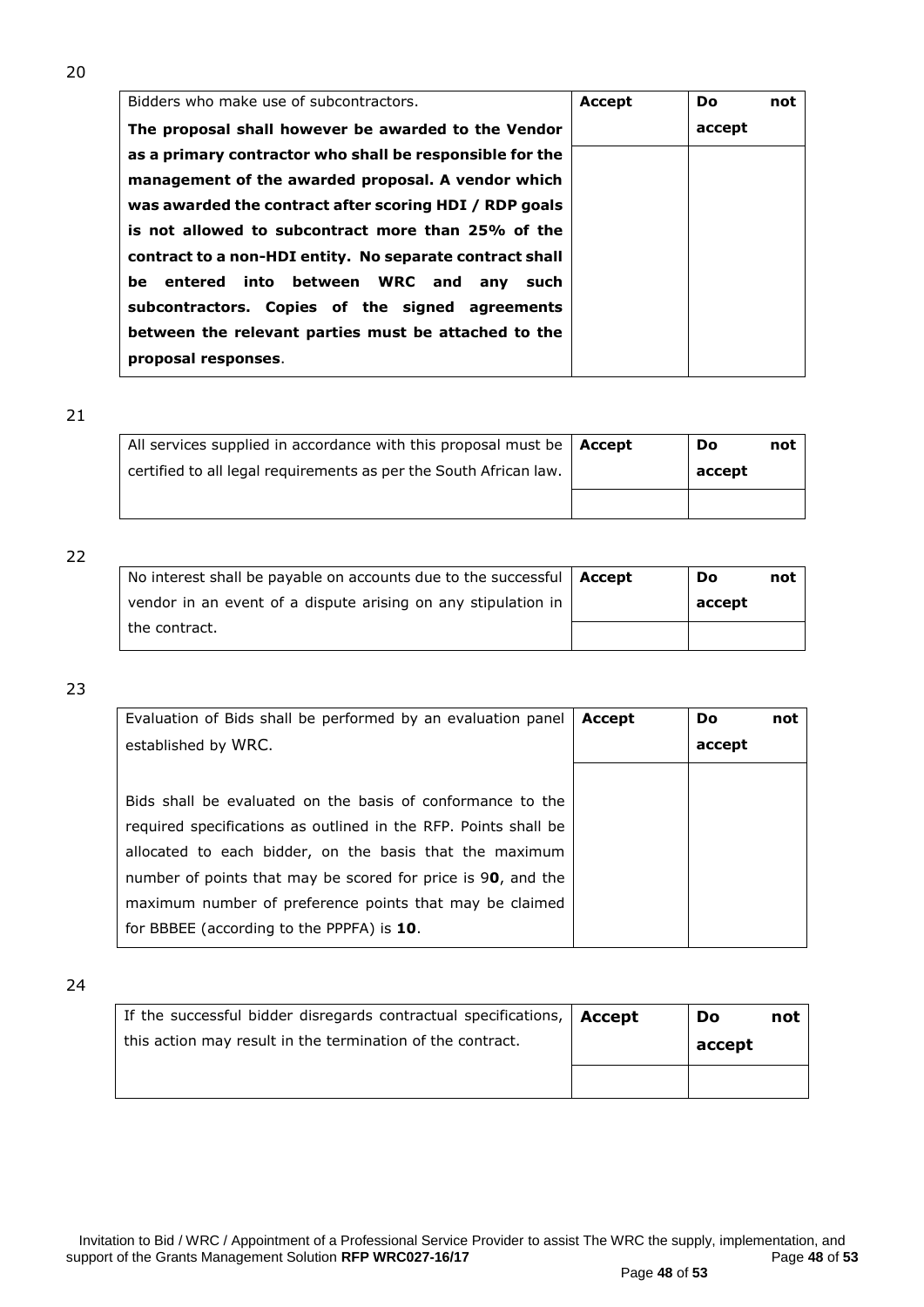| The bidders' response to this Bid, or parts of the response, shall   Accept | Do     | not |
|-----------------------------------------------------------------------------|--------|-----|
| be included as a whole or by reference in the final contract.               | accept |     |
|                                                                             |        |     |

| Should the evaluation of this bid not be completed within the $\Delta$ Accept | Do |        | not |
|-------------------------------------------------------------------------------|----|--------|-----|
| validity period of the bid, WRC has discretion to extend the                  |    | accept |     |
| validity period.                                                              |    |        |     |

## 27

| Upon receipt of the request to extend the validity period of the | Accept | Do     | not |
|------------------------------------------------------------------|--------|--------|-----|
| bid, the bidder must respond within the required time frames     |        | accept |     |
| and in writing on whether or not he agrees to hold his original  |        |        |     |
| bid response valid under the same terms and conditions for a     |        |        |     |
| further period.                                                  |        |        |     |

| Should the bidder change any wording or phrase in this   Accept | Do     | not |
|-----------------------------------------------------------------|--------|-----|
| document, the bid shall be evaluated as though no change has    | accept |     |
| been effected and the original wording or phrasing shall be     |        |     |
| used.                                                           |        |     |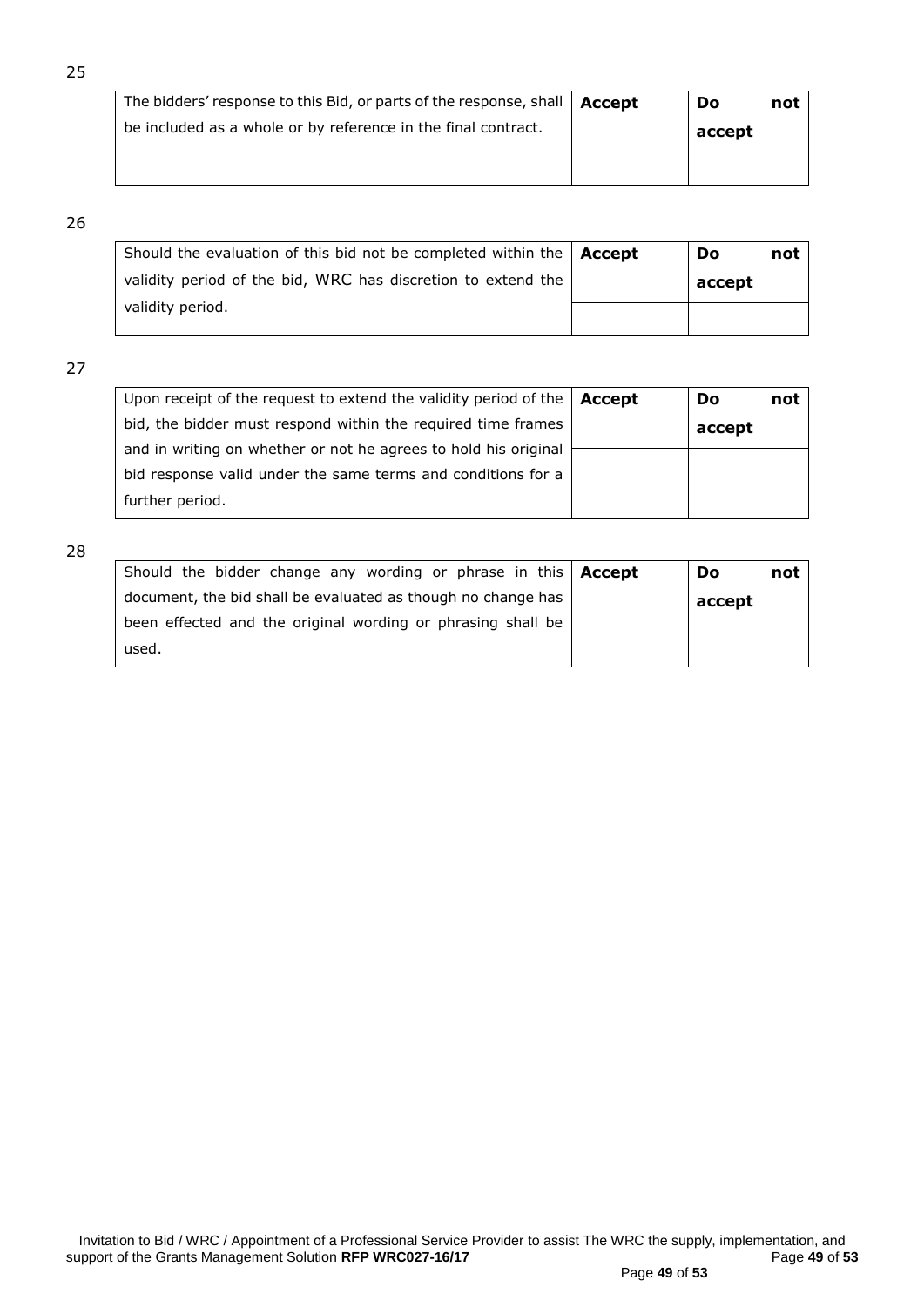## **ANNEX O: JOINT VENTURE AGREEMENT**

- o To provide Joint Venture Agreement signed under Commissioner of Oath.
- o To provide above documentation for both companies that form the JV.

## **NB: Joint venture agreement and performing the work**

The primary bidder needs to have major responsibilities in this project and both parties need to state their percentage interest in this joint venture. Joint venture is encouraged mainly for developmental purposes.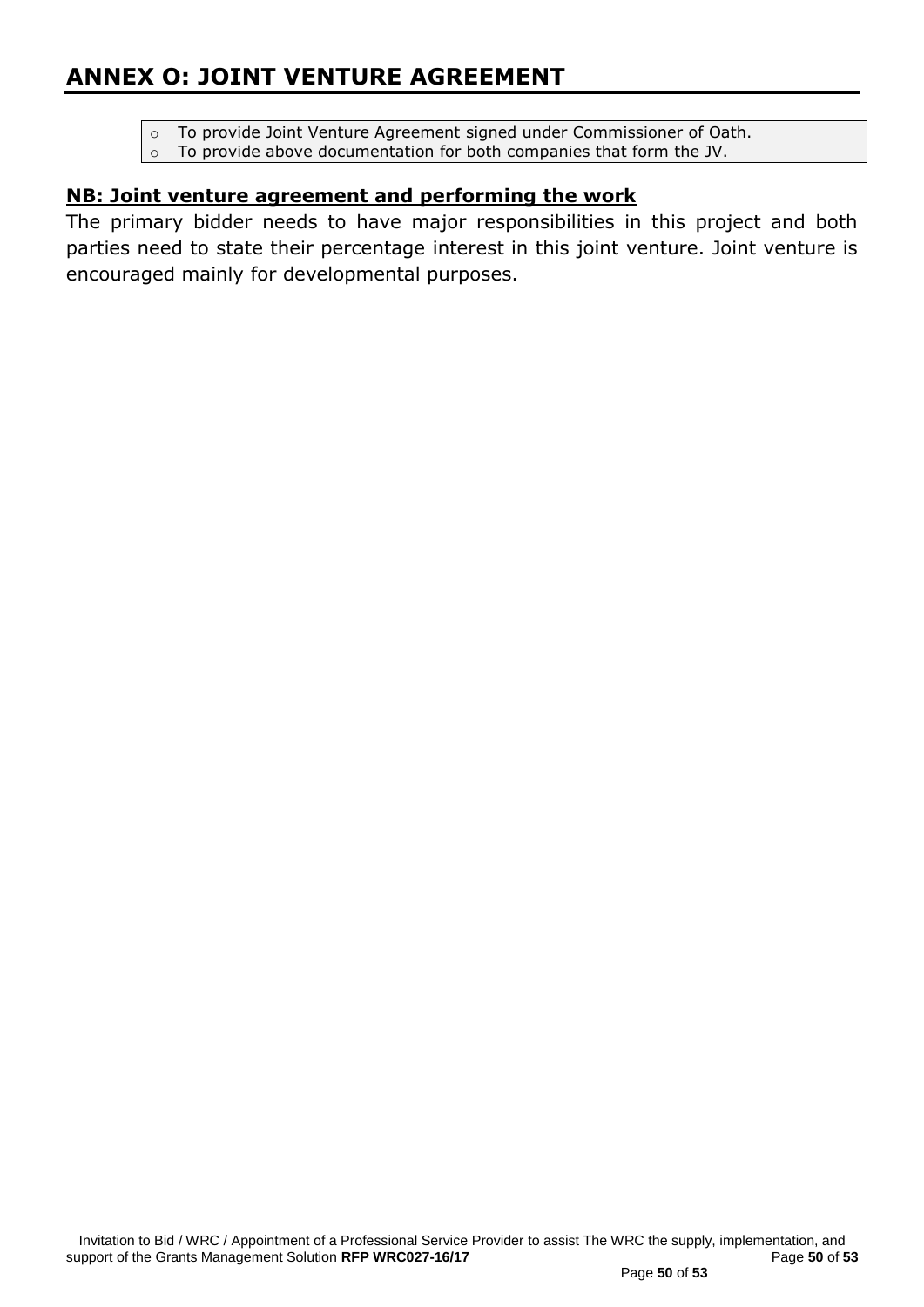## **ANNEX P: COMPANY PROFILE**

NB: Bidder (s) are requested to attached their company profile on this annexure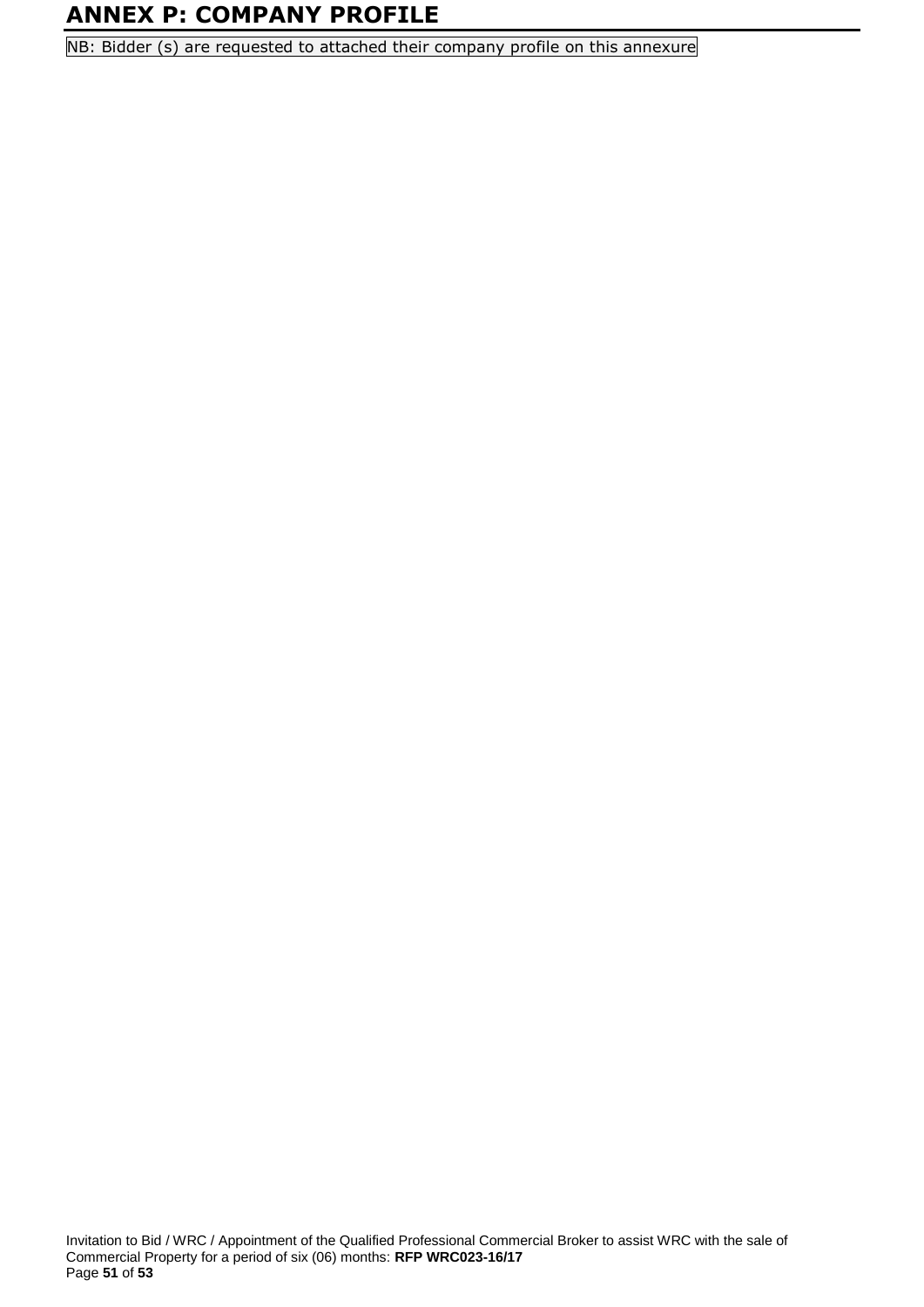## **ANNEX Q: RESOLUTION OF BOARD OF DIRECTORS / MEMBERS / SOLE PRORIETOR / PARNERS OF PARTNERSHIP**

This returnable schedule needs to be completed if the tenderer is a joint venture. This form must be completed by each partner of the joint venture. The name of the principal partner must be stated under Point 2.

Resolution of Board of Directors / Members / Sole Proprietor/ Partners of Partnership (i.e. of each legal person to comprise the Joint Venture Partnership)

**RESOLUTION** of a meeting of the Board of \*Directors / Members / Sole Proprietor/ Partners of:

|    | (Legally correct full name and registration number, if applicable, of the Enterprise)                                                                                                                                                                         |  |  |  |  |
|----|---------------------------------------------------------------------------------------------------------------------------------------------------------------------------------------------------------------------------------------------------------------|--|--|--|--|
|    |                                                                                                                                                                                                                                                               |  |  |  |  |
|    | On (date)                                                                                                                                                                                                                                                     |  |  |  |  |
|    | <b>RESOLVED that:</b>                                                                                                                                                                                                                                         |  |  |  |  |
| 1. | The Enterprise submits a Tender, in Joint Venture with the following Enterprises:                                                                                                                                                                             |  |  |  |  |
|    |                                                                                                                                                                                                                                                               |  |  |  |  |
|    | (List all the legally correct full names and registration numbers, if applicable, of the Enterprises<br>forming the Joint Venture)                                                                                                                            |  |  |  |  |
|    | To the Water Research Commission in respect of the following project:                                                                                                                                                                                         |  |  |  |  |
|    |                                                                                                                                                                                                                                                               |  |  |  |  |
|    | (Project description as per Tender Document)                                                                                                                                                                                                                  |  |  |  |  |
|    | (Tender Number as per Tender) [1999] [1999] [1999] [1999] [1999] [1999] [1999] [1999] [1999] [1999] [1999] [1999] [1999] [1999] [1999] [1999] [1999] [1999] [1999] [1999] [1999] [1999] [1999] [1999] [1999] [1999] [1999] [19<br>Tender Number:<br>Document) |  |  |  |  |
| 2. | The Principal Partner of the Joint Venture will be                                                                                                                                                                                                            |  |  |  |  |
|    | (Legally correct full name and registration number, if applicable, of the Principal Partner of Joint Venture)                                                                                                                                                 |  |  |  |  |
| 3. | *Mr/Mrs/Ms:<br>in                                                                                                                                                                                                                                             |  |  |  |  |
|    | *his/her Capacity as:<br>(Position in the<br>Enterprise)                                                                                                                                                                                                      |  |  |  |  |